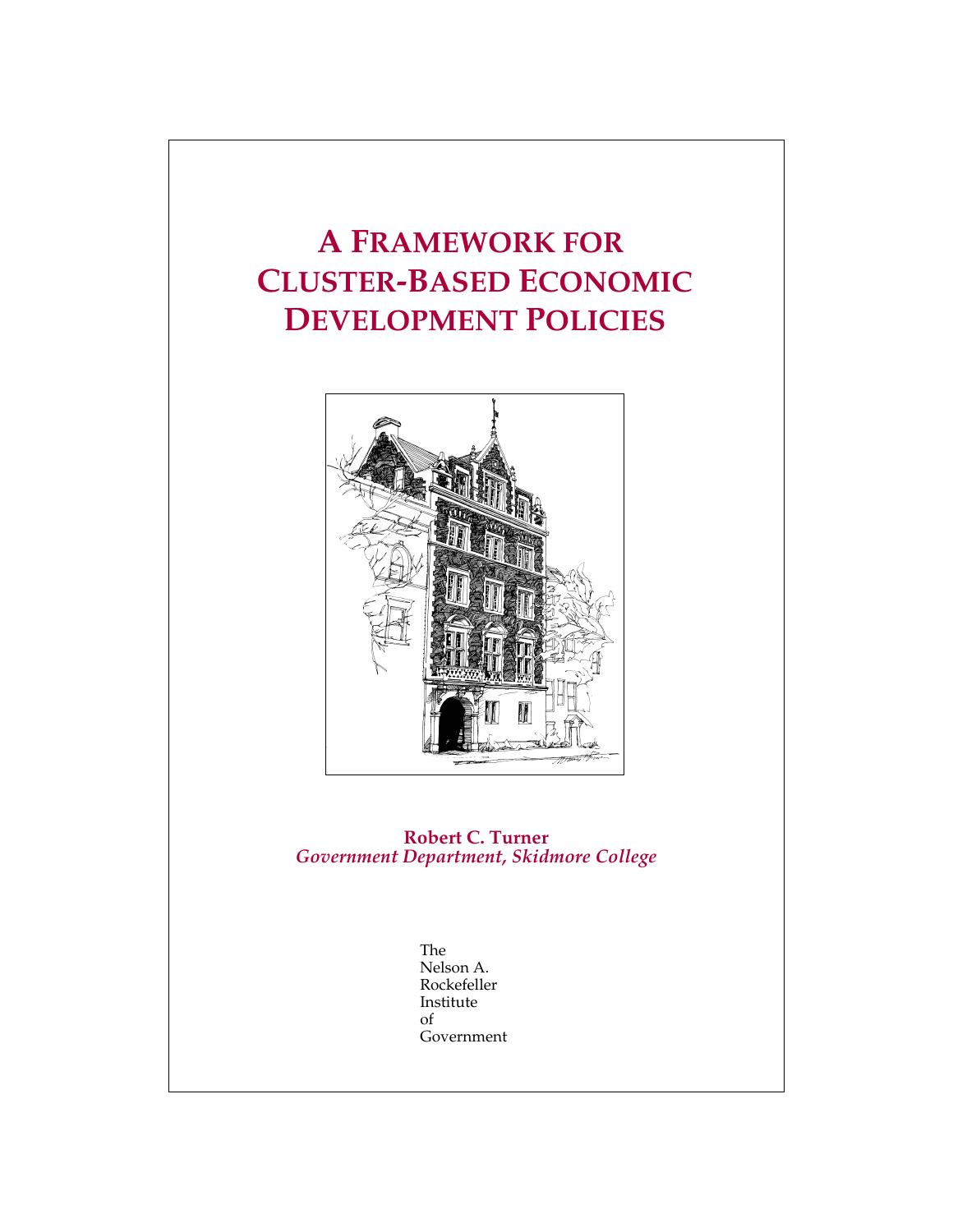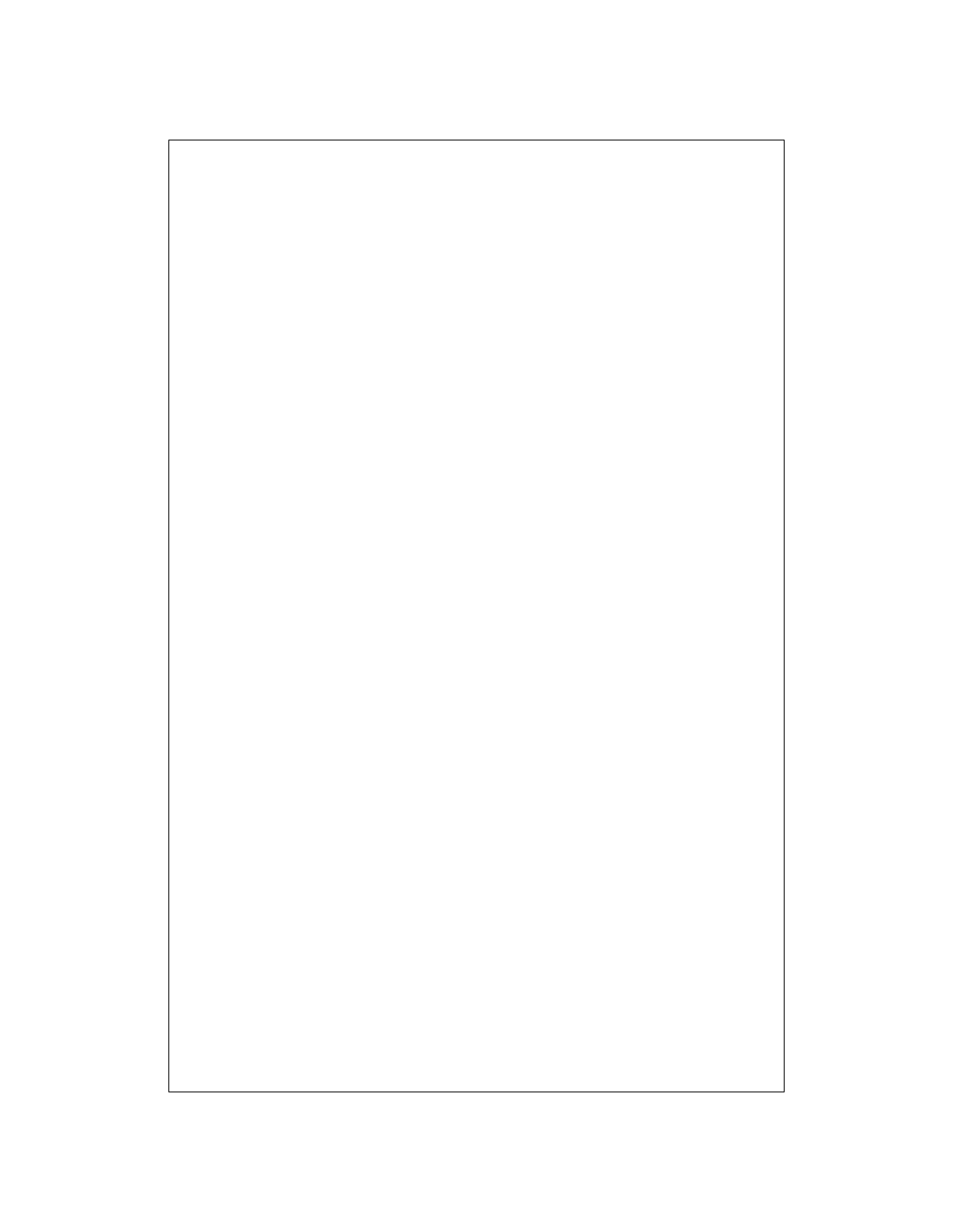# **A FRAMEWORK FOR CLUSTER-BASED ECONOMIC DEVELOPMENT POLICIES**

**Robert C. Turner** *Government Department, Skidmore College*

**The Nelson A. Rockefeller Institute of Government 411 State Street, Albany, New York 12203-1003 (518) 443-5522 / (518) 443-5788 (Fax) http://rockinst.org**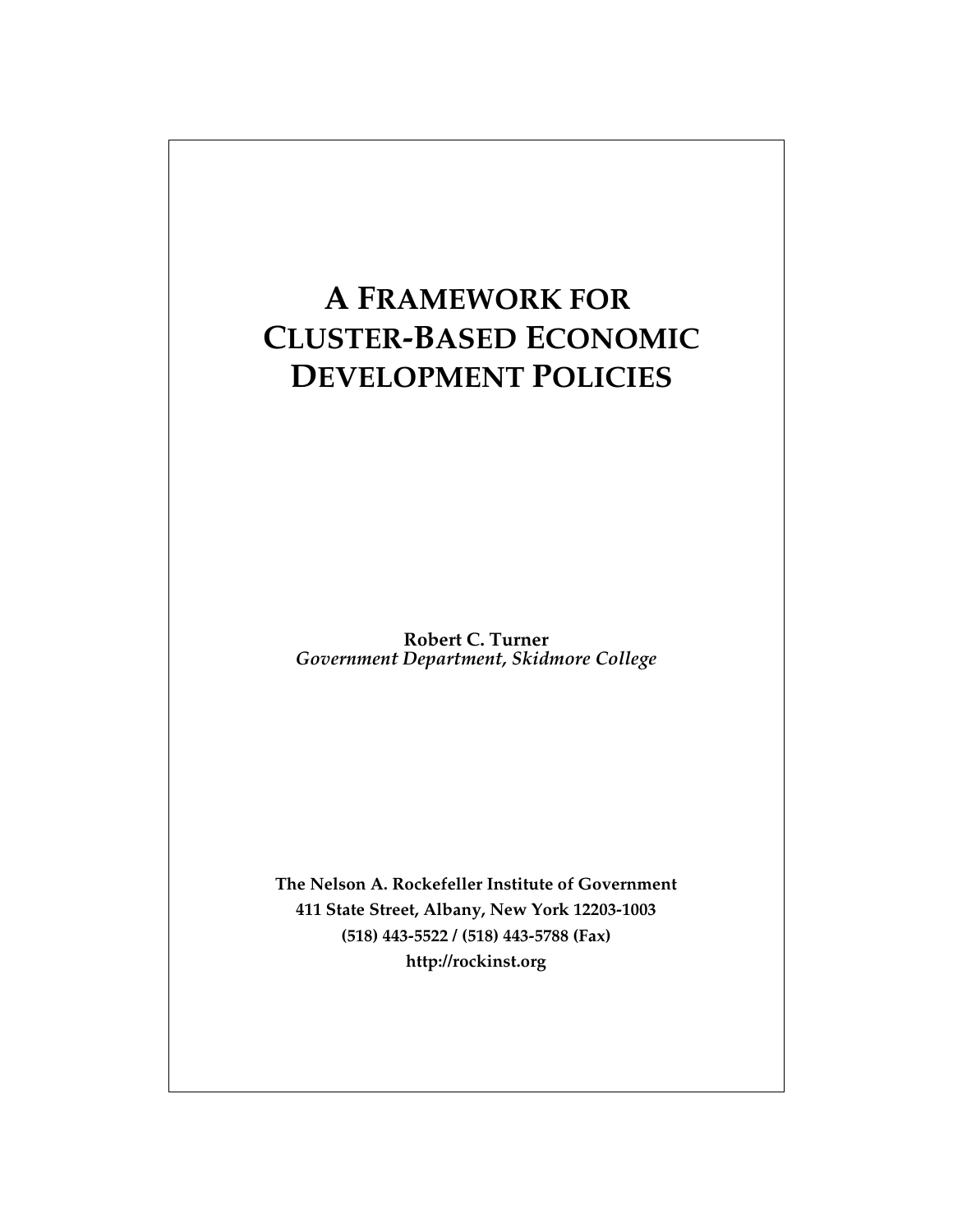**The Nelson A. Rockefeller Institute of Government, the public policy research arm of the State University of New York, was established in 1982 to bring the resources of the 64-campus SUNY system to bear on public policy issues. The Institute is active nationally in research and special projects on the role of state governments in American federalism and the management and finances of both state and local governments in major areas of domestic public affairs.**

© 2001 by The Nelson A. Rockefeller Institute of Government. All rights reserved including the right of reproduction in whole or in part in any form.

Address inquiries to: The Nelson A. Rockefeller Institute of Government 411 State Street Albany, New York, 12203-1003 (518) 443-5522 (phone) (518) 443-5788 (fax) cooperm@rockinst.org (e-mail) http://rockinst.org (home page)

Manufactured in the United States of America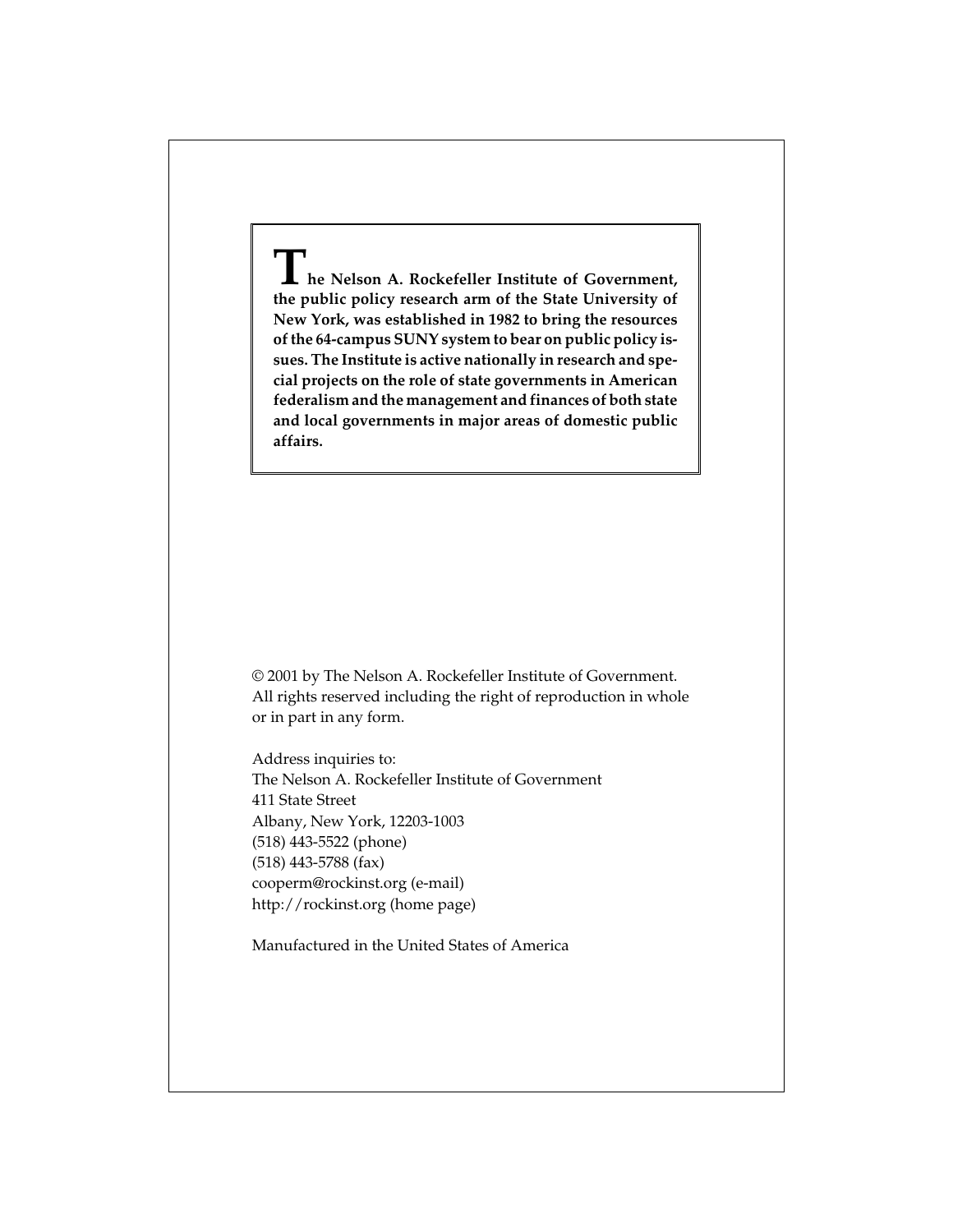# **Contents**

| Foreword - Donald J. Boyd, Deputy Director,                                                      |
|--------------------------------------------------------------------------------------------------|
|                                                                                                  |
| <b>Identifying Clusters: Empire State Development</b><br>Technology-Driven Industries Reports. 5 |
| Revitalizing Industrial Clusters in New York:<br>Clusters in Rochester and the Hudson Valley. 13 |
| Using Clusters as an Economic Development Tool                                                   |
| Clusters as a Tool for Understanding Regional                                                    |
| Using Clusters to Promote Interfirm Collaboration 25                                             |
| Using Clusters to Maximize the Impact of<br>Government Assistance. 29                            |
| Conclusion: A Blueprint for Cluster Policy 32                                                    |
| <b>Using Cluster Analysis to Understand</b><br>Regional Economies 33                             |
| <b>Using Clusters Councils to Promote Interfirm</b>                                              |
| Becoming Cluster Driven. 34                                                                      |
|                                                                                                  |
|                                                                                                  |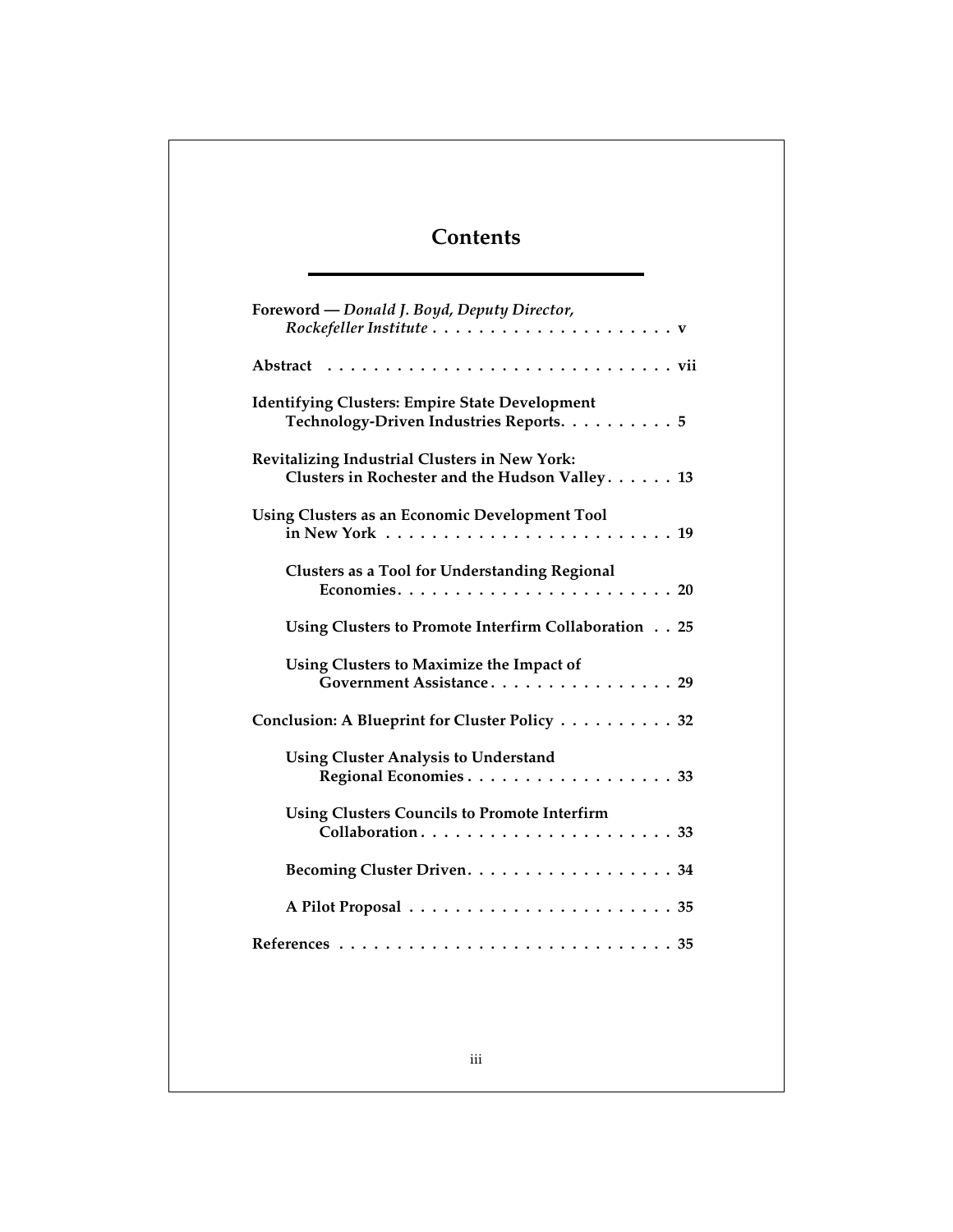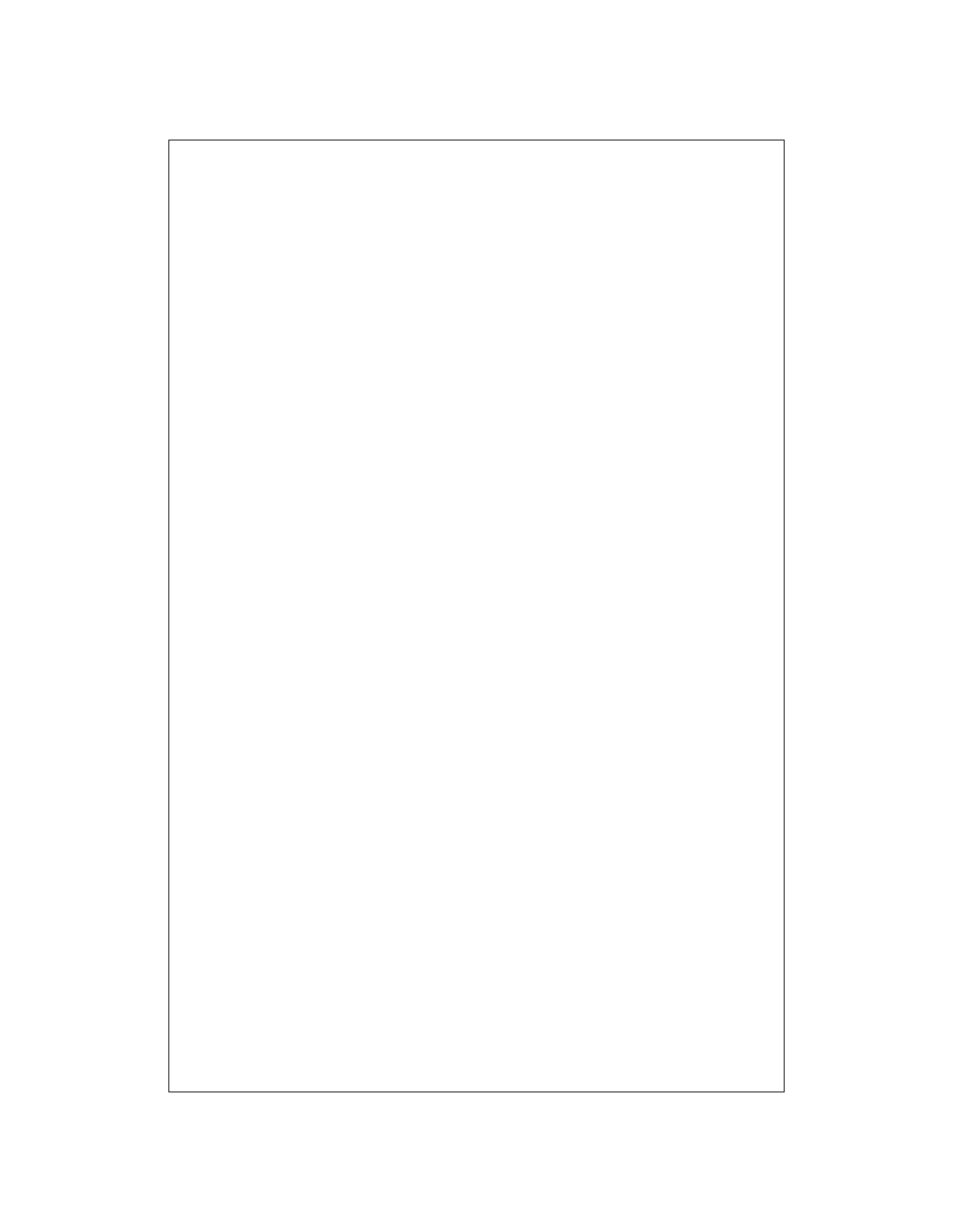### **Foreword**

. his paper examining the importance of clusters in economic development policy grew out of a panel discussion at the December 2000 New York State Network for Economic Research (NYSNER) meeting. The paper was written by Robert C. Turner in consultation with David J. Wright, Richard P. Nathan, and Donald J. Boyd of the Rockefeller Institute of Government, and John Bacheller of New York Empire State Development. It was prepared for a panel meeting at the December 5, 2001, NYSNER meeting.

Robert Turner is an assistant professor in the government department at Skidmore College. He received his Ph.D. in political science from the University of Wisconsin - Madison in 1999. His research specialty is state and local economic development policy and state level manufacturing extension policy. He lives in Saratoga Springs, New York. We thank him for his effective, hard work on this important topic, and particularly for his suggestions of ways to deepen policymakers' understanding of how efforts to promote clustering can enhance regional economic development efforts and initiatives. We also thank David J. Wright for his close involvement with Turner in this work.

> **Donald J. Boyd** *Deputy Director Rockefeller Institute of Government*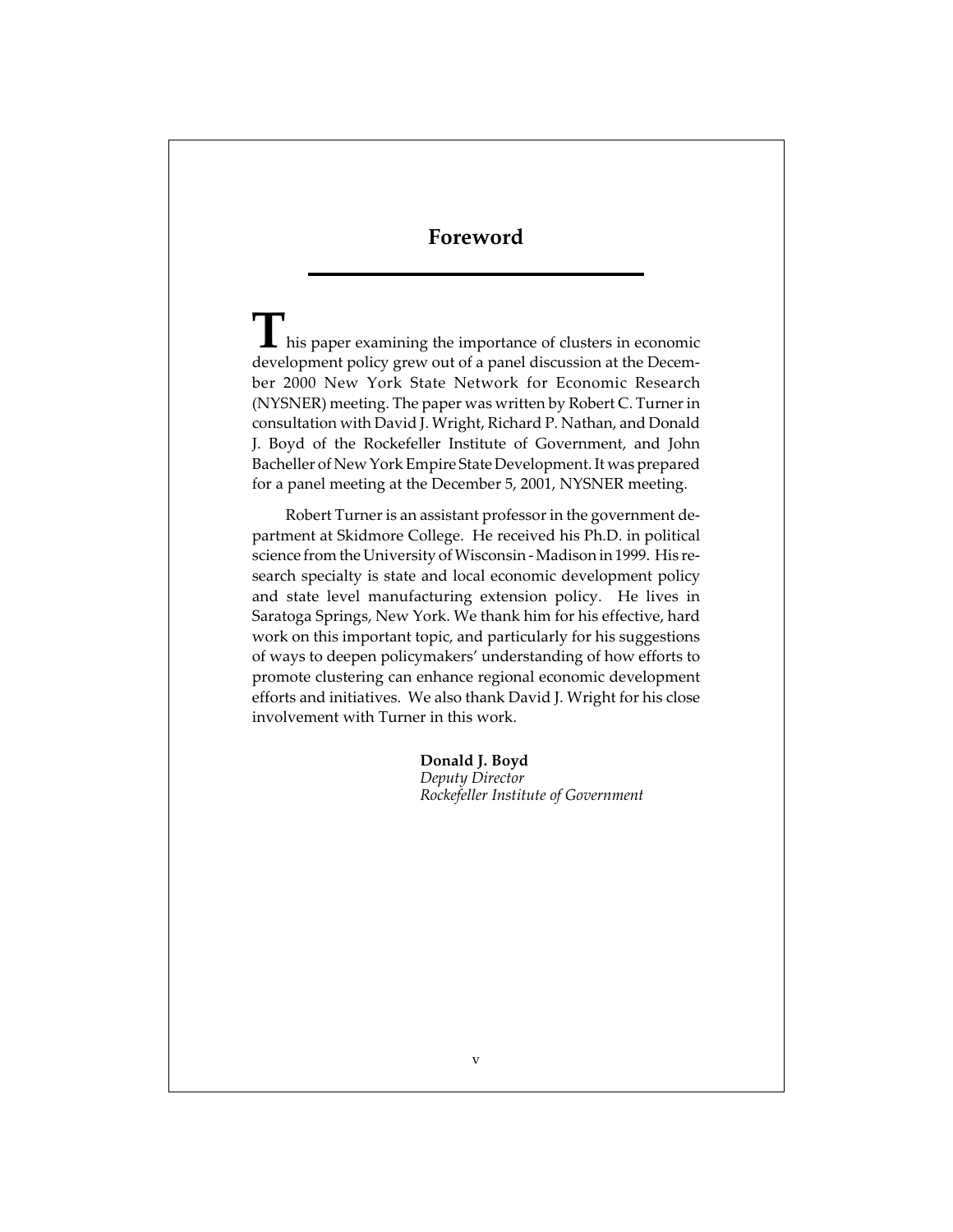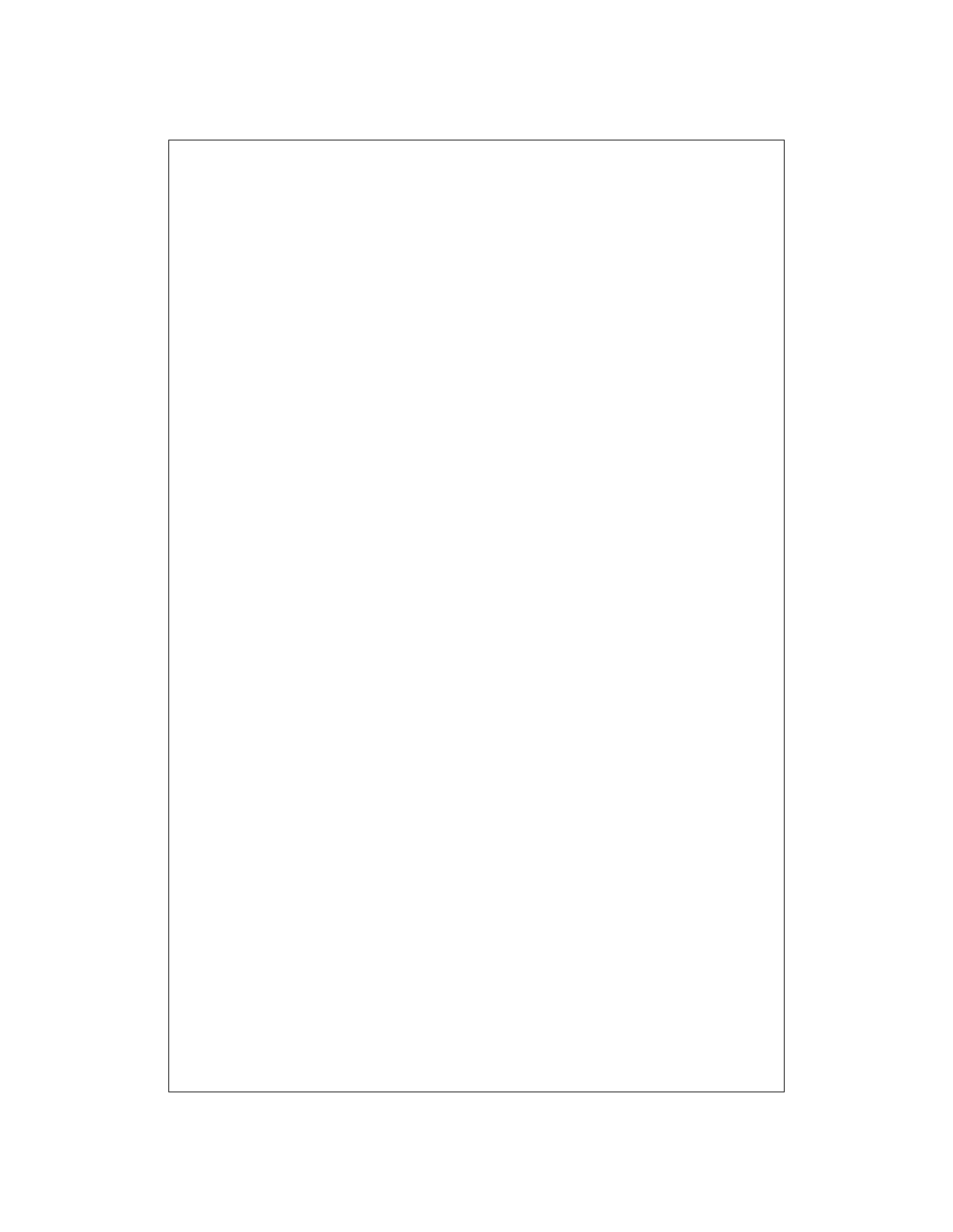# **Abstract**

Clusters are at the forefront of economic development theory and practice. Instead of focusing on individual companies, clusters encourage practitioners and scholars to think about regional economies in terms of groupings of related firms and supporting infrastructure. Government, corporate, and other decision makers require a new analytical framework for understanding how clusters enable them to positively affect a large number of firms at a relatively low cost. This paper examines how state and local policy makers in New York identify the members and boundaries of a cluster and promote the regional technological dynamism associated with Silicon Valley. Next, the paper identifies three sets of specific recommendations for how policy-makers can use the cluster concept: to understand a regional economy and the sources of its competitiveness; to promote greater collaboration among regional firms; and to maximize the impact of government services to private industry. Finally, it concludes with a pilot proposal to identify successful examples of cluster policies at the regional level which other policy makers around the state can emulate as well as identify new opportunities for public action.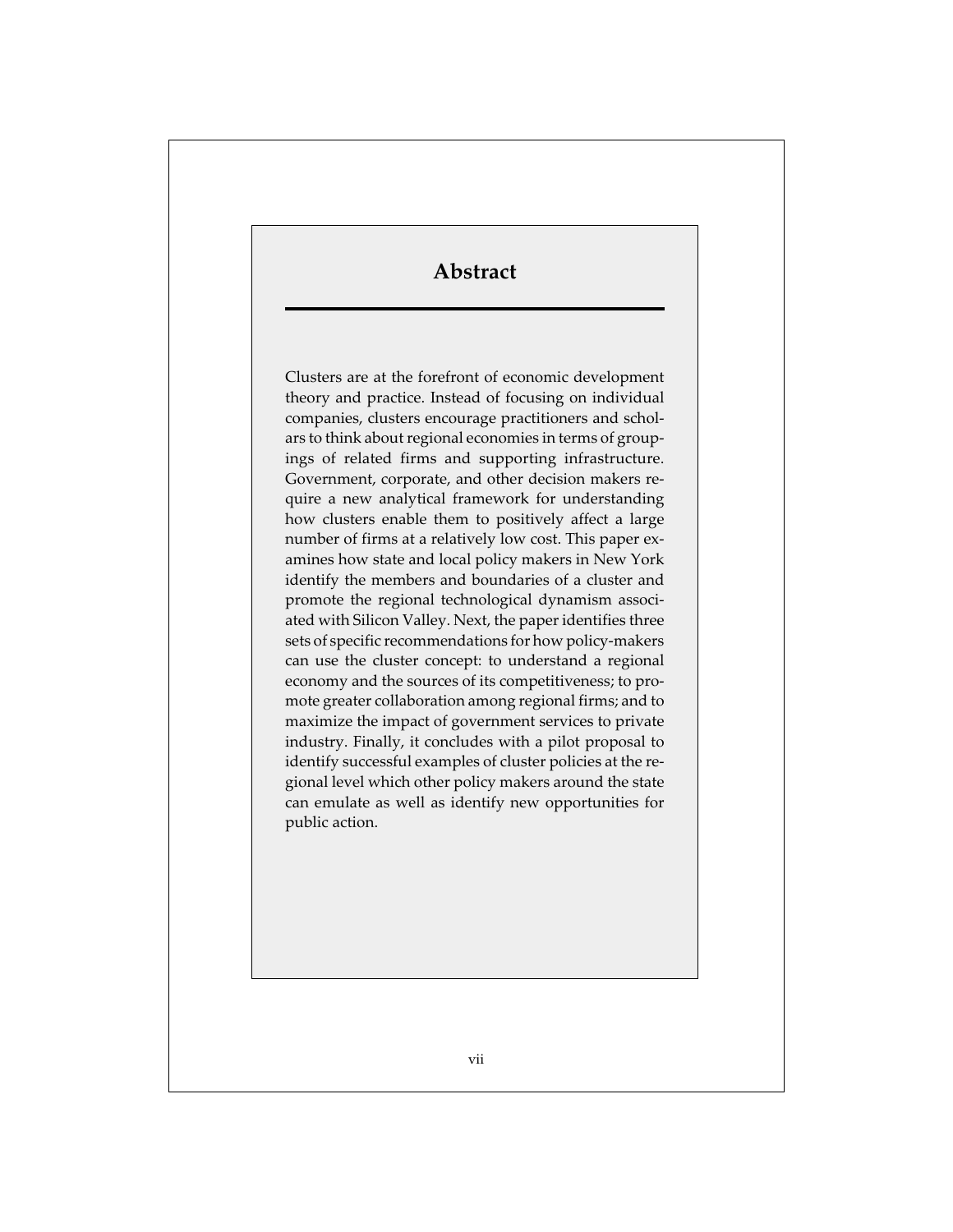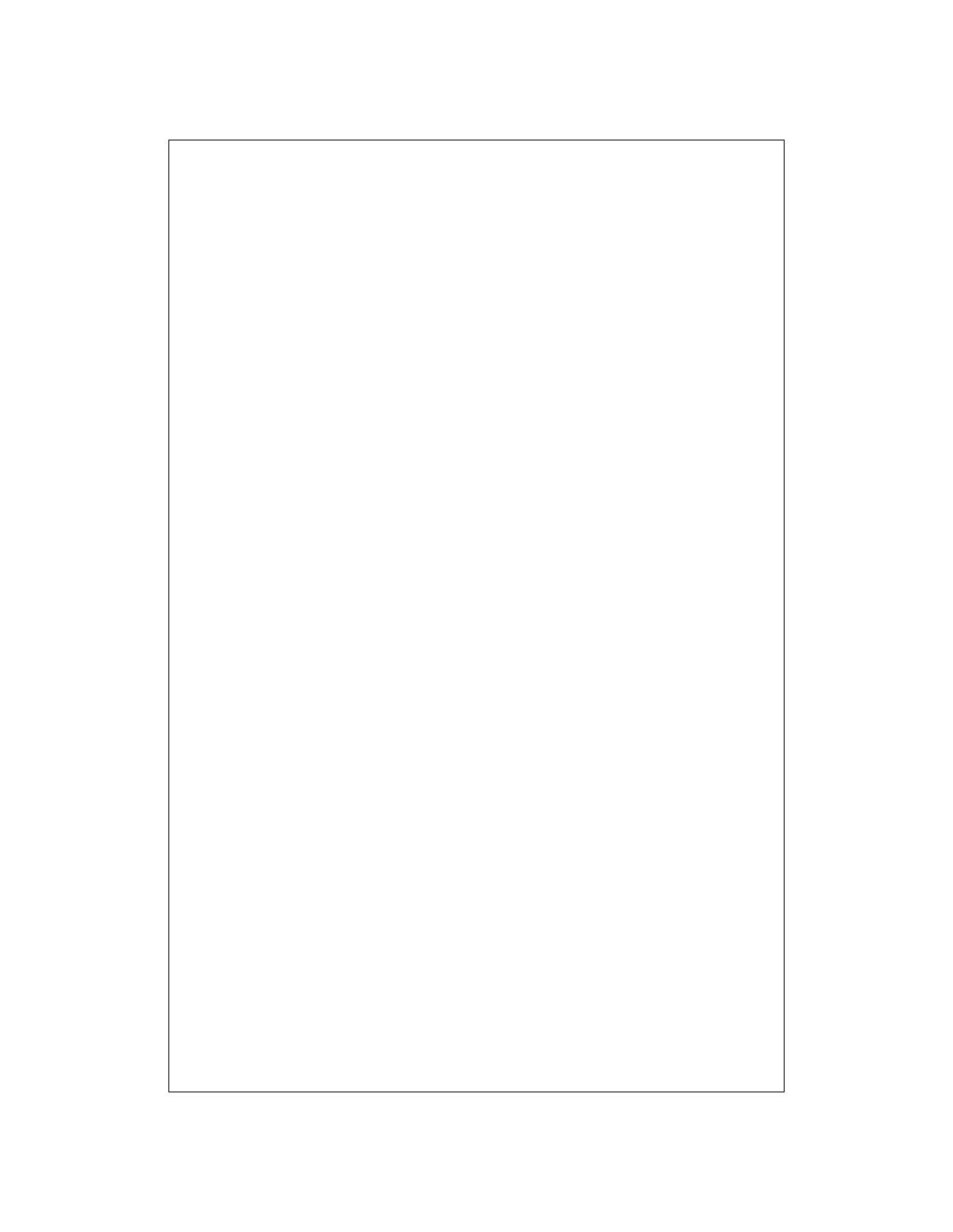# **A FRAMEWORK FOR CLUSTER-BASED ECONOMIC DEVELOPMENT POLICIES**

#### **Robert C. Turner**

*Government Department, Skidmore College*

lusters are at the forefront of economic development theory and practice. Clusters encourage practitioners and scholars to think about regional economies in terms of groupings of related firms and supporting infrastructure, rather than individual companies. Cluster-based policy offers a comprehensive approach for understanding regional economic conditions and trends, as well as the policy challenges and opportunities those conditions and trends portend. Such policies offer the potential to positively affect a large number of firms at a relatively low cost to government, but require new roles for government, corporate, and other decision makers. The distinction between achieving and underachieving clusters depends on the degree of identity or awareness of commonality of interests among member firms, the extent of cluster-specific services and infrastructure available to firms, and the synergy between participants. Sophisticated qualitative and quantitative analyses are critically needed in order to develop deeper understanding of these relationships, to determine how regional public and private institutions contribute to the collective and individual competitiveness of the firms in the cluster, and to provide the empirical foundation for public policies designed to strengthen local and state economies.

Acknowledgements I am very grateful for the comments and assistance of John Bacheller, Kent Gardner, David Wright, Ann Davis, Christine DeLucia, Beau Breslin, and Dick Nathan.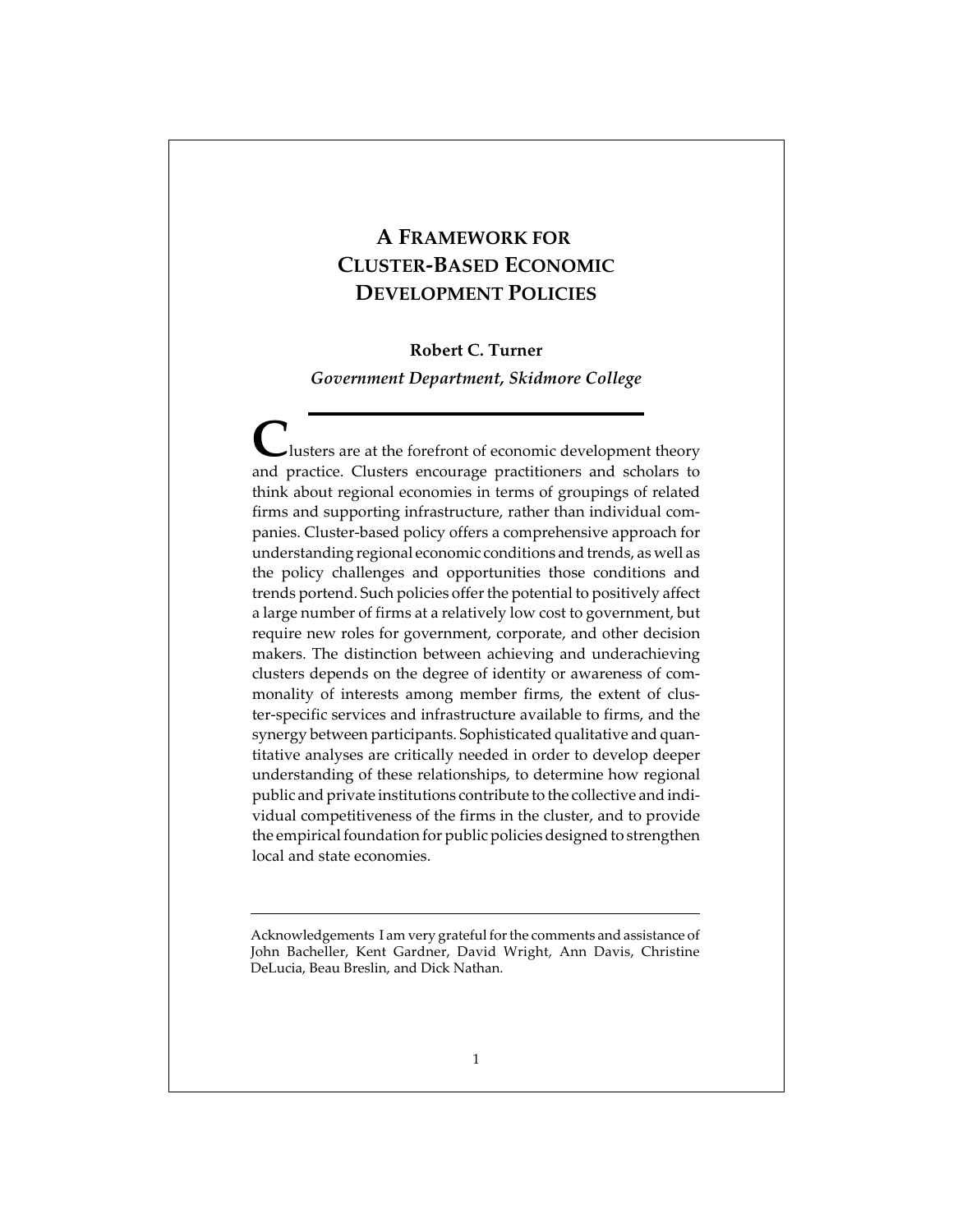At the 2000 New York State Network for Economic Research (NYSNER) Conference organized by the Nelson A. Rockefeller Institute of Government, a panel of papers was presented on industry cluster analysis and economic development in New York. Together, these papers illustrate how cluster theory is driving changes in New York economic development policy as well as what the implications of clusters are for revitalizing older industrial regions like Rochester and the Hudson Valley. The NYSNER panel reflected a continuing interest among researchers at the Rockefeller Institute in examining how clusters can be used to improve economic development policy making; notable previous work includes a briefing paper and presentation by Brian Bosworth on *Economic Development as Inter-firm Cooperation: Networks, Sectors, and Clusters.* The purpose of this briefing paper is to analyze and draw from the findings of the NYSNER cluster panel and present a framework for policymakers interested in using clusters as an economic development strategy.

Although some economic development agencies may have recently discovered the value of economic clusters, clusters are not a new economic phenomenon. The British economist Alfred Marshall, in his 1919 study of the Lancashire cutlery industry and Sheffield steel industry, noted the tendency of firms to locate near their key suppliers, customers, and competitors. The regional clustering of firms produced an innovative environment in which the secrets of the industry were "in the air" according to Marshall. However, interest in clusters has risen dramatically since Michael Porter's *The Competitive Advantage of Nations*<sup>1</sup> Porter argued that the high wages of advanced industrialized countries could only be maintained in the face of increasing economic global competition by sustained innovation. His analysis echoed Marshall's analysis almost 100 years earlier that the most competitive and innovative industries were not individual companies or even single industries, but regional clusters of related industries. Porter's

<sup>1</sup> Alfred Marshall, *Industry and Trade* (1919).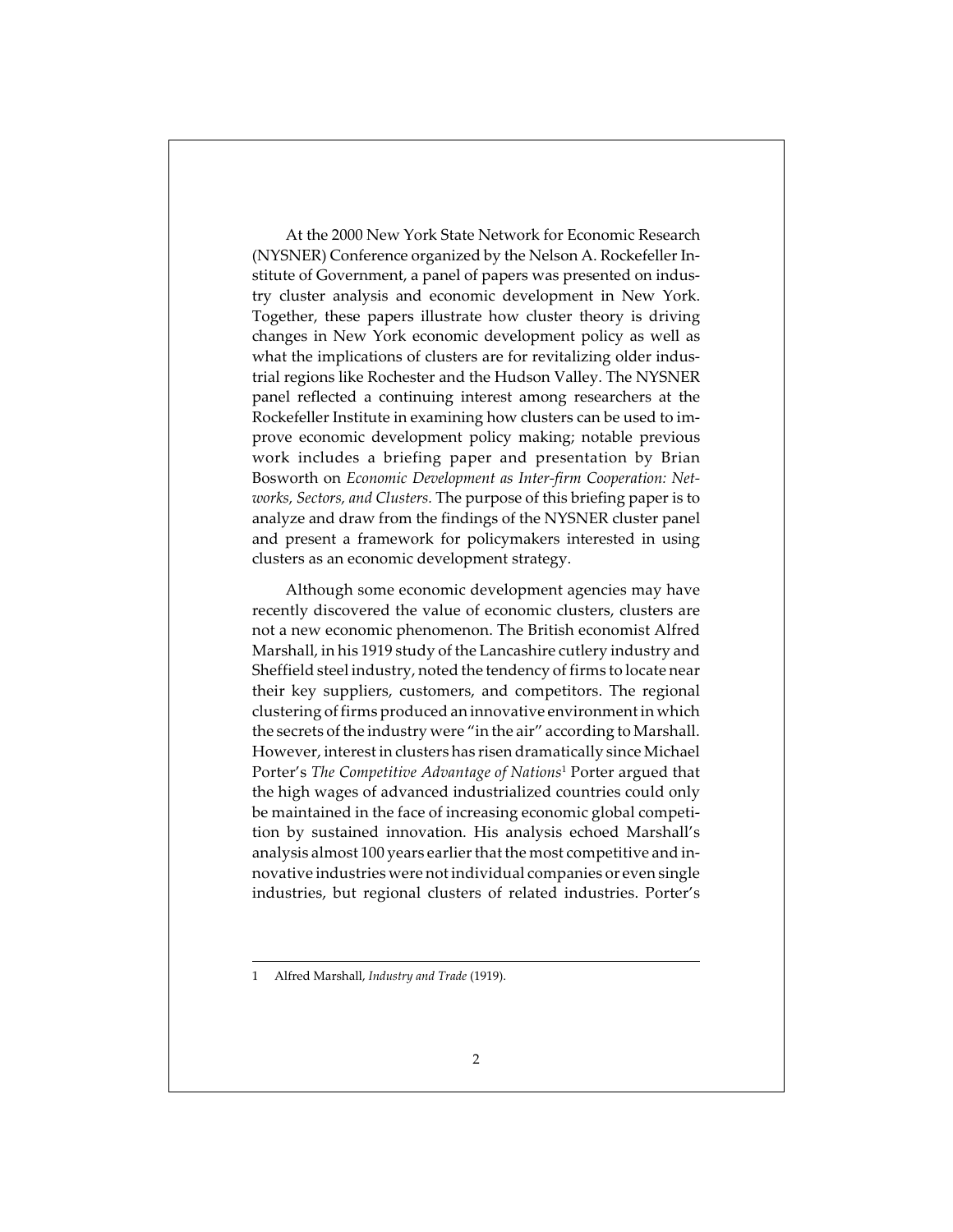findings have had a profound impact on economic development policy.

Porter's analysis encourages the practitioner to understand regional competitiveness in terms of the linkages, complementarities, and spillovers in technology, skills, customers, and information that cut across individual firms, industries, and sectors, instead of in terms of individual companies or industries. For example, the Northeast Ohio Clusters Project defines a cluster as "a geographic concentration of competitive firms or establishments in the same industry that either have close buy-sell relationships with other industries in the region, use common technologies, or share a specialized labor pool that provides firms with a competitive advantage over the same industry in other places."<sup>2</sup> Stuart Rosenfeld, president of Regional Technology Strategies and an early proponent of cluster policies, defines clusters as a "geographically bounded concentration of similar, related, or complementary businesses, with active channels for business transactions, communications and dialogue, that share specialized infrastructure, labor markets and services, and that are faced with common opportunities and threats."<sup>3</sup> Both cluster definitions suggest that to understand and affect the competitiveness of individual or regional groupings of firms, we need to examine its industrial environment of suppliers, customers, and public institutions. The key insight of clusters is that the classic "industry" definition, typically aimed at common products or services, doesn't acknowledge the important synergies that occur among firms with different products but similar processes.

What makes a cluster successful? Most analyses stress the importance of intangible factors like relationships, trust, or networks of firms. Regions that possess these intangible factors are more internationally competitive and technologically dynamic than their

<sup>2</sup> E. W. Hill and J. Brennan, "A Methodology for Identifying the Drivers of Industrial Clusters" (2000), p. 67.

<sup>3</sup> Stuart A. Rosenfeld, "Industrial Stength Strategies" (1995), p. 13.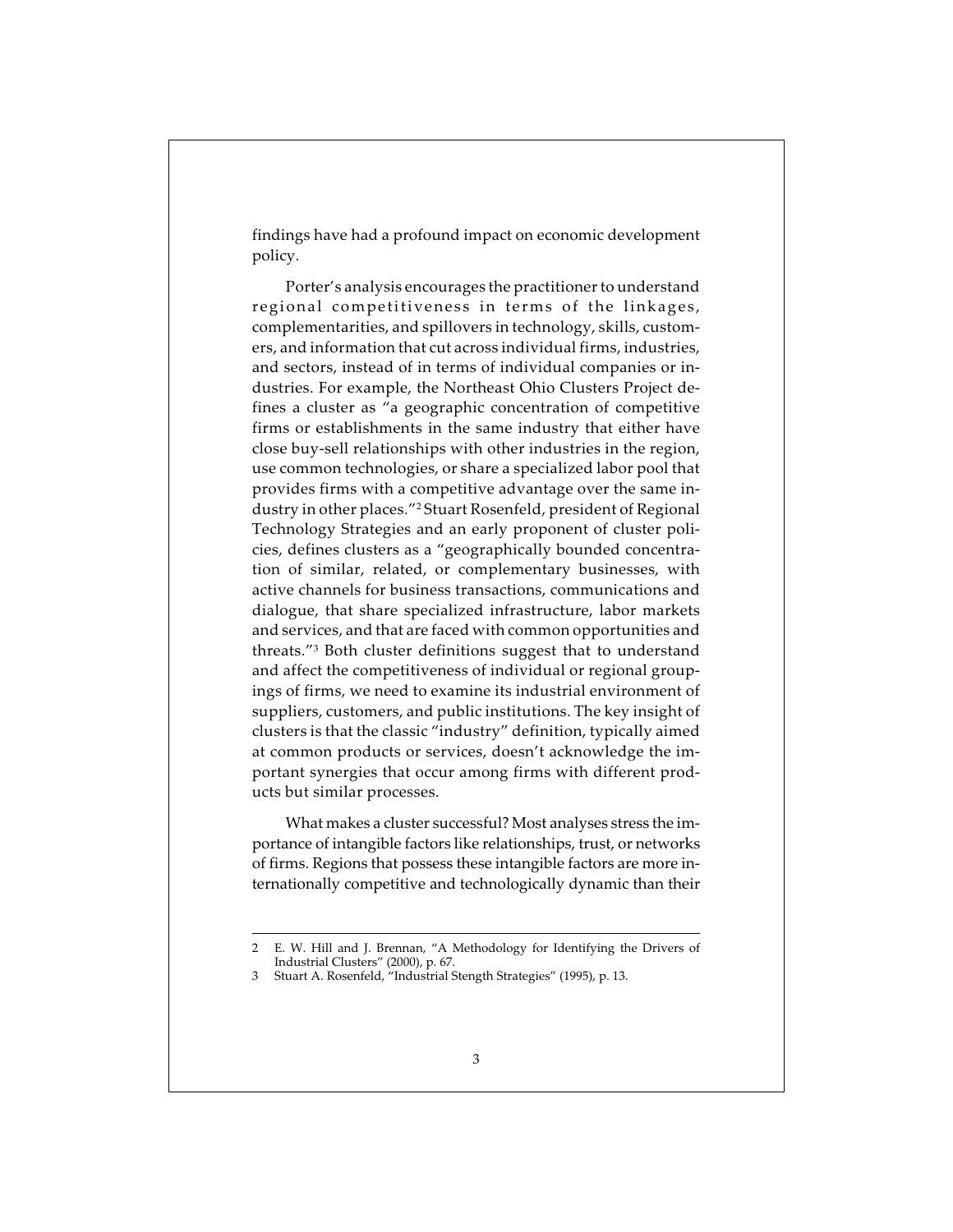less fortunate counterparts. Michael Enright of Harvard Business School has suggested that regional clusters can be arrayed on a scale from: working, or "overachieving" clusters that are aware of their interdependence and produce more than the sum of their parts such as Silicon Valley; latent, or "underachieving" clusters where opportunities exist but the potential synergies are not yet realized; and "potential" clusters where some of the requirements are in place but critical mass and/or key conditions or inputs are missing.<sup>4</sup> The difference between the three is the degree of identity or awareness of commonality of interests, the extent of cluster-specific services and infrastructure available to firms, and the synergy among firms. What these findings suggest is that cluster policies should not be aimed at helping individual firms, but rather at building relationships among cluster firms to promote the elusive synergy of overachieving clusters.

Thus, the two main questions for policymakers seeking to use clusters are 1) how to identify the members and boundaries of a cluster; and 2) how to build synergy-producing relationships among cluster members. The next section of this paper examines how New York identifies its high-tech clusters, drawing from two New York State's Empire State Development Corporation white papers presented at the NYSNER conference: James Held's *Recent Trends in Information Technologies Employment in New York* and Sheri Lippowitsch's *New York's Technology Driven Industries: Biotechnology and Pharmaceuticals.* Two additional papers from the NYSNER conference — *Globalization in a Specialized Economy: The Rochester Case* by Susan Christopherson and Jennifer Clark, and *Historical Development of Industry Clusters in the Hudson Valley* by Ann Davis are reviewed in a subsequent section as illustrative case studies of how local policymakers are attempting to promote relationships among cluster members as a strategy for regional economic renewal. The final section presents a three-pronged strategy for how policymakers can use the cluster concept to change their economic development policies and revitalize a regional economy.

<sup>4</sup> M. J. Enright. "Regional Clusters and Economic Development (1996).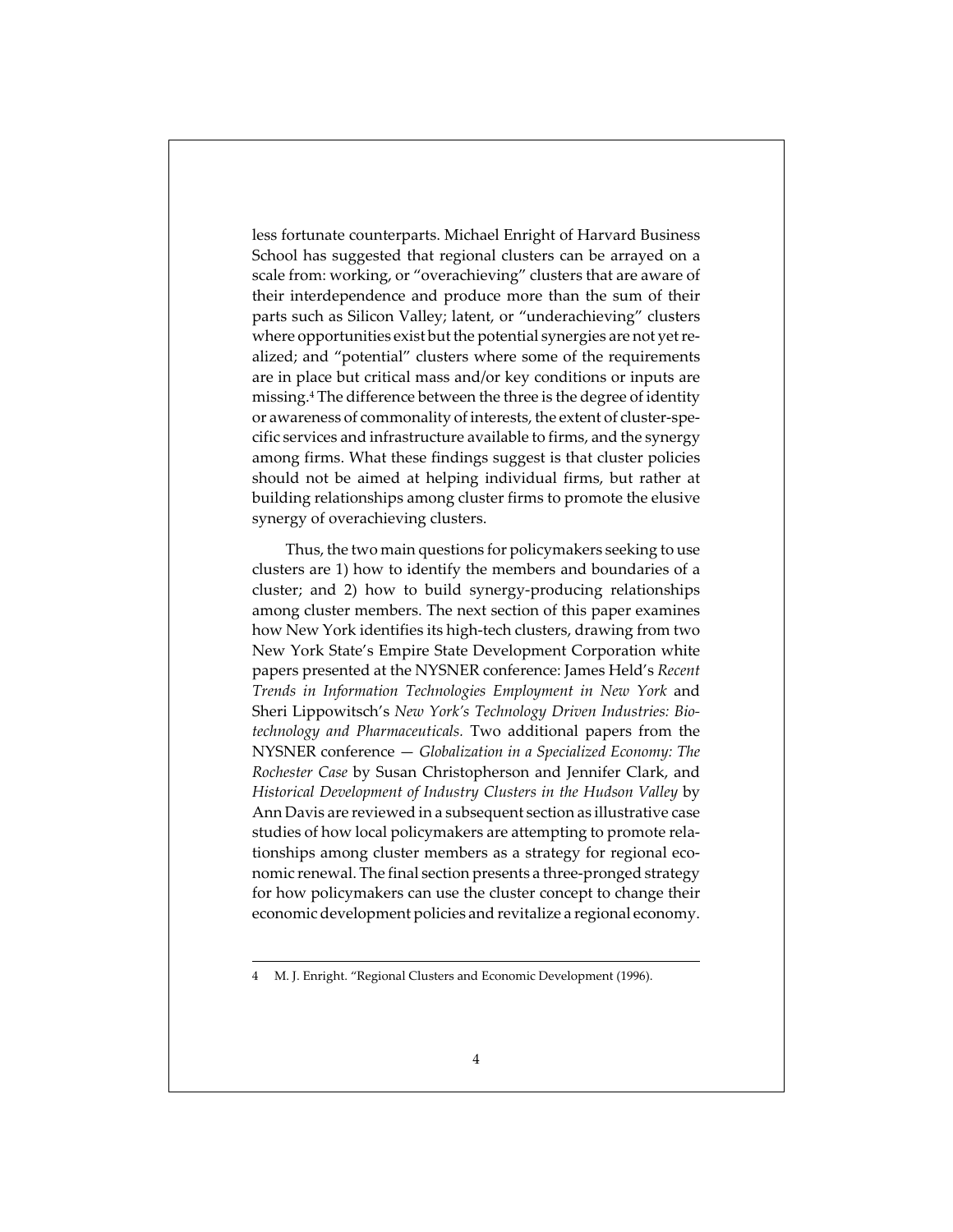Specifically, the paper examines how policymakers can use clusters to understand their regional economy and the sources of its competitiveness; to promote greater collaboration among regional firms; and to maximize the impact of government services to private industry.

# **Identifying Clusters: Empire State Development Technology-Driven Industries Reports**

Empire State Development (ESD), New York's economic development agency, has decided to use cluster analysis as "an organizing concept to guide its marketing, business assistance, and infrastructure development efforts."<sup>5</sup> As part of this reorientation, ESD's Policy and Research Division has recently published a series of papers on the status of New York's technology-driven industries within the state, including reports on high-tech clusters such as electronics manufacturing, pharmaceuticals, software, and others. At the NYSNER meeting, James Held and Sheri Lippowitsch from the ESD Policy and Research Division gave presentations on *Recent Trends in Information Technologies Employment* and *Biotechnology and Pharmaceuticals in New York,* respectively.<sup>6</sup> Their presentations emphasized how these reports are intended to give state and regional policymakers a better understanding of New York's position in various high-technology industries and as promotional material for marketing New York as a place to do business.<sup>7</sup>

The ESD reports presented at the conference provide data on the number of establishments, average wages, leading firms, and

<sup>5</sup> Bacheller, "Commentary on State Level Economic Development in New York" (2000), p. 5.

<sup>6</sup> James Held's NYSNER presentation, *Recent Trends in Information Technologies Employment in New York,* was based on two Empire State Development reports, *New York State's Technology Driven Industries: Software and Related Services* and *New York State's Technology Driven Industries: Electronics Manufacturing*. For the purposes of this paper, I am referring to the two reports that provide greater detail about the status of those sectors in New York.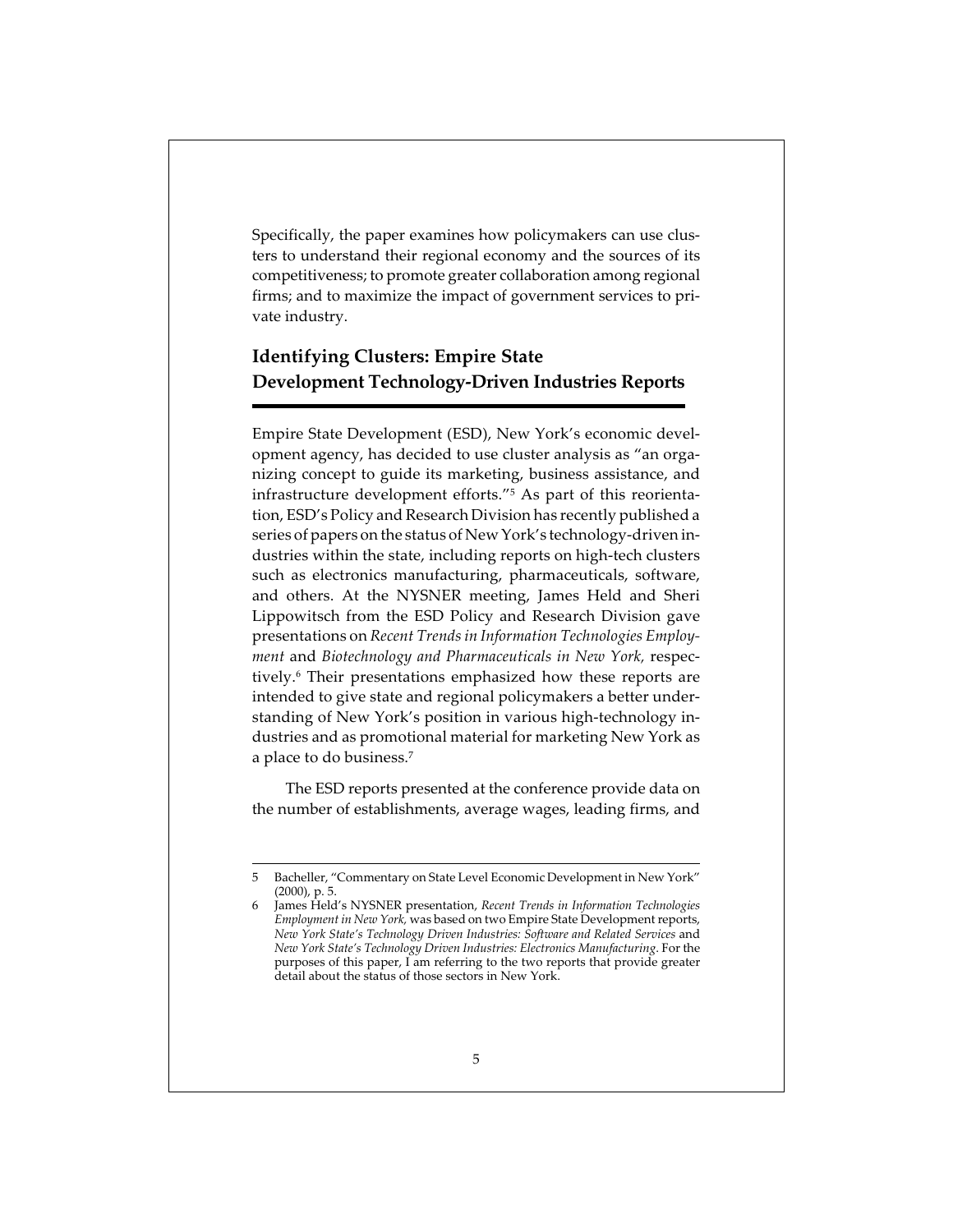related university research and development spending, both in the state as a whole and by economic region, to demonstrate the relative importance and success of certain high technology sectors in New York. These reports suggest New York has made significant progress in developing these emerging fields of high technology. The basic findings of the two presentations are summarized in Table 1. As we can see, New York has a significant number of establishments, employment, and public investment in these three high-paying, high-technology sectors. The reports also note that New York is home to a number of leading companies such as Johnson & Johnson, Pfizer, Bristol-Meyers Squibb, Bayer, Bausch and Lomb, and Novartis in the bio/pharma sector as well as IBM, Toshiba Display Devices, and Phillips Broadband Networks, as well as a large number of smaller, more specialized manufacturers in electronics manufacturing. A 1999 National Science Foundation Study found that New York is a major center of university research in each of these three sectors. New York's universities and colleges spent \$1.17 billion in biological research in 1997, second in the nation only to California. Moreover, New York has three colleges (New York City's Rockefeller University with \$97.1 million, New York City's Columbia University with \$62.3 million, and SUNY Albany with \$52.8 million) in the top twenty in overall biological research and development spending among colleges and universities. New York also is a major center of university research with ten universities in the top one hundred in physical science research spending, nine in computer sciences spending, and six in electrical engineering and mathematics according to the same NSF study.

Originally, the intended audience for the papers was businesses and site selectors who often seek to find out the industry presence within an area being considered, because industry presence indicates the availability of potential labor force and appropriate infrastructure and market access. Given these papers use as a marketing device, a conscious decision was made to avoid discussions of weaknesses in New York's regions as potential locations for businesses within particular industry clusters. However, the papers are also used by policymakers.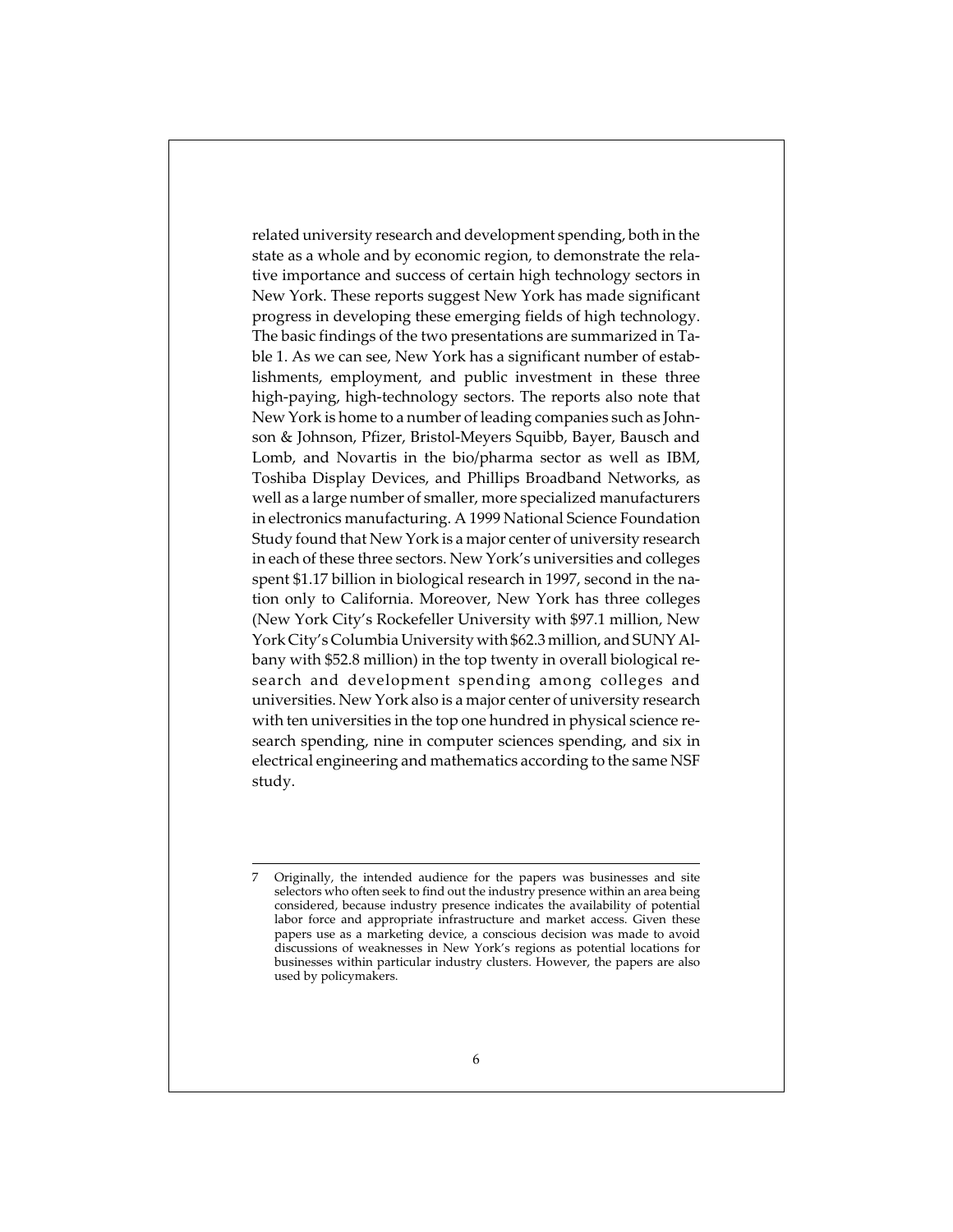| Table 1<br>Status of Three High-Technology Sectors in New York in 1997 |                     |            |                  |                    |  |  |
|------------------------------------------------------------------------|---------------------|------------|------------------|--------------------|--|--|
|                                                                        | Establish-<br>ments | Employment | Average<br>Wages | Public<br>R&D\$    |  |  |
| Bio/pharma                                                             | 20                  | 40,000     | Not<br>available | \$1.177<br>billion |  |  |
| Electronics<br>Manufacturing                                           | 1,096               | 95,271     | \$39-60,000      | \$260<br>million   |  |  |
| Software<br>Services                                                   | 7,904               | 82,072     | \$43-92.000      | \$78<br>million    |  |  |

Source: ESD Technology Driven Industries reports on Biotechnology and Pharmaceuticals, Software and Related Services, and Electronics Manufacturing in New York

While useful as an industry status report, in order to guide public policy and have practical impact, additional detail is needed beyond what is included in these reports on how New York firms have a competitive advantage over the same industry in other places by virtue of cluster-like behavior among its firms. More discussion is needed about whether any of the three sectors is characterized by buy-sell relationships, use of common technology, or the sharing of a specialized labor pool among regional or the state firms, among other topics, in order to provide the necessary empirical framework for guiding economic development policymakers seeking to assist these clusters.

Each of the three high-technology industries discussed in this first group of ESD papers operates in very different ways that have important implications for understanding the origins of their competitive advantages. Table 2 illustrates several of the differences among the three industries. For example, the differences in the number of employees per firm and in public R&D spending between the three sectors suggests the software services sector is driven more by entrepreneurship and small start-up firms than university research. By contrast, the higher levels of public R&D university spending on bio/pharma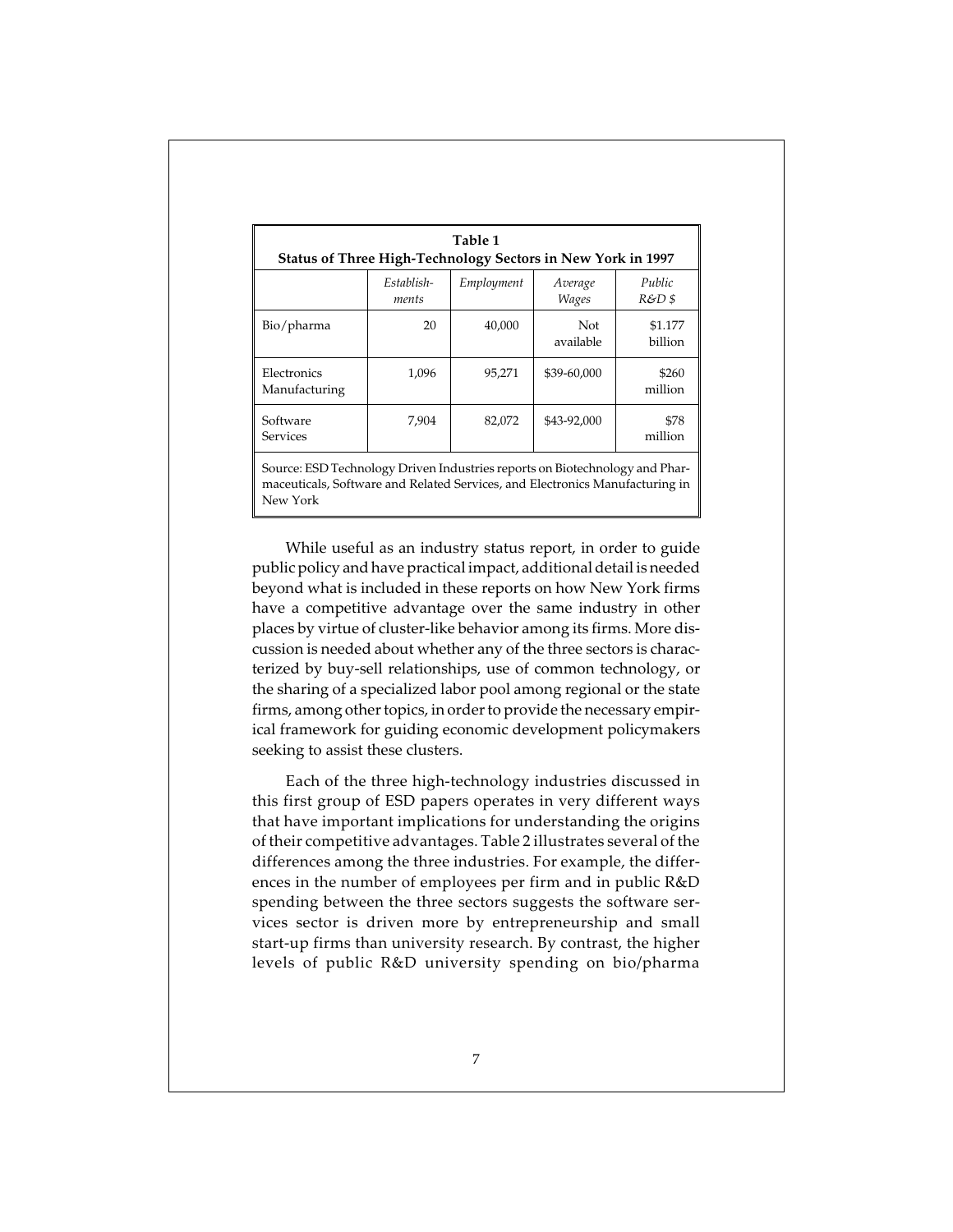research (both in absolute and relative per job terms) suggests that the bio/pharma sector is more reliant on public investment than the other two industries.

Moreover, statewide statistics on total high-tech employment or number of high-tech enterprises within a sector obscure the geographic concentration of these industries. Over two-thirds of all employment in each sector is located in three of the ten economic regions in New York. Aggregate employment levels also obscure important variations inside different sectors within each industry. For example, within the electronics manufacturing industry, employment in the search, detection, and navigation equipment cluster dropped by 30 percent or almost 5,000 jobs, largely because of military defense cutbacks, whereas the electronics components cluster increased employment by 12.9 percent or 4,000 jobs. The regional and sectoral differences among and within the clusters are probably more important than the aggregate statistics in understanding the competitive advantage of each sector, a point I return to at greater length below in the discussion of standard industrial classification (SIC) codes.

| Table 2<br>Key Differences Among Three High-Technology Sectors<br>in New York in 1997                      |                                 |                           |                             |                                                               |  |  |
|------------------------------------------------------------------------------------------------------------|---------------------------------|---------------------------|-----------------------------|---------------------------------------------------------------|--|--|
|                                                                                                            | # $of$<br>Employees<br>per firm | Public R&D<br>\$s per job | Geographic<br>Concentration | <i>Intrasectoral</i><br>Change in<br>Employment<br>Since 1994 |  |  |
| Bio/pharma                                                                                                 | 55.6                            | \$29.43                   | 65%                         | $-26%$ to<br>69%                                              |  |  |
| Electronics<br>Manufac-<br>turing                                                                          | 86.9                            | \$2.73                    | 66%                         | $-29$ to $20.8\%$                                             |  |  |
| Software<br><b>Services</b>                                                                                | 10.4                            | \$0.95                    | 72%                         | $21 - 72%$                                                    |  |  |
| Source: Author's calculations based on statistics reported in ESD Technology<br>Driven Industries reports. |                                 |                           |                             |                                                               |  |  |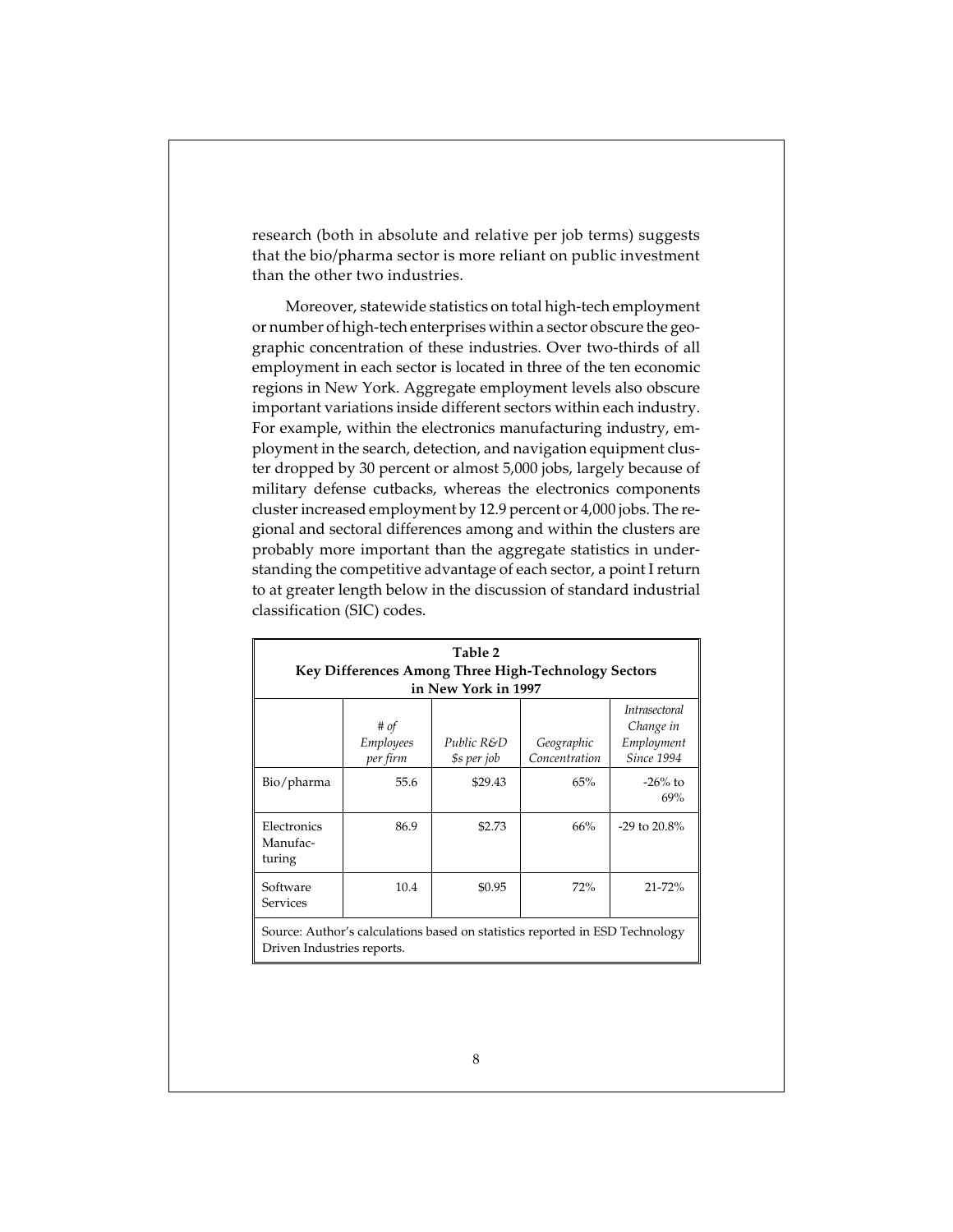A related challenge involves defining the boundaries of high-technology clusters, which is an important element in illustrating how the different components relate to one another and contribute to the overall economic and technological dynamism of each cluster. Like many cluster studies, the papers presented at the NYSNER conference define a cluster to include all industry sectors in certain industry classification codes. For example, Held defines the electronics manufacturing cluster as including all firms in the eight sectors of computer and office equipment (SIC 357), audio and video equipment (SIC 365), communications equipment (SIC 366), magnetic and optical recording equipment (SIC 3695), electronic components and accessories (SIC 367), search and navigation equipment (SIC 381), process control equipment (SIC 3823), and instruments to measure electricity (SIC 3825).

However, because Federal SIC codes were not designed to measure or include other actors and institutions as well as linkages between industries, they rarely capture cluster boundaries adequately. For example, the bio/pharma report notes:

"The biotech field itself is unique in that the industry is not defined by its products, but by the technology used to make those products. Those technologies have been used primarily by the pharmaceutical industry but are increasingly being used by other industries such as agriculture, mining, waste treatment, food processing and others."<sup>8</sup>

In other words, a significant and growing portion of the bio/pharma cluster's customers are outside of the traditional pharmaceutical industry defined by SIC codes. Similarly, the bio/pharma report notes that the many bio/pharma supplier firms also provide goods for other sectors. The report estimates that 67 percent of employment in laboratory analytical instruments, 33 percent of employment in noncommercial research organizations, and 15 percent of employment in testing laboratories fall within the bio/pharma cluster.<sup>9</sup> Describing the bio/pharma cluster by SIC

<sup>8</sup> Held, James.*New York State's Technology Driven Industries*(September 2000), p. 5.

Lippowitsch, Sheri. "New York's Technology Driven Industries" (December 6, 2000), p. 6.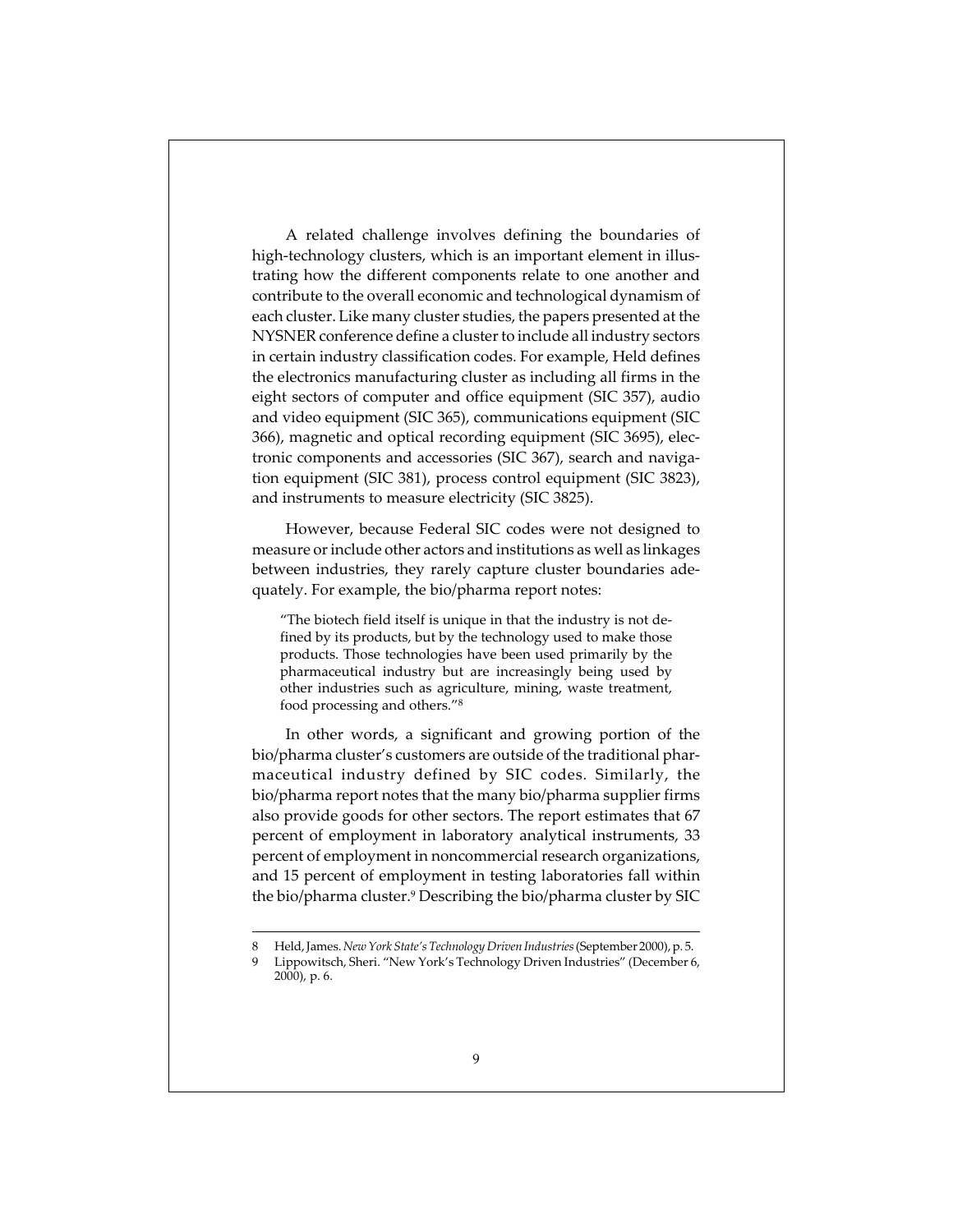code ignores the connections with other industries and institutions outside of the industry that are crucial to the competitiveness of the bio/pharma cluster. To understand how the New York bio/pharma cluster operates, we need to understand the relationships between the various producers, end users, and suppliers of the product. Similar problems exist in defining the software and electronics manufacturing cluster by SIC codes.

The key insight of clusters is that the classic "industry" definition, typically aimed at common products or services, doesn't acknowledge the important synergies that occur among firms with different products but similar processes. In many ways the cluster should be defined by the glue that holds it together — the technology, the skills base, or the market. Unfortunately, all of our standard data sources are firmly rooted in traditional product definitions (whether SIC or NAICS based). Thus the cluster concept is very freeing and flexible in theory, but it is enormously difficult to avoid falling into a traditional industry definition like with the identification of the bio/pharma cluster.

This first group of NYSNER papers also attempts to document the existence of sub-state regional clusters by examining the number of enterprises, the change in employment from 1994-98, significant regional companies, and a list of academic institutions in the region offering relevant academic programs for each of the ten economic regions in New York.<sup>10</sup> For example, the papers suggest the Mid-Hudson region has both a regional bio/pharma cluster and electronics manufacturing cluster. According to the analysis, the Mid-Hudson bio/pharma cluster has 106 businesses employing more than 8,000 workers; several prominent bio/pharma companies such as Bayer Diagnostics, Cultor Food Science, Novartis, Wyeth Ayerst, and Regeneron; and approximately twenty universities, colleges, and community colleges offering related academic degrees, including New York Medical College, one

<sup>10</sup> The ten regions are the Capital Region, Central New York, Finger Lakes, Long Island, Mid-Hudson, Mohawk Valley, New York City, North Country, Southern Tier, and Western New York.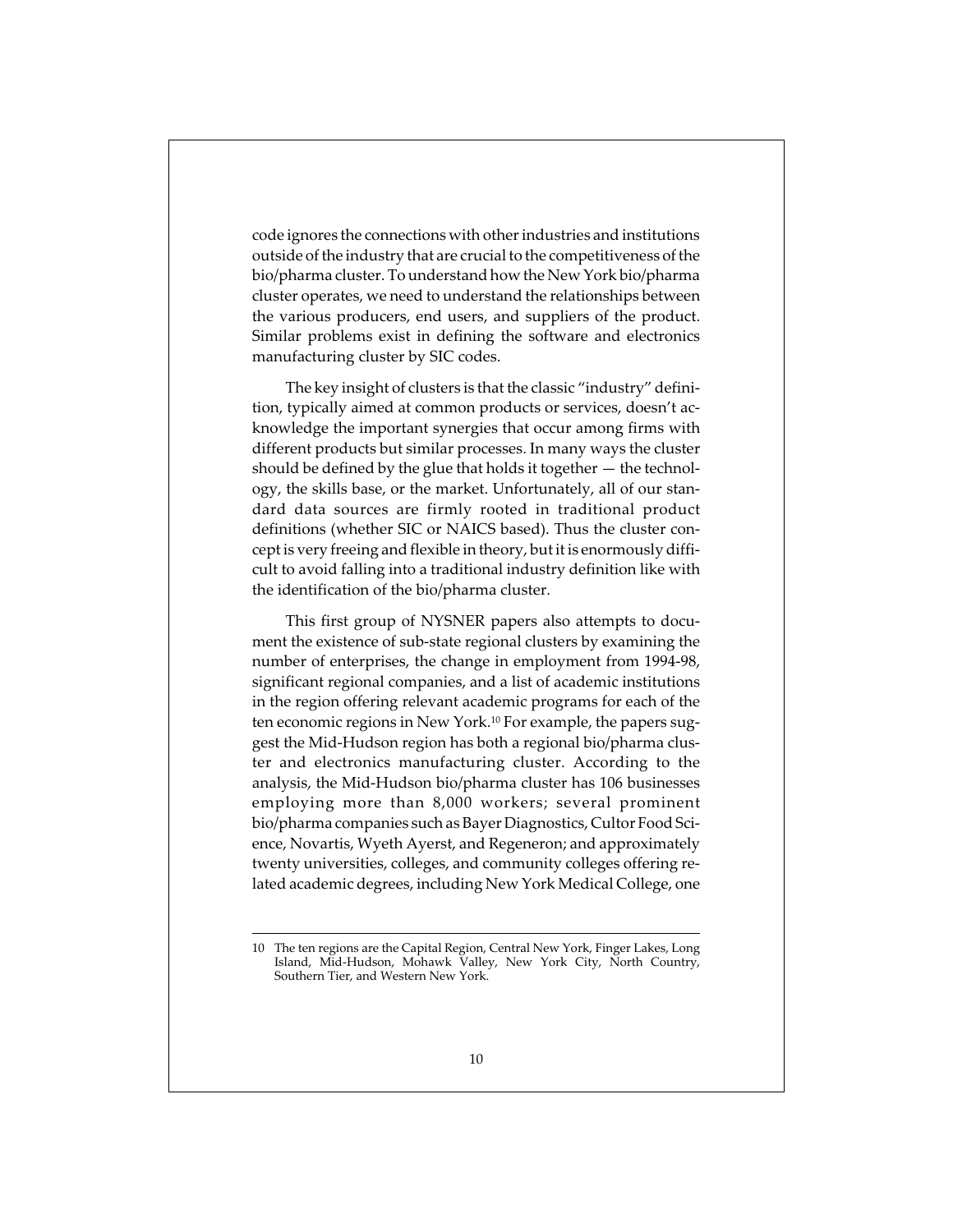of the nation's largest private health sciences universities.<sup>11</sup> The papers also observe that the regional electronics manufacturing cluster has approximately 23,000 employees as of 1998 and is the home of IBM's headquarters, research, and manufacturing facilities. The region also has 23 higher education institutions offering relevant academic programs.<sup>12</sup>

Treating all firms in the same SIC code and as a regional cluster runs into the same identification problems described above with the bio/pharma cluster and obscures the influence of local geographical conditions on the operation of the firms. Clusters differ in the extent to which companies' key technological and financial networks are national or global rather than regional. For example, of the significant bio/pharma companies listed in the Mid-Hudson Region: Bayer Diagnostics is a unit of Germany's Bayer Group AG; Cultor Food Science, Inc, is part of the Finland-based Cultor; Novartis and Wyeth Ayerst's headquarters are elsewhere in the United States; and Regeneron has a significant link with Amgen Inc and Procter & Gamble Pharmaceuticals. Similarly, all of these companies are in very different markets. Bayer Diagnostics focuses on diagnostics. Cultor is a leading company in high-performance nutrition products, particularly animal and fish feed. Novartis focuses on pharmaceuticals; Wyeth Ayerest focuses on research in women's health care, immunology, and infectious diseases. Regeneron develops protein-based and small molecule drugs. At the same time, the main state-supported resources for electronics manufacturing — the Center for Advanced Technology for Ultrafast Photonic Materials and Applications at CUNY and the Center for Advanced Thin Film Technology at the State University at Albany, to name but two  $-$  are outside of the region's boundaries. Understanding these relationships is essential for policymakers seeking to promote policies to help the cluster.

What policymakers need to know is how regional public and private institutions contribute to the collective and individual

<sup>11</sup> Lippowitsch, 2000.

<sup>12</sup> Held, 2000.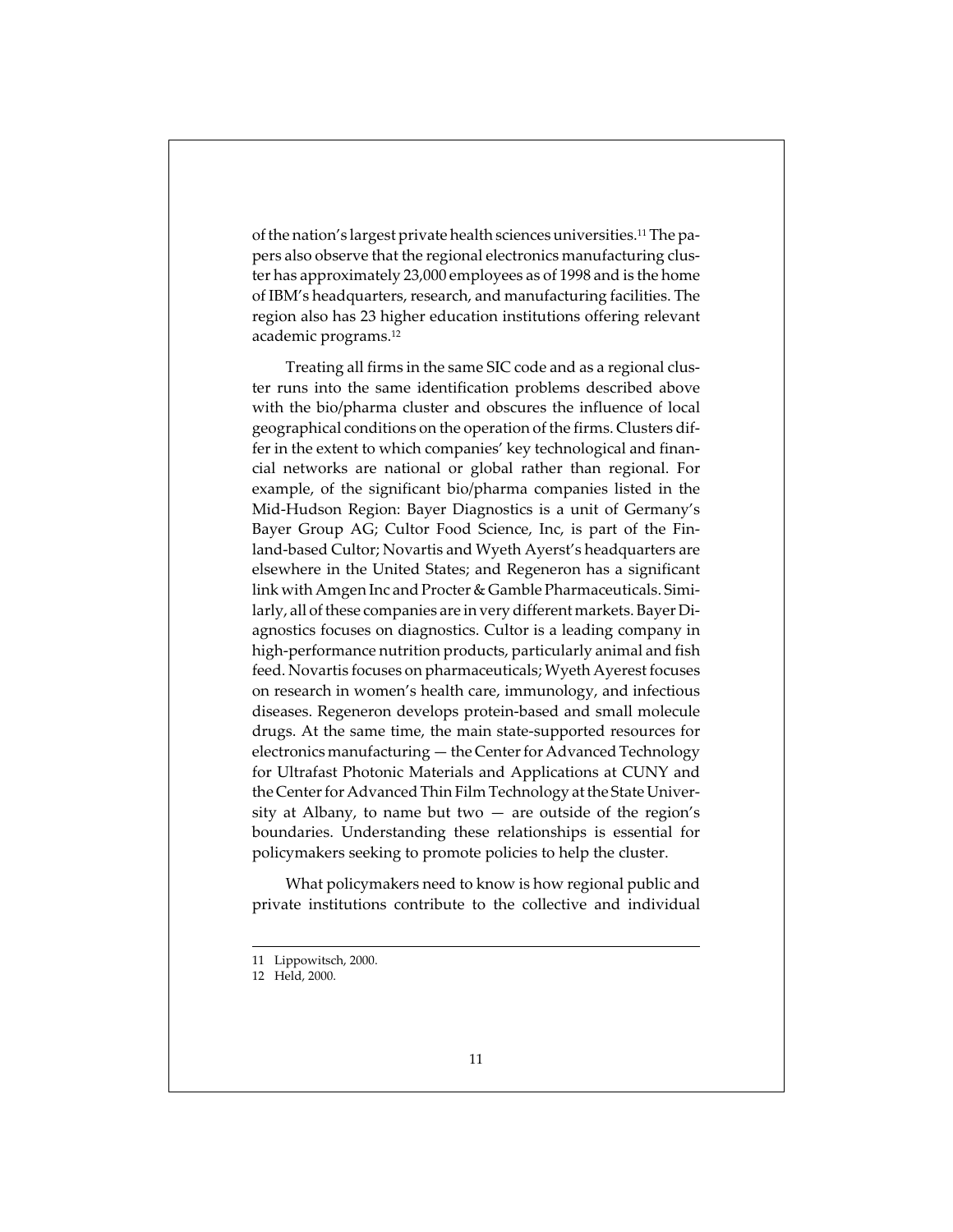competitiveness of the firms in the cluster. Do the firms share a common labor pool? Do their employees have a common set of skills that area educational institutions could provide? If so, then perhaps designing community college curricula to train the future workforce or develop career ladders within the industry make sense. Do the significant regional companies share regional suppliers, such as laboratory analytical instruments, noncommercial research organizations, and testing laboratories within the bio/pharma cluster? If so, then improving the quality and technological sophistication of their suppliers would help promote the dissemination of best practices as well as opportunities for experimentation. Finally, how important is the regional university R&D research to the companies in each of these clusters? Are academic institutions able to collaborate with companies in these sectors? Are they an important source of research, fuel for innovation, or start-ups? These relationships are at the heart of the policy challenges facing policymakers seeking to create technologically innovative and economically dynamic clusters through public actions. Understanding these relationships is best done by a qualitative analysis of regional economies and clusters.

Clusters offer economic development practitioners and policymakers the advantage of being able to visualize the sources of competitive advantage within the region better than studies of a single sector. To understand a cluster, policymakers need a better picture of the relationships among public and private institutions. The New York State's Technology Driven Industries reports provide a good starting point for state and regional economic development policymakers interesting in finding out about the employment levels, significant companies, and related academic institutions at both the state and regional level. The listing of high-tech companies by region using the Corptech database in the appendices of the reports is particularly helpful for regional policymakers looking to identify who the key corporate players are in their regional cluster. However, more detailed, in-depth qualitative and quantitative research is necessary to truly understand the dynamics of a cluster, and to form the empirical foundation for public policy. The final section of this paper details specific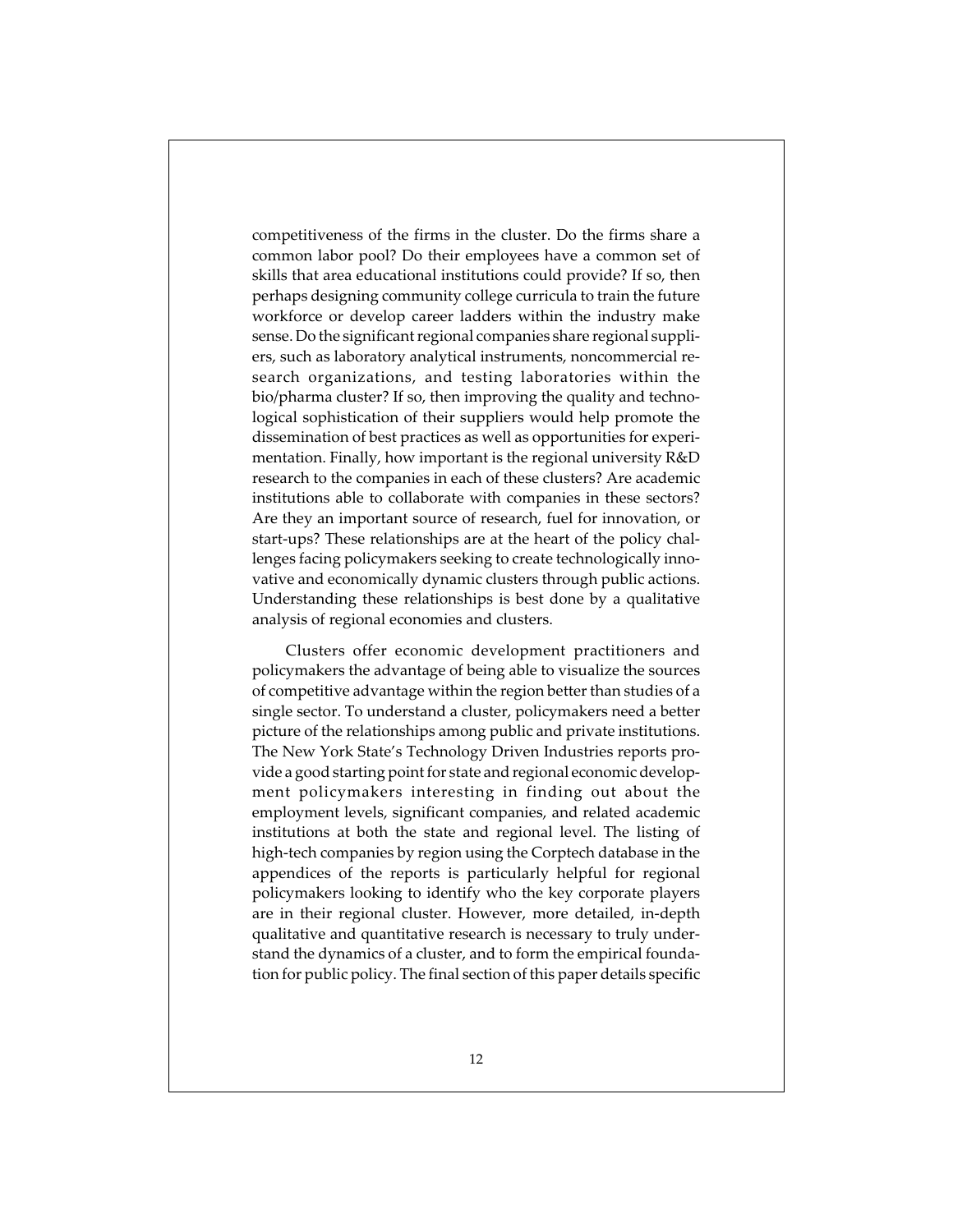recommendations for how policymakers can use clusters as a tool for understanding and strengthening regional and state economies.

# **Revitalizing Industrial Clusters in New York: Clusters in Rochester and the Hudson Valley**

The second set of NYSNER papers share a common theme, the challenge of old industrial cities in remaking their economies from company town to industrial cluster. In *Globalization in a Specialized Economy: The Rochester Case* by Susan Christopherson and Jennifer Clark, and in *Historical Development of Industry Clusters in the Hudson Valley* by Ann Davis, we learn how increasing international competition has forced vaunted corporate giants like Kodak and IBM to downsize production and employees and, in turn, undermine the manufacturing base of Rochester and the Hudson Valley. While these declines have caused much economic pain in the short term, both papers are optimistic about the potential for resurgence in these communities, while noting the challenges for corporate, government, and other regional actors. What is significant about these papers for policymakers is the importance of regional actors and institutions, as opposed to national or state actors, in reshaping the regional industrial cluster.

Both papers use Ann Saxenian's *Regional Advantage: Culture and Competition in Silicon Valley and Route 128* as their implicit theoretical structure in accounting for the region's decline and as a prescription for regional renewal. Saxenian attempts to explain why Silicon Valley's computer industry has flourished while the computer industry around Massachusetts's Route 128 has stagnated when both regions seemed so evenly matched in terms of economic vitality, growth, and entrepreneurship in the 1970s. Saxenian contends Silicon Valley's computer industry was based on a decentralized regional network of small and large firms. Extensive outsourcing to highly specialized regional supplier firms, mobility of employees among firms, and close relationships characterized the connection among firms in the network. This fertile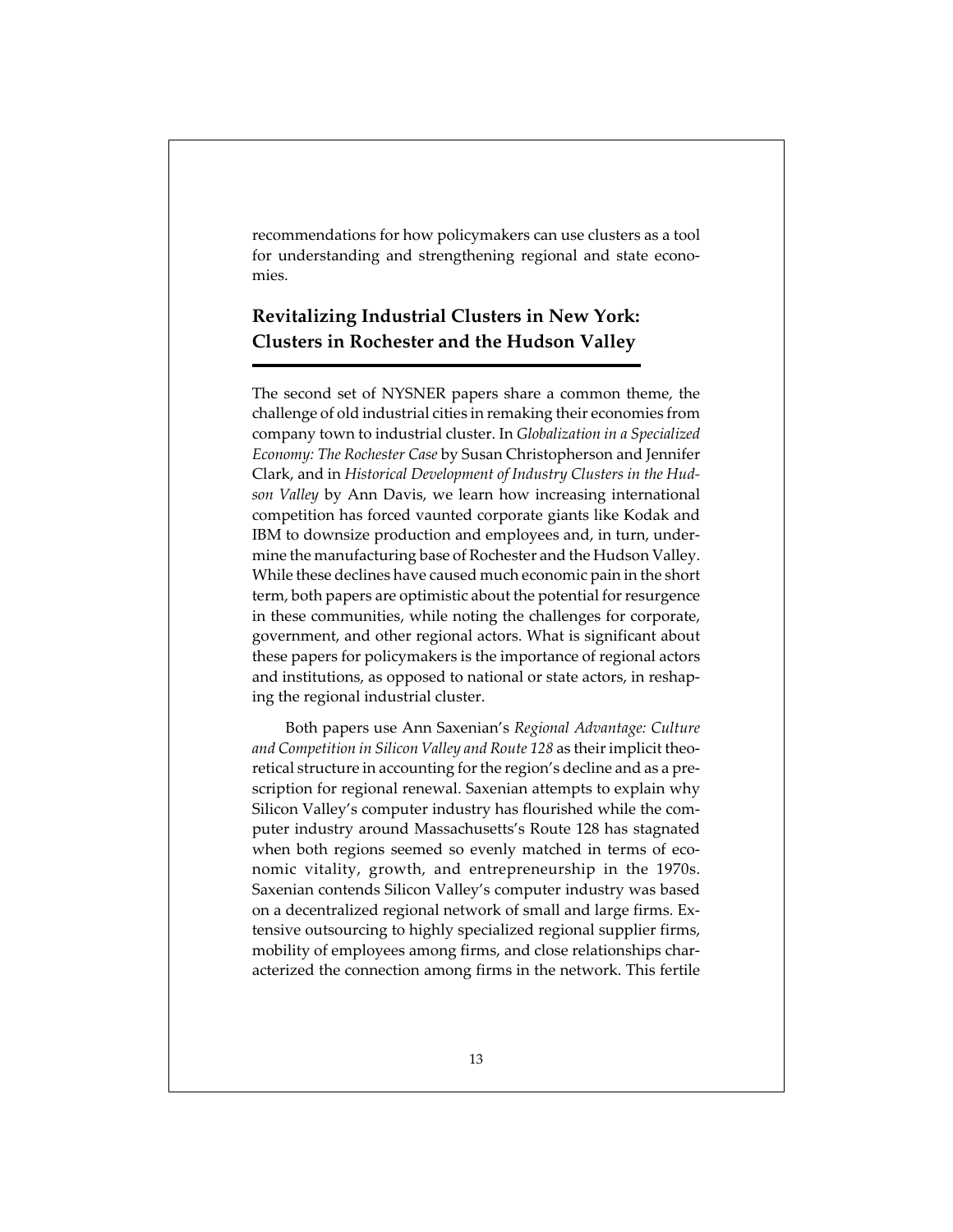and supportive environment for entrepreneurs resulted in very high rates of innovation and economic dynamism. The linkages among firms via supplier firms and mobile employees helped diffuse technological advances and know-how within the regional network of firms more rapidly than in the large, vertically integrated corporations of Route 128. Because of this diffusion, the decline of a single firm, such as Apple Computers, did not affect the overall economic and technological vitality of the regional networks of firms.

By contrast, the Route 128 computer industry was characterized by large, autonomous, firms who utilized the mass production arrangements pioneered by Ford. These firms' inward focus left them less adept at perceiving and responding to the increasingly rapid changes in technological or economic markets. Moreover, by performing all the research and development, manufacturing, marketing, and finance themselves, they limited the development of a sophisticated local supplier infrastructure which nourished entrepreneurs in Silicon Valley. As a result, when the corporate giants faltered, the entire region was vulnerable.

The implication of Saxenian's analysis for policymakers is that economically and technologically dynamic clusters do not naturally emerge from a regional agglomeration of large firms. Rather, they emerge in settings where experimentation and learning are diffused through a network of firms rather than confined to individual companies. This coordination among firms and the public sector does not occur naturally through market competition; it requires local leaders who promote collective action and institutions that transcend the interests of individual firms.

The Rochester and the Hudson Valley economies, as described in the two NYSNER papers, bear some resemblance to the Route 128 computer industry in Massachusetts. Both Kodak in Rochester and IBM in the Hudson Valley are similar to the large, autonomous firms that characterized the Route 128 computer industry. Moreover, both firms have struggled in the face of increased international competition, rapidly changing technologies,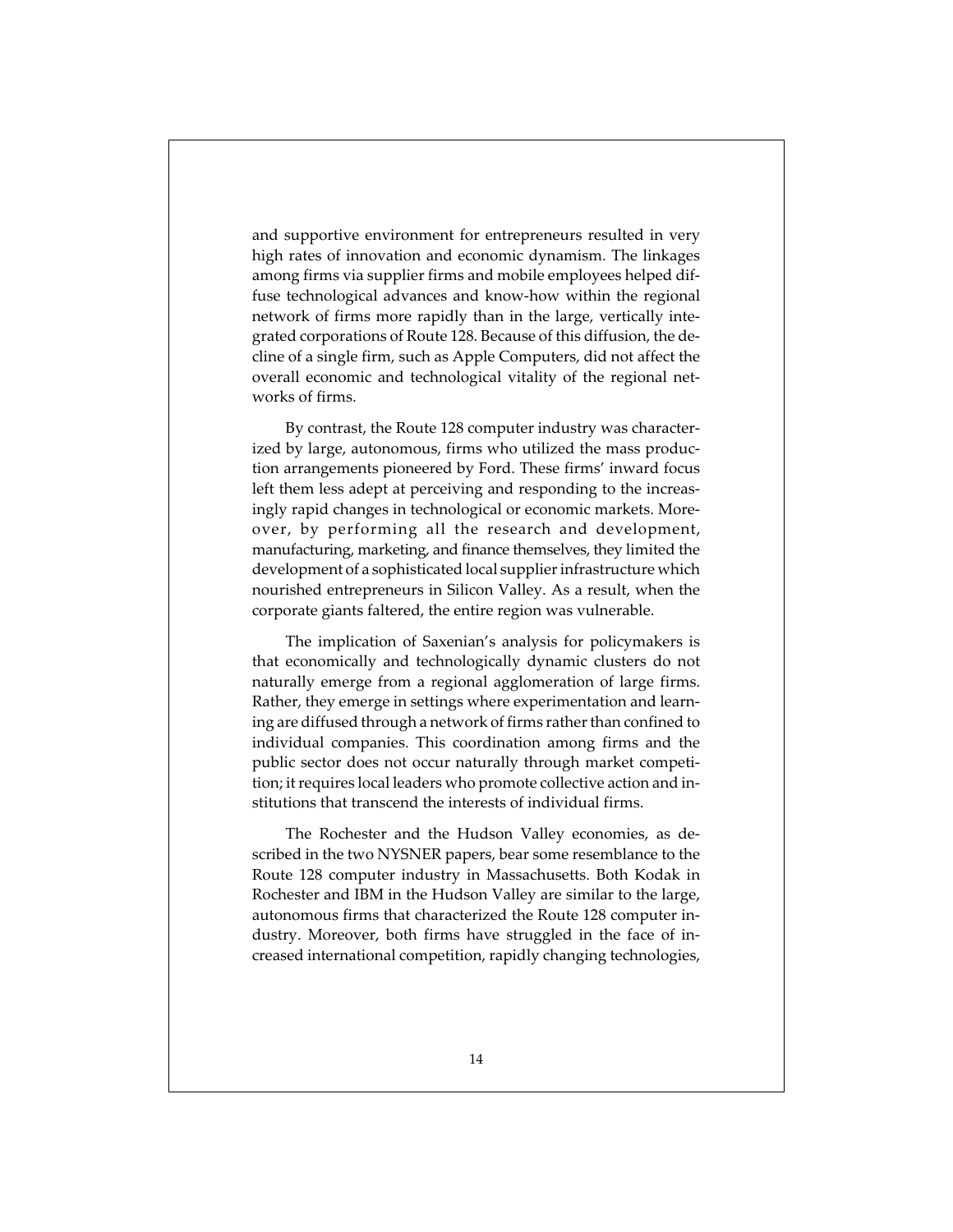and investors' demands for increased profitability. Both firms have outsourced component production and business services and dramatically downsized their workforces. Since 1982, Kodak has reduced its Rochester workforce by 36,000.<sup>13</sup> Similarly in 1993, IBM had the first layoffs in its history, with 15,000 layoffs in its corporate headquarters and production operations in the Hudson Valley alone.<sup>14</sup> These changes signaled a dramatic departure from the company's historically paternalistic role as community patron and employer.

Each corporation's restructuring has had a fairly dramatic impact on the regional economy. According to the New York State Labor Department, between 1992 and 1998, the photographic equipment and supplies sector in the Finger Lakes Region, which includes Rochester, the so-called "Kodak" sector, lost 11,500 jobs with an average annual wage in 1998 of \$64,000. The Hudson Valley economy has been similarly affected by IBM's restructuring. The computer and office equipment sectors (SIC 357) lost approximately 10,500 jobs, or approximately 47 percent of the total employment in this sector. Moreover, the electronic components and accessories sector (SIC 367) lost nearly 4,700 jobs, or about 33 percent of employment. The average wage in these two sectors was \$109,000 and \$58,000, respectively.

Despite these dramatic declines in the economic fortunes of Kodak and IBM and their regional economies, both papers are optimistic about their region's ability to rebuild on the basis of the impressive array of public and private regional institutions that can contribute to the economic resurgence and technological dynamism of an emergent high-tech cluster. First and foremost is the continued presence of Kodak and IBM as well as other well-established, large corporations and their research facilities. Christopherson and Clark note that even after downsizing, Kodak

<sup>13</sup> Suan Christopherson and Jennifer Clark, "Globalization in a Specialized Economy" (2000).

<sup>14</sup> Ann Davis, "Historical Development of Industry Clusters in the Hudson Valley" (2000).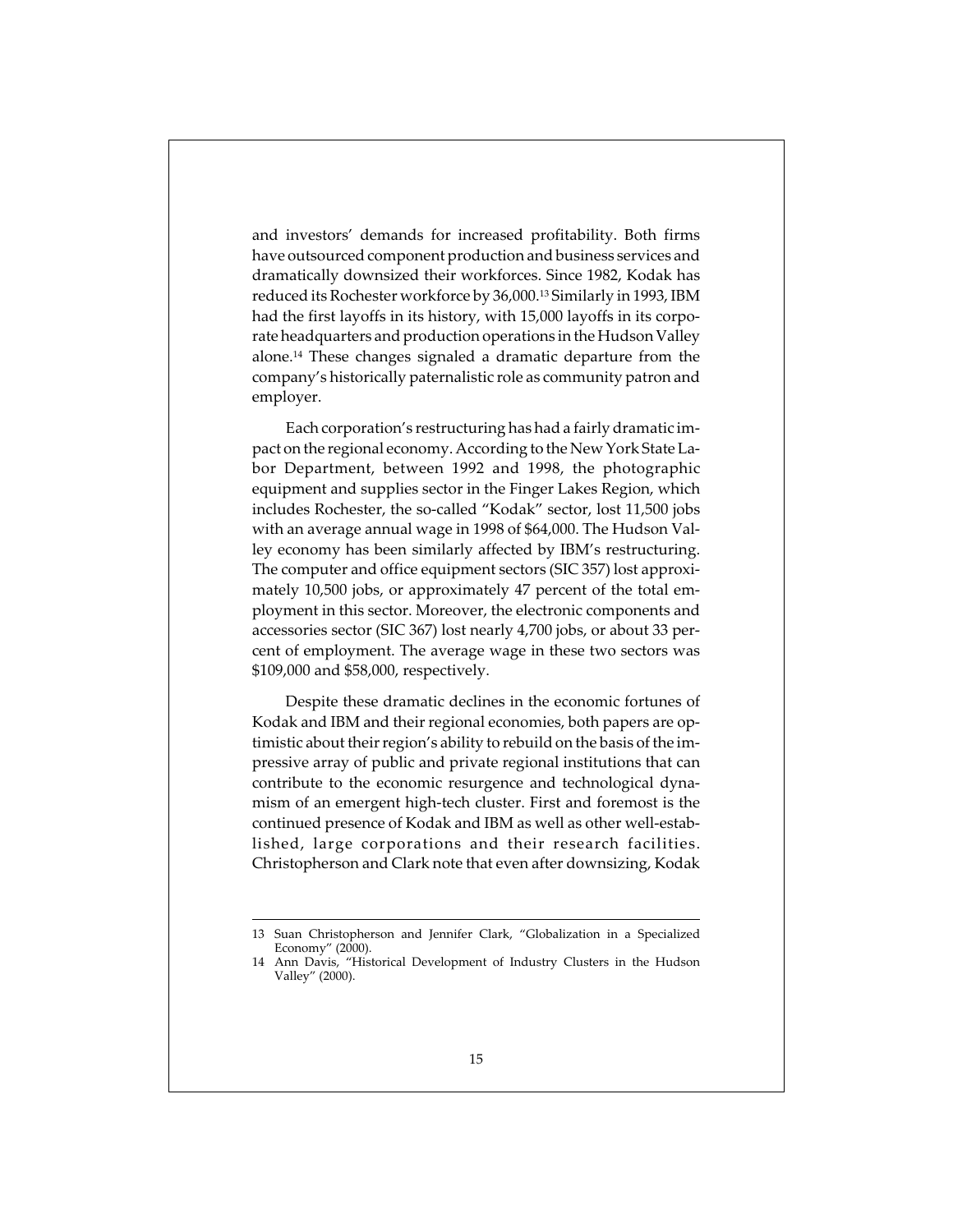employs almost 25,000 people in Rochester, and that Xerox and Bausch and Lomb join Eastman Kodak as significant regional employers. Similarly, Davis' analysis notes the Hudson Valley region is centrally located at the axis of the IBM headquarters in Armonk, its major R&D facility in Yorktown Heights, as well as a chip fabrication plant in Burlington, Vermont, and a new \$2.5 billion chip fabrication facility in Dutchess County, New York.

This concentration of premier research facilities makes both regions attractive to other firms. For example, in the Hudson Valley region, a consortium of Siemans, Toshiba, Infineon, and IBM have invested in a leading-edge research facility in East Fishkill. Similarly, other high-tech firms like Matsushita Electric Inc. and Phillips have been eager to invest in the region and have recently purchased the IBM spin-off Plasmaco and MiCRUS, formerly a joint venture with IBM and Cirrus Logic. Businesses in the region also benefit from the geographic proximity of such key customers as the financial service firms of Wall Street and the multimedia/Internet firms of New York City's Silicon Alley.

With some note of irony, both papers find the combination of downsizing of experienced engineers and outsourcing of production has significantly increased the regional supplier base. Interpolation of national data by Christopherson and Clark leads them to estimate there were 1,270 supplier firms within a two-hour drive of Kodak in 1997. Similarly, Davis found the number of computer and software firms in the Hudson Valley has increased by 484 between 1993 and 1997. Her preliminary analysis also suggests there has been an increase in the number of start-ups by former IBM employees since 1993. These findings are supported by the New York State Labor Department's sectoral analysis of regional economies. Employment in computers and data processing services (SIC 737) has grown dramatically between 1992-99, with a 134 percent increase in the Finger Lakes Region and an 88 percent increase in the Hudson Valley region.<sup>15</sup> Together, these data suggest that both regions are starting to see the emergence of a highly developed supplier

<sup>15</sup> James Parrott et al., *The State of Working New York* (1999) pp. 50, 52.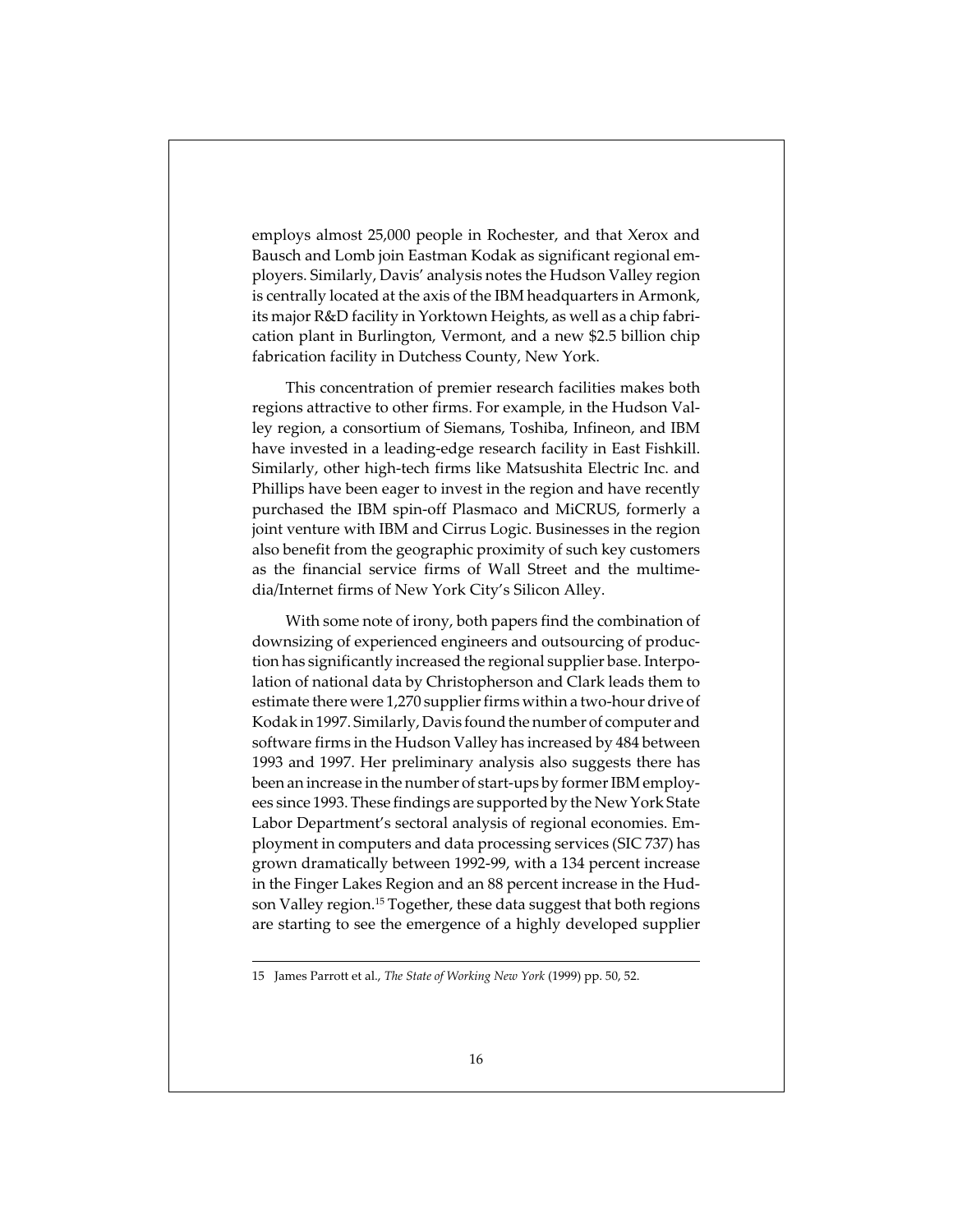network and increasing rates of entrepreneurship that are consistent with Saxenian's analysis of the Silicon Valley cluster of a high-tech/information technology firms.

In addition to a strong private sector base, both regions have an assortment of public institutions to support a high-tech cluster. Although the Christopherson and Clark paper focuses more on the development of alternative institutions to address skill issues, Rochester has an impressive array of academic institutions and educational resources as Gardner<sup>16</sup> noted. Rochester is ranked seventh in the nation among metropolitan areas in terms of the overall number of degrees per capita, and is ranked fifth in the nation in engineering degrees, third in mathematics, physical sciences, and biological sciences degrees, and twelfth in computer and information services degrees. Similarly, the Metropolitan New Economy Index ranked the Rochester area fifth among the top fifty metropolitan areas in aggregate innovation capacity, by virtue of the number of science and engineering degrees granted, public and private investment in R&D at academic institutions, and the amount of venture capital and high-tech jobs.<sup>17</sup>

By contrast, the Hudson Valley does not have as many supportive public institutions, although this is changing. In part, IBM's significant internal resources reduced the need for supporting public institutions. However, some have speculated that the absence of significant university resources in this field may be one reason why the region did not see the growth of a large number of companies in the region sharing competencies with IBM until IBM laid off large numbers of workers in the early 1990s. Given New York State's recent investments at the University at Albany and Rensselaer Polytechnic Institute, it will be interesting to see whether the increase in public support helps with the development of this cluster. Early evidence suggests that there are some nascent electronics firms developing in the Capital Region from the publicly funded research centers.

<sup>16</sup> Kent Gardner, "Industry Cluster Analysis & Economic Development" (2000).

<sup>17</sup> Progressive Policy Institute, "The Metropolitan New Economy Index" (2000).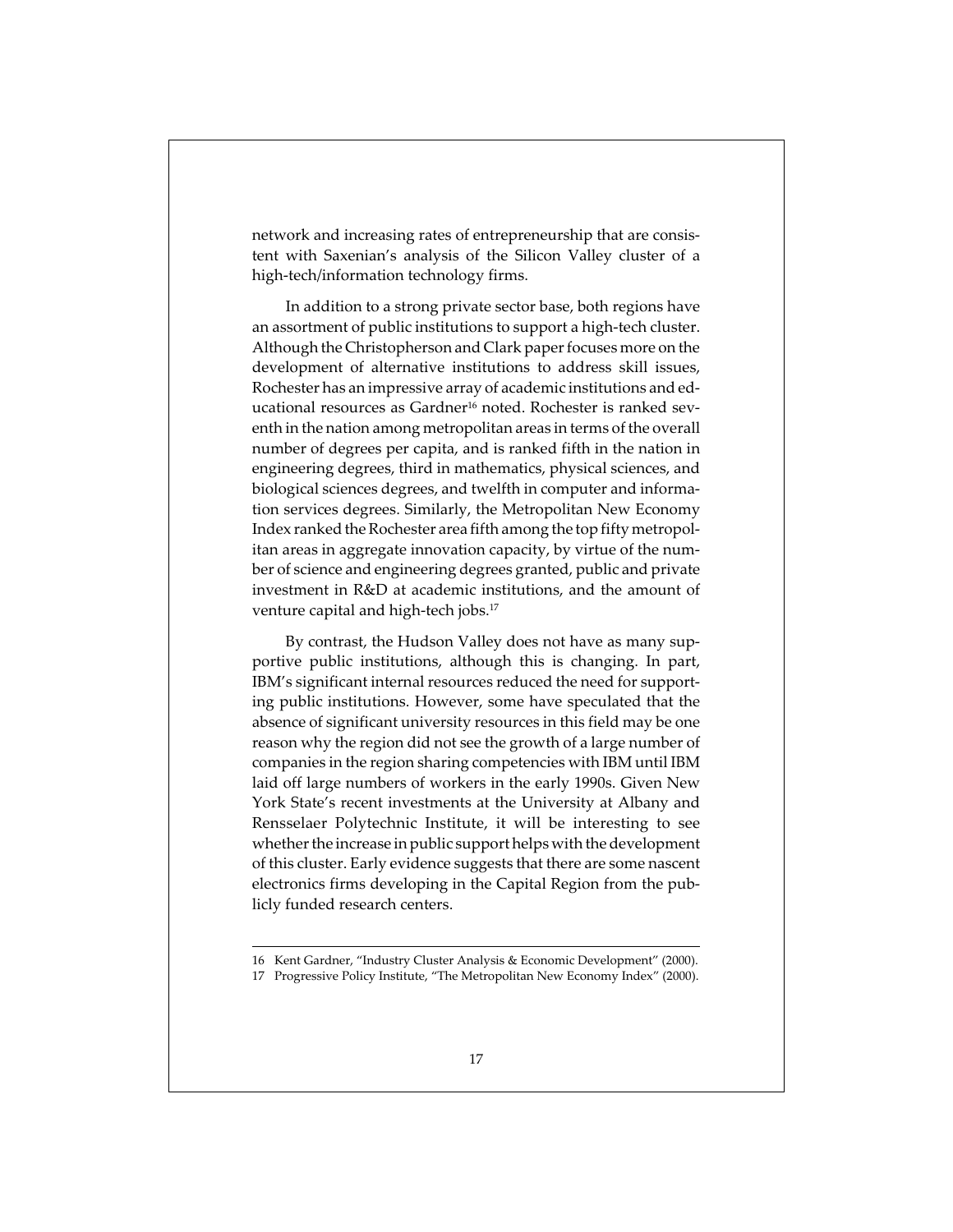As Saxenian's analysis of Route 128 shows, however, having a critical mass of high-tech firms and educational institutions is not enough to promote a dynamic high-tech cluster. What matters is how the capital, resources, and skills of the region are combined to promote innovation. The general analysis of both papers is that while both regions have a very strong institutional base and critical mass for developing a high-tech cluster, both regions have yet to achieve that level of dynamism. These analyses are consistent with other studies of the regions. For example, Rochester was ranked fifth in the nation in innovation capacity by the Metropolitan New Economy index, but only 49th in economic dynamism. What Rochester is missing compared to other metropolitan areas is the presence of a dynamic group of start-up companies or so called "gazelle companies" (companies with annual sales revenue growth 20 percent or more for four straight years).

The challenge for policymakers is to promote the regional institutions and relationships to encourage collective action and help diffuse experimentation and learning through the network rather than confining them to individual firms. As both papers note, building relationships between the leading firms, public institutions, and the emerging smaller firms is a daunting challenge for policymakers. Complicating this dynamic is the dominant role that large corporations such as Kodak and IBM have historically played in defining the local agenda. Although new leadership at Kodak is characterized by a heightened interest in global and competitive issues and a corresponding diminished interest in regional issues, IBM remains very active in regional business organizations, and has recently helped create a Center for Advanced Technology in the Hudson Valley to train technicians for the chip fabrication plants in the region, in cooperation with other regional business groups and area colleges. Promoting new regional institutions requires the guidance and energy of cluster leaders as well as other local actors needed to foster and support these public-private partnerships. The SUNY system, with its credibility, neutrality, and resources, is well positioned to play an active role in creating these public-private partnerships.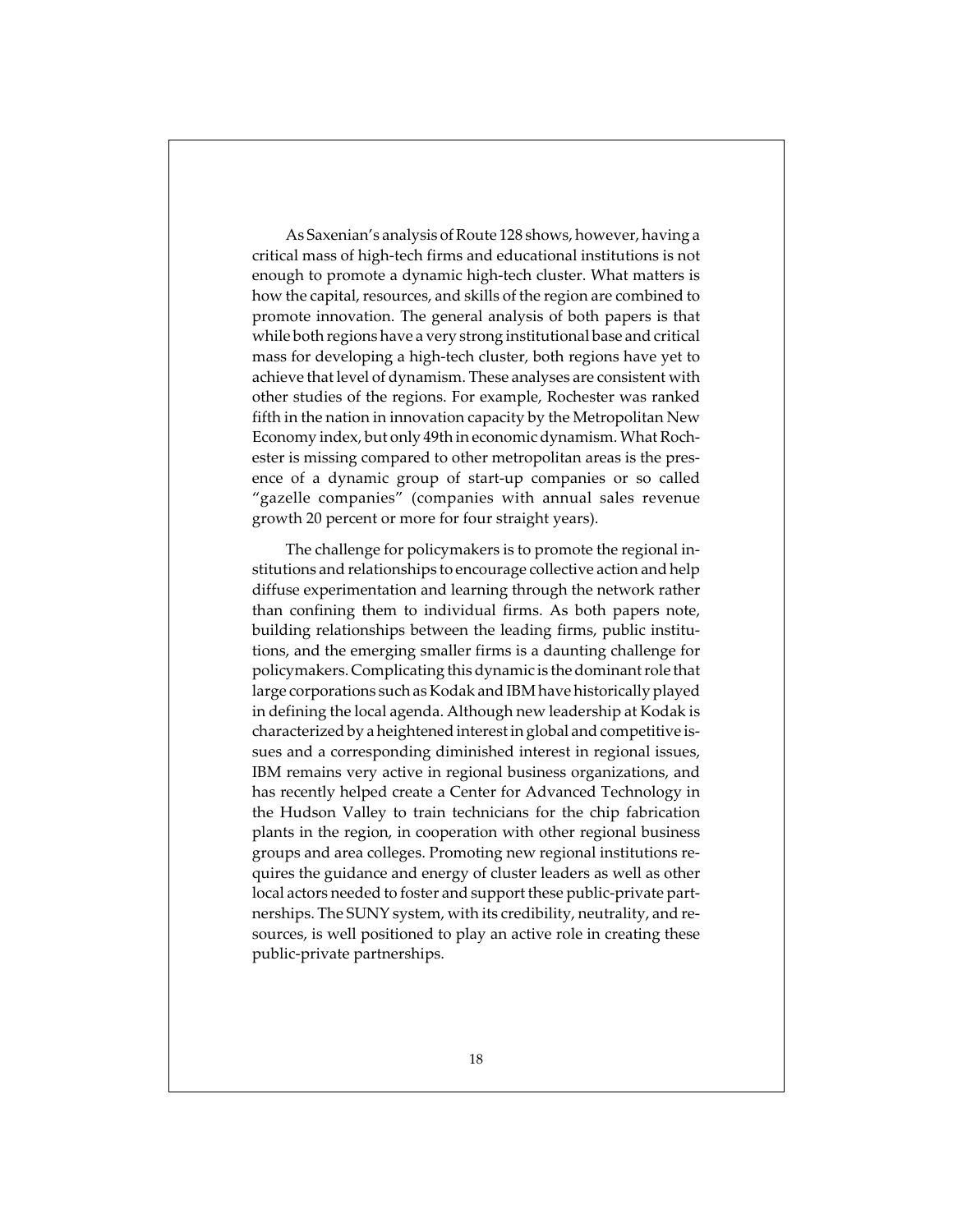Whether Rochester and the Hudson Valley can transform their autonomous large firm industrial system into an industrial system built on regional networks like Silicon Valley remains unclear. While both regions have an impressive array of public and private institutions to support a high-tech cluster, they face the difficult task of changing the regional industrial culture. However, early evidence suggests that IBM and the Hudson Valley are further along in becoming a dynamic cluster. IBM appears to be more open to the idea of collaboration and the presence of other regional firms than Kodak for two reasons. First, IBM has a less vertically integrated production model than Kodak. Secondly, it needs to find partners to share the enormous capital and intellectual investments required to remain a major player in information technology. Thus, while Kodak continues to address challenges to its core business that threaten its future, IBM has successfully diversified its business base, and is no longer on the defensive. Historically, New York's economy has resembled the large, autonomous firm-based economy of Route 128. The challenge is to help remake these regional industrial systems into regional networks. In the next section, I discuss what state and regional policymakers can do to help facilitate such changes.

## **Using Clusters as an Economic Development Tool in New York**

The growing importance of competitive and cooperative relationships among regional clusters of firms, suppliers, and associated institutions require new roles for government, corporate, and other decision makers. The four NYSNER papers on clusters in New York raise a number of important issues for policymakers seeking to identify and nurture regional industrial clusters. The goal of this final section is to identify a set of specific recommendations for public and private policymakers in New York who wish to use the cluster concept to guide their economic development policies. The cluster concept can be used in three important ways: 1) to understand a regional economy and the sources of its compet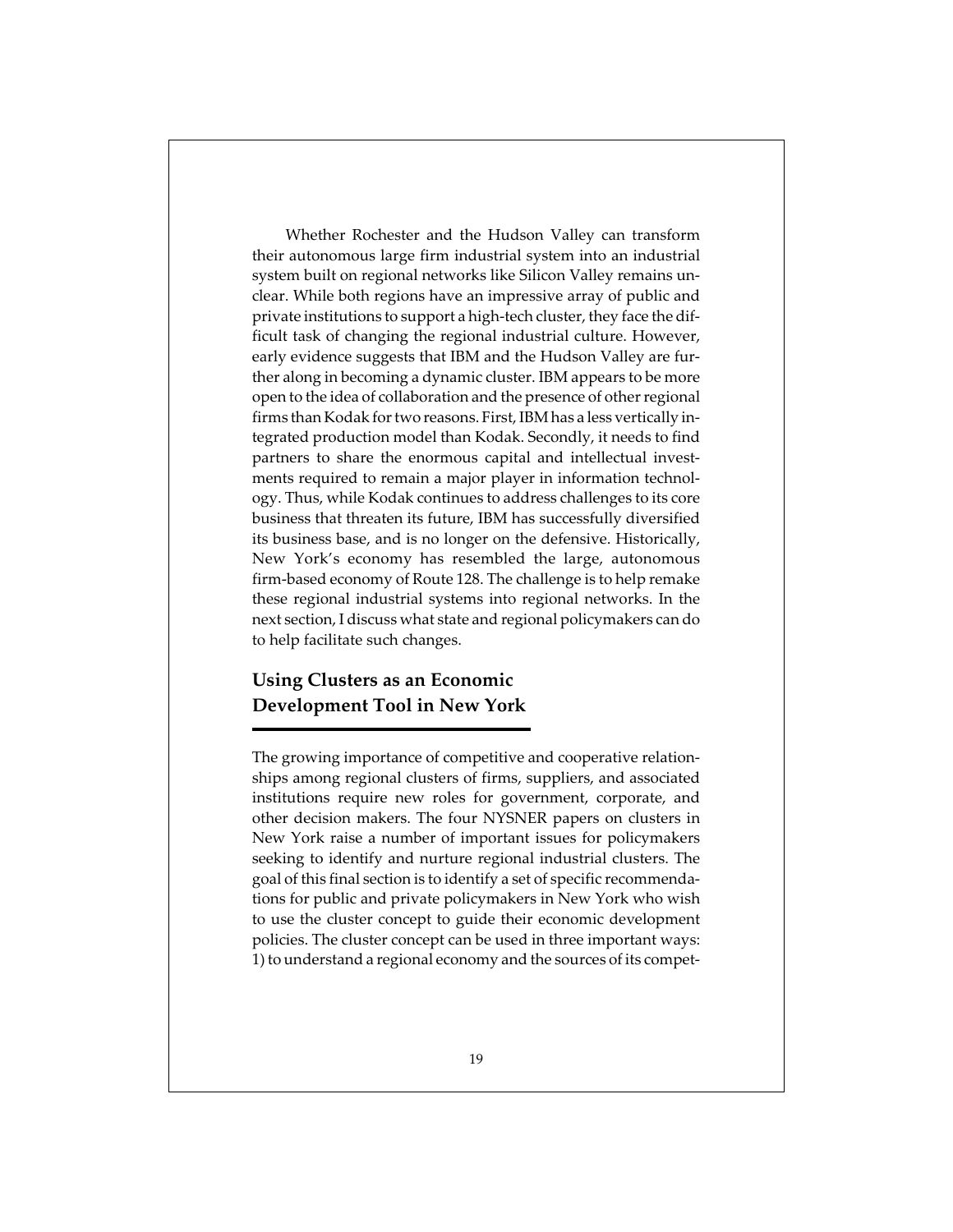itiveness; 2) to promote greater collaboration among regional firms; and 3) to maximize the impact of government services to private industry. Each will be reviewed in turn.

#### *Clusters as a Tool for Understanding Regional Economies*

Knowing what clusters are present, who their members are, and how they achieve competitive advantage is an important element in understanding regional economies. But a common problem among cluster studies is that they define the cluster in advance, and without sufficient quantitative and qualitative analysis. Identifying the most important sectors, actors, and interconnections in the region in advance can blind researchers to other key relationships within the region. For example, based on Rochester's historic strengths in optics by virtue of Kodak, Christopherson and Clark focus their qualitative analysis on identifying the clustering tendencies of the emergent photonics and imaging cluster in the region. However, data on employment growth suggests that the emerging computer and data services and telecommunications clusters are more dynamic.<sup>18</sup> These clusters have benefitted from technological spin-offs in fiber optics that are easy for researchers from outside of the industry to overlook. Moreover, researchers cannot rely on elite interviews to identify all the relevant intersectoral relationships that make up a cluster since many often have limited knowledge of other sectors and their relative importance within a regional economy.

Quantitative cluster analyses are also vulnerable to mis-specification. Most quantitative cluster analyses rely on location quotients (LQs) to identify whether there is a cluster in a region. LQs are simply a ratio of an industry's share of regional employment divided by the industry's share of national employment. A ratio over 1.25 is indicative of regional employment specialization in a given sector that is consistent with the existence of a cluster. Unfortunately, LQs are not particularly helpful for policymakers.

<sup>18</sup> Kent Gardner (2000).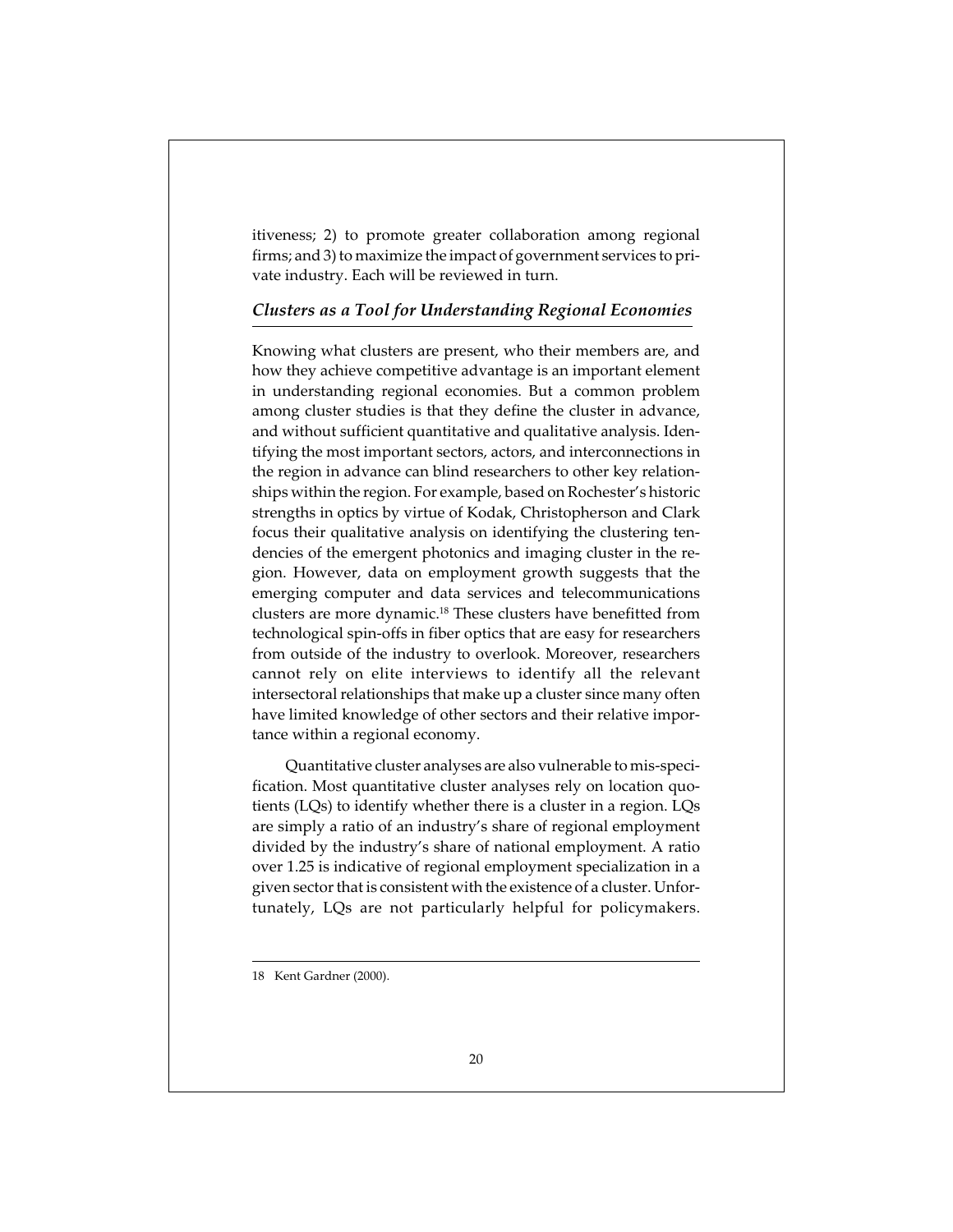Knowing that New York has a high LQ of 1.29 in the biotechnology/pharmaceutical sector tells us nothing about the degree of spatial or economic interdependence of bio/pharma firms in the state or what competitive advantages these firms have by locating in New York.

To understand a regional cluster as a prerequisite for accurate policy intervention, policymakers must first identify what the most competitive industries in the region are, and secondly identify the different components of a cluster and how the components relate to each other. This analysis requires a mix of quantitative and qualitative analysis.

The first step is to identify the most competitive industries in the region. While quantitative modeling of regional clusters is relatively new, several new methods offer policymakers and analysts a better understanding of what the most competitive industries in the region are and how they interact with other sectors in the region. The Northeast Ohio Clusters Project has developed a method to identity the so-called "driver industries" that give the region its competitive advantage.<sup>19</sup> It first identifies the regional industries with the greatest levels of exports, local employment, regional linkages, and productivity. After identifying these sectors, it uses input-output or value chain analysis to measure the flow of goods and services between final market producers, and first, second, and third tier suppliers that directly and indirectly engage in trade.<sup>20</sup>

While these advanced statistical techniques are significantly complex and time intensive, they offer two main advantages over alternative methods for identifying clusters. Unlike most cluster studies that identify the cluster in advance, the driver industries approach forces regional policymakers to focus on the most competitive industries, rather than which industries are perceived to

<sup>19</sup> Hill and Brennan, 2000.

<sup>20</sup> See also T. J. A. Roelandt and P. den Hertog, "Cluster Analysis and Cluser-Based Policy Making" (1999), E. M. Bergman et al., *Targeting North Carolina Manufacturing* (1996).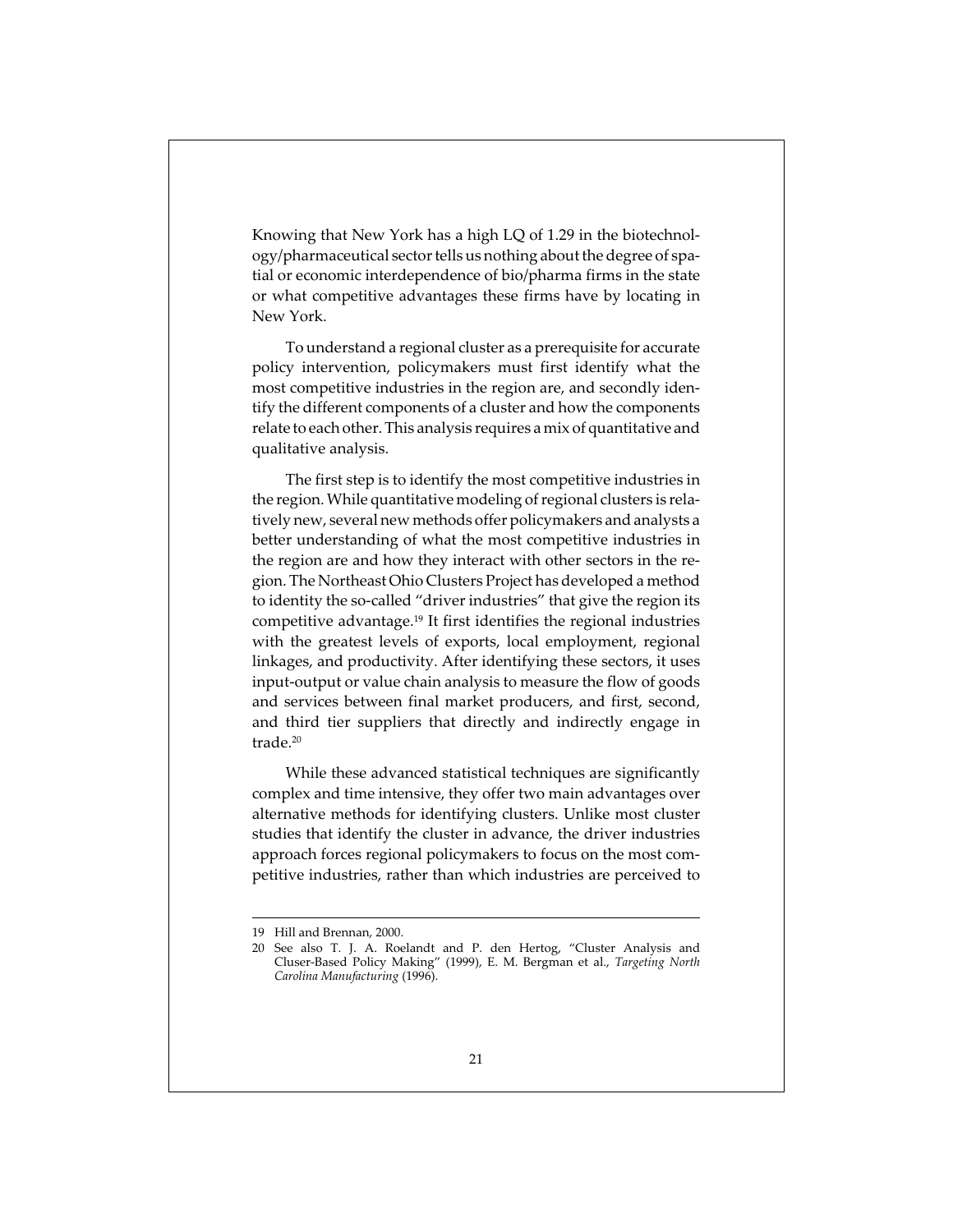be the most important or have the most political clout. For example, the Northeast Ohio Clusters Project found that the material and specialty chemical industry played a key role in the regional economy, even though both had a low profile previously.

Secondly, input-output analysis can reveal important direct and indirect relationships among buyers and suppliers that were previously unknown or not well recognized. A study of North Carolina's manufacturing sector using value chain analysis revealed that the seemingly unrelated motor vehicle and household vacuum cleaner industries were reliant on a common set of suppliers in the hose and belting industry and mechanical measuring device industry. Understanding this relationship allowed policymakers to understand how they could maximize the impact of their assistance on the two industries as well as how best to diffuse advanced production techniques among businesses.<sup>21</sup>

After identifying what the most competitive industries in the region are, policymakers must rely on qualitative analysis to understand the relationships among cluster participants. Elements of such an analysis are found in the NYSNER papers. The detailed information on regional employment, establishments, payroll, average wages, and leading firms in the ESD Development Technology Driven Industries Reports provides a basic framework for understanding a regional economy. This needs to be supplemented by a historical evolution of the regional cluster, like those of the Rochester and Hudson Valley case studies. However, the most important element of this qualitative analysis is elite interviews with cluster leaders, particularly those in the private sector. The driver industry and input-output analysis may be helpful in identifying what types of firms should be contacted. These interviews should address issues such as:

• Why are the companies located in the region and what competitive advantages does the region offer?

<sup>21</sup> Bergman et al., 1996.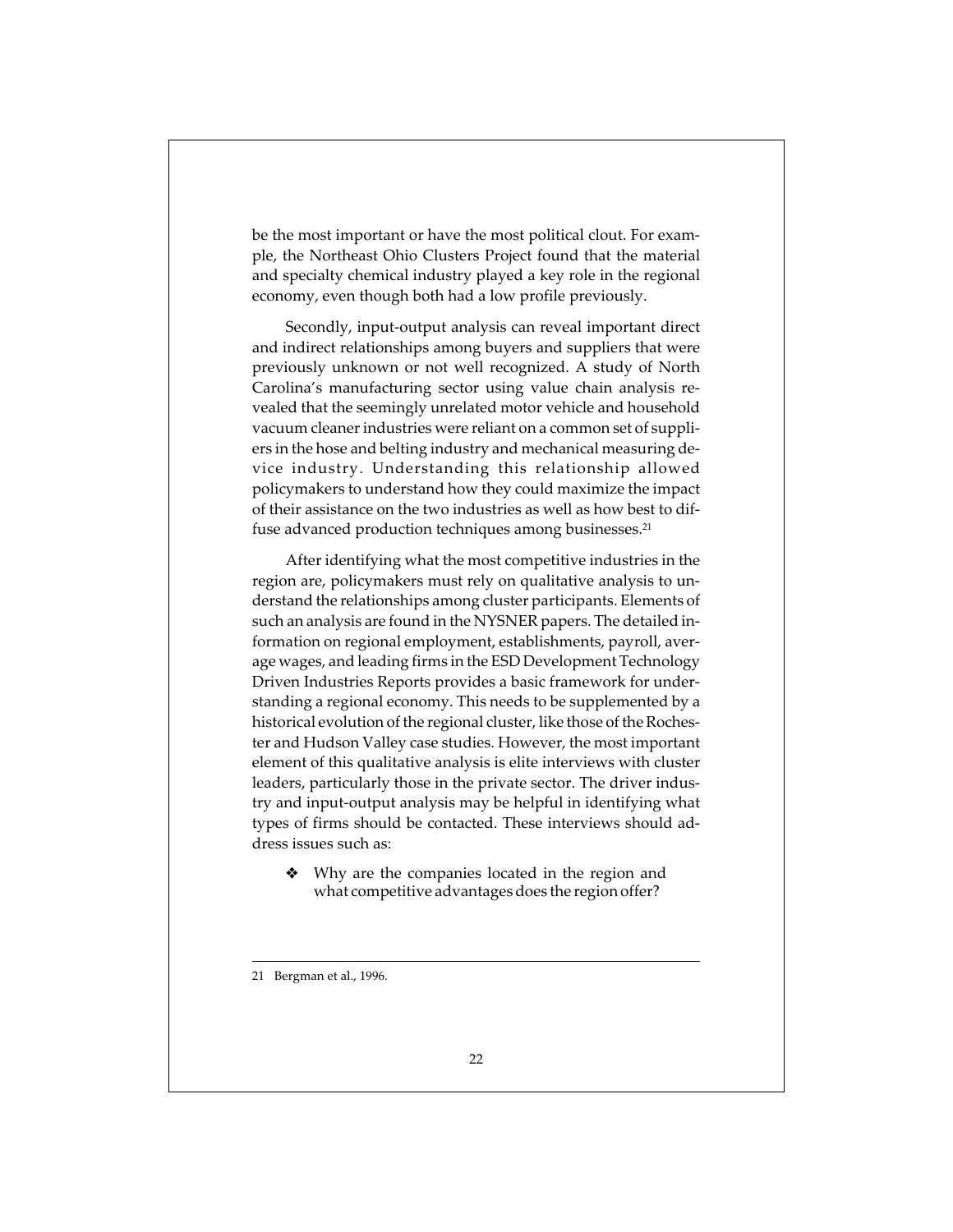- Who are the customers and supplier industries; where are they located; how have they changed over time; and is geographic proximity important?
- $\bullet$  Do companies interact with other regional firms, trade associations, or local universities; what issues seem ripe for collaboration among regional companies?
- What important regional issues, like workforce development, transportation, telecommunication, or regulatory issues, need to be addressed to promote the growth of the cluster?
- How is the regional cluster being impacted by changes in technology and the international economy?

Together, this quantitative and qualitative cluster analysis can be used to write a detailed case study report about the sources of competitive advantage, barriers to economic growth, and potential avenues for public intervention. In particular, these case studies should include a cluster map like the diagram of the California Wine Cluster in Figure 1 below. The California wine cluster is exceedingly complex, with 680 commercial wineries, thousands of independent grape growers, hundreds of suppliers firms, specialized service providers, and various public, educational, and trade associations. The cluster map provides a simple blueprint of how the wine cluster operates and the sources of its competitive advantage. On the production side, the highly developed supplier networks for the growers/vineyards and the wineries/processing facilities help disseminate best practices and technological advances and facilitate new business formation. On the demand side, the highly developed tourism and food clusters in California stimulate and reward innovation among wineries. Finally, including the relationships between the private sector and government agencies, universities, research institutes, and trade associations demonstrates how the public sector contributes to the overall success of the cluster.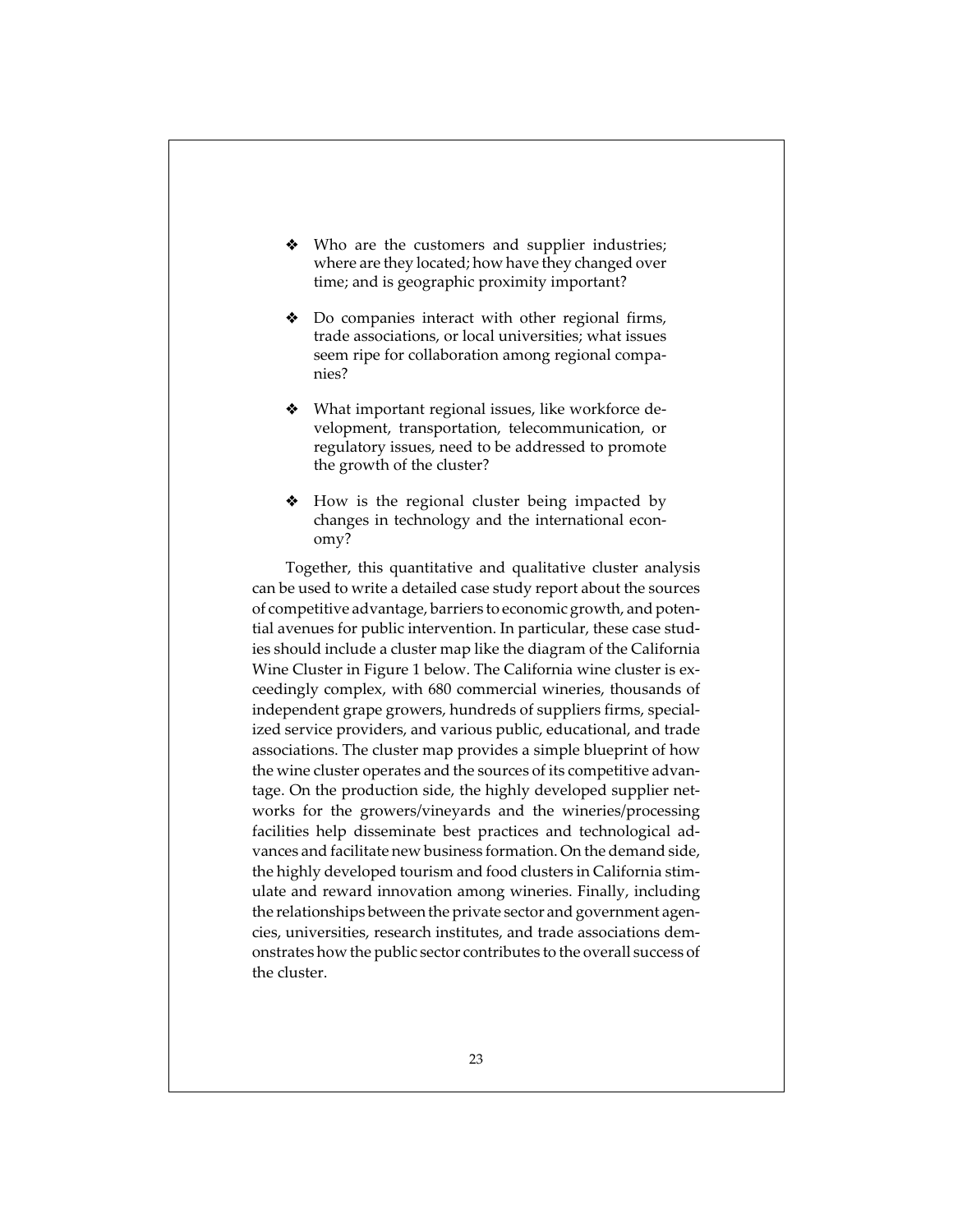

Source: Michael Porter,*Clusters and Competition: New Agendas for Companies, Governments and Institutions*, Harvard Business School, September 1997.

This stylized depiction of the relationship between firms, suppliers, customers, and other public and private agencies provides a blueprint for both understanding and explaining the sources of competitiveness and dynamism within the region. By demonstrating the origins or potential for synergies within the region, a cluster map can point to new economic development strategies that build on the cluster's strengths and improve competitiveness.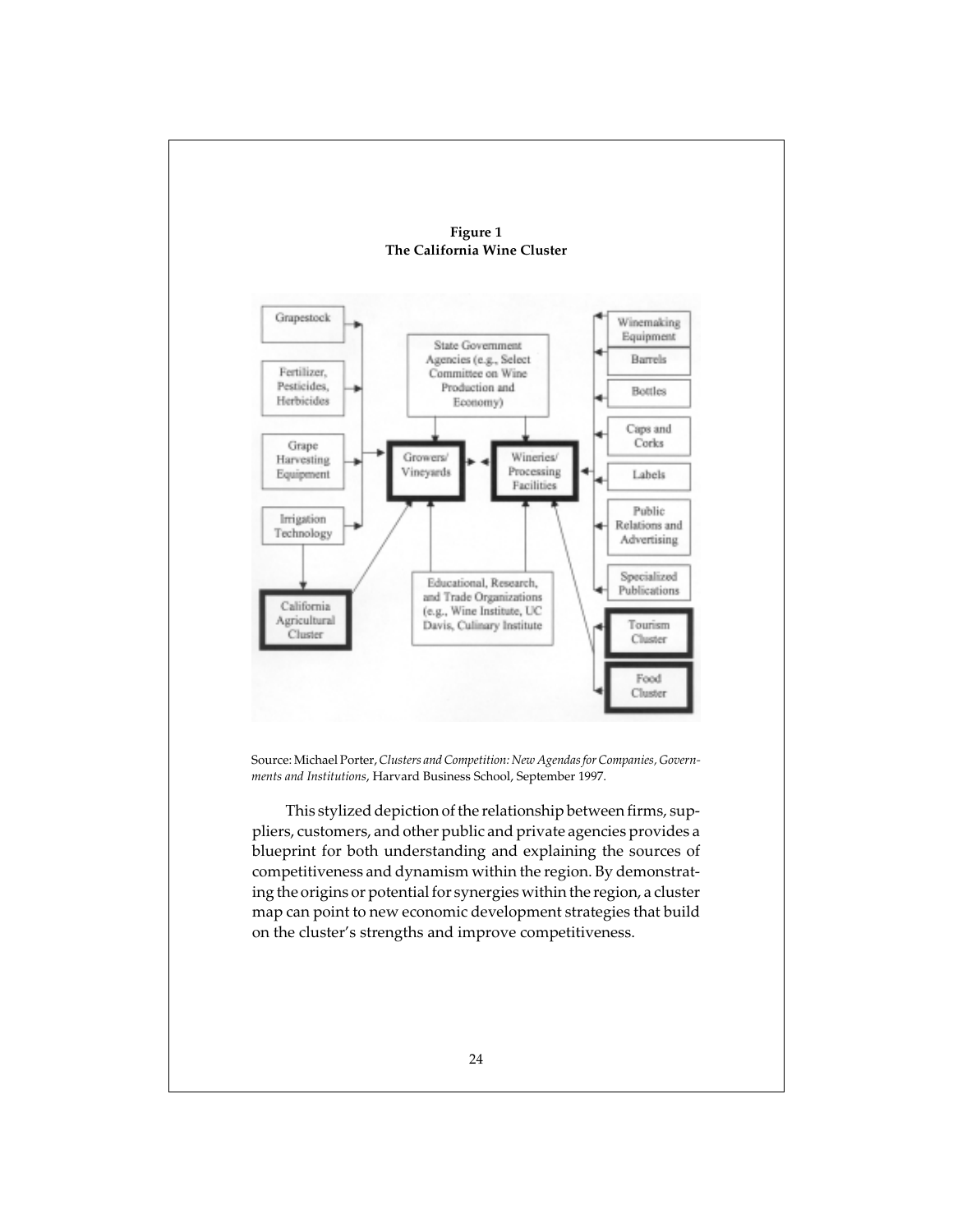#### *Using Clusters to Promote Interfirm Collaboration*

A second way that policymakers can use clusters is as a tool to encourage firms to act collectively to address their common problems. In a 1996 Rockefeller Institute Policy Briefing paper, Brian Bosworth of Regional Technology Strategies argued that changing economic conditions have made firms' ability to collaborate the cornerstone of achieving competitive advantage. Firms who work closely with customers are more likely to keep abreast of rapidly changing markets. Large firms and suppliers that can collaborate to address changing production technologies, new forms of work organization, and evolving skill requirements are more likely to thrive from the decentralization of production. Firms who can find partners to share the enormous capital and intellectual cost of R&D are more likely to keep pace with changing technologies. These findings are consistent with a recent study by Mt. Auburn Associates, which found that firms' best sources for learning about new markets, technologies, and business practices are their customers, suppliers, and competitors and not government programs.

However, clusters differ, as Saxenian's analysis demonstrates, in the quality and extent of these market and nonmarket relationships, with dramatic consequences for regional economic and technological dynamism. In the case of underachieving clusters, like Route 128, or even Rochester and the Hudson Valley to a lesser degree, they have many of the key public and private institutions, but have not fully developed the collaborative relationships. Moreover, the ability of firms in these regions to collaborate is hindered further by their own lack of awareness: Few see their interdependence or identify themselves as part of a cluster. To work effectively as a cluster, the industries and firms must recognize their role in the larger network, the common problems they face, and the value of collective action. The challenge in this area for policymakers is how to promote a collective identity and framework for joint action.

In recent years, policymakers have experimented with a variety of policies to promote interfirm cooperation, many of which are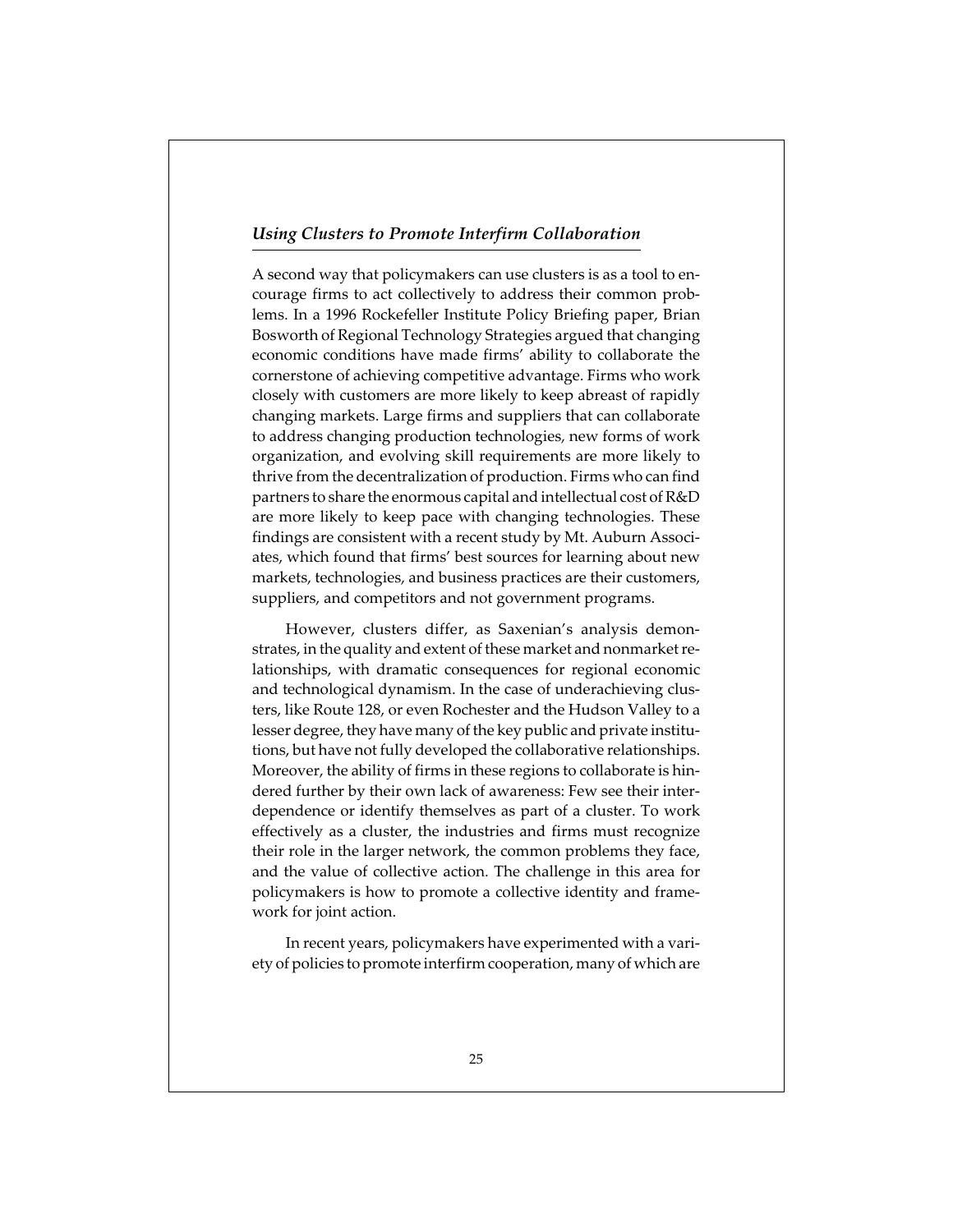described in the earlier Rockefeller Institute policy paper by Bosworth. Some of these efforts are supported by a federal-state initiative, USNet, which was formed to disseminate information about networking practices and interfirm collaboration among firms to state and local policymakers. The majority of these efforts have been initiated by government institutions and focused primarily on creating networks of small and medium-sized manufacturers. Unfortunately, most of these efforts have slowly faded away over time in the face of declining firm interest and government support. The successful efforts, however, reveal some important lessons about creating and sustaining networks of interfirm cooperation. By networks, I mean a loosely organized consortium of firms and other institutions that cooperate in addressing common issues. This variant of network, sometimes referred to as a *soft network*, is different from a so-called *hard network* where the firm members have formal and organized cooperative linkages.

First, creating networks requires a policy entrepreneur or organization committed to getting the ball rolling. While public officials often initiate networks, industry associations and universities start many successful networks. For example, the Arizona Optics Industry Association and the Springfield, Massachusetts's chapter of the National Tooling and Machining Association, with some assistance from state governments, have been very active in organizing and promoting the development of optics and metalworking clusters. Similarly, the Minnesota State Colleges and Universities System has recently initiated a Targeted Industry Partnership Project to work with universities, community colleges, and K-12 school districts to develop curriculum that meets industry standards for the health care, precision manufacturing, printing and graphics, software production, and taconite production industry clusters.

Secondly, while public officials can help initiate a network, these efforts ultimately require the leadership and participation of the private sector, specifically well-respected CEOs or individuals, to succeed. Private sector leadership lends credibility to collaborative activities that may seem foreign to many firms and ensures the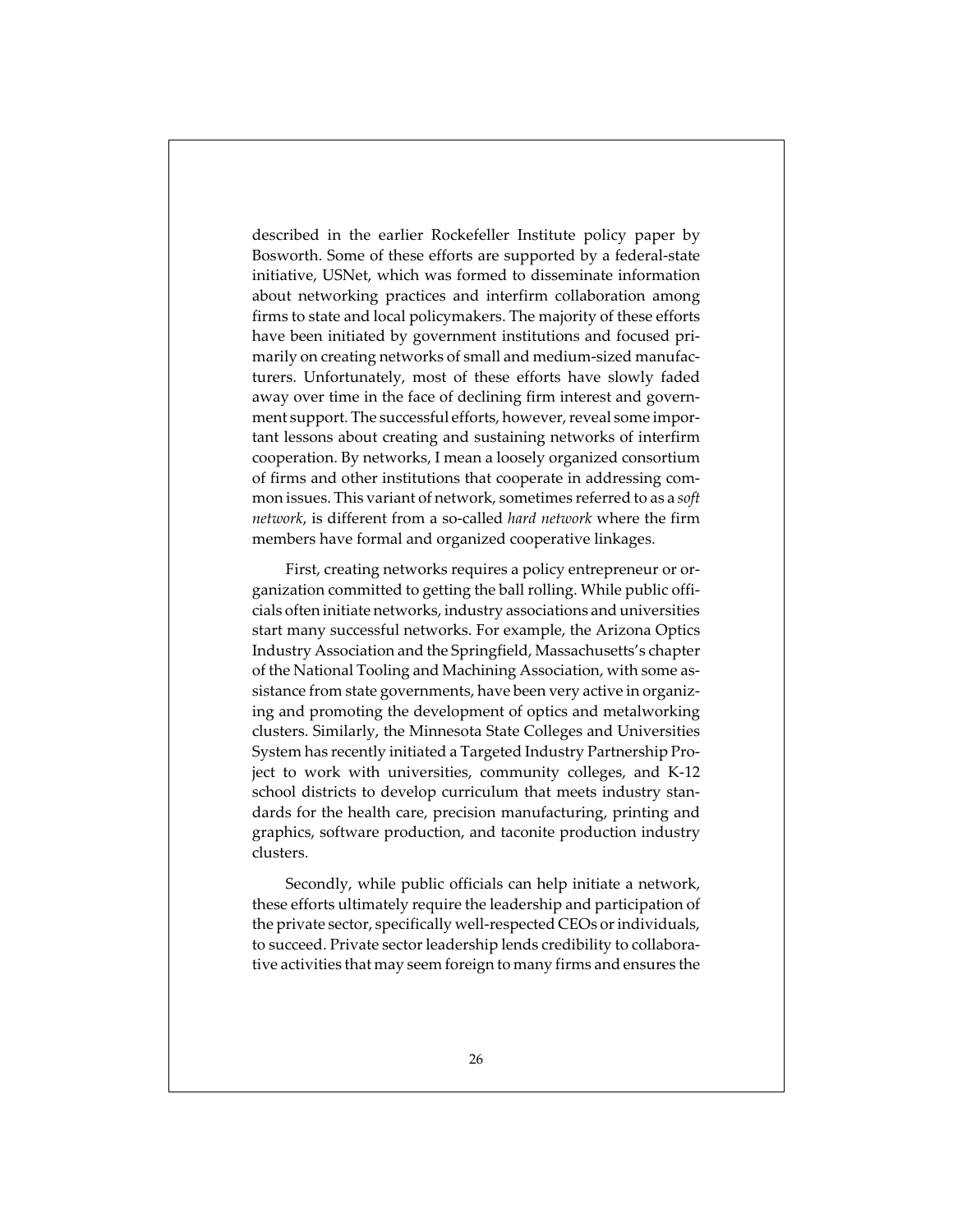right issues are addressed in a way that government cannot. Finding willing private sector leaders is often difficult, as the discussion of the leadership void caused by the withdrawal of Kodak and IBM in the papers on Rochester and the Hudson Valley point out.

Thirdly, efforts to promote collaboration and obtain private sector leadership are more likely to be successful when the issue is viewed as important to the success of the industry cluster. Not all issues are equally ripe for cooperative efforts. Where cooperative efforts potentially infringe upon a firm's source of comparative advantage, collaboration becomes more difficult. For example, the Michigan Manufacturing Technology Center formed a consortium of auto parts supplier firms with similar process technologies that met regularly to discuss improvements in new technologies and work organization. However, competitive pressures from the Big Three automakers to cut costs quickly undermined the appetite for cooperation among supplier firms, as firms placed restrictions on which improvements could be discussed and several dropped out. Issues that are perceived by industry to be important and nonthreatening, such as the development of a skilled labor force or even regional quality-of-life issues, are likely to prove more fruitful avenues for promoting collaborative efforts among firms.

Fourthly, networks that include large firms are likely to be more stable, attract more members, and be more sustainable than networks of exclusively small and medium-sized firms. Large firms have the market leverage and credibility to encourage smaller firms to follow their lead. For example, the prominent role played by larger firms in the government sponsored semiconductor network, SEMATECH, ensured the consortium would focus on problems viewed by industry as central to its near-term survival.<sup>22</sup> Also, the financial, technical, and personnel resources of large firms are valuable for creating and sustaining networks.

Fifthly, successful networks are characterized by a commitment to a cooperative process between firms, regional institutions,

<sup>22</sup> P. Grindley et. al., "Sematech and Collaborative Research" (1994).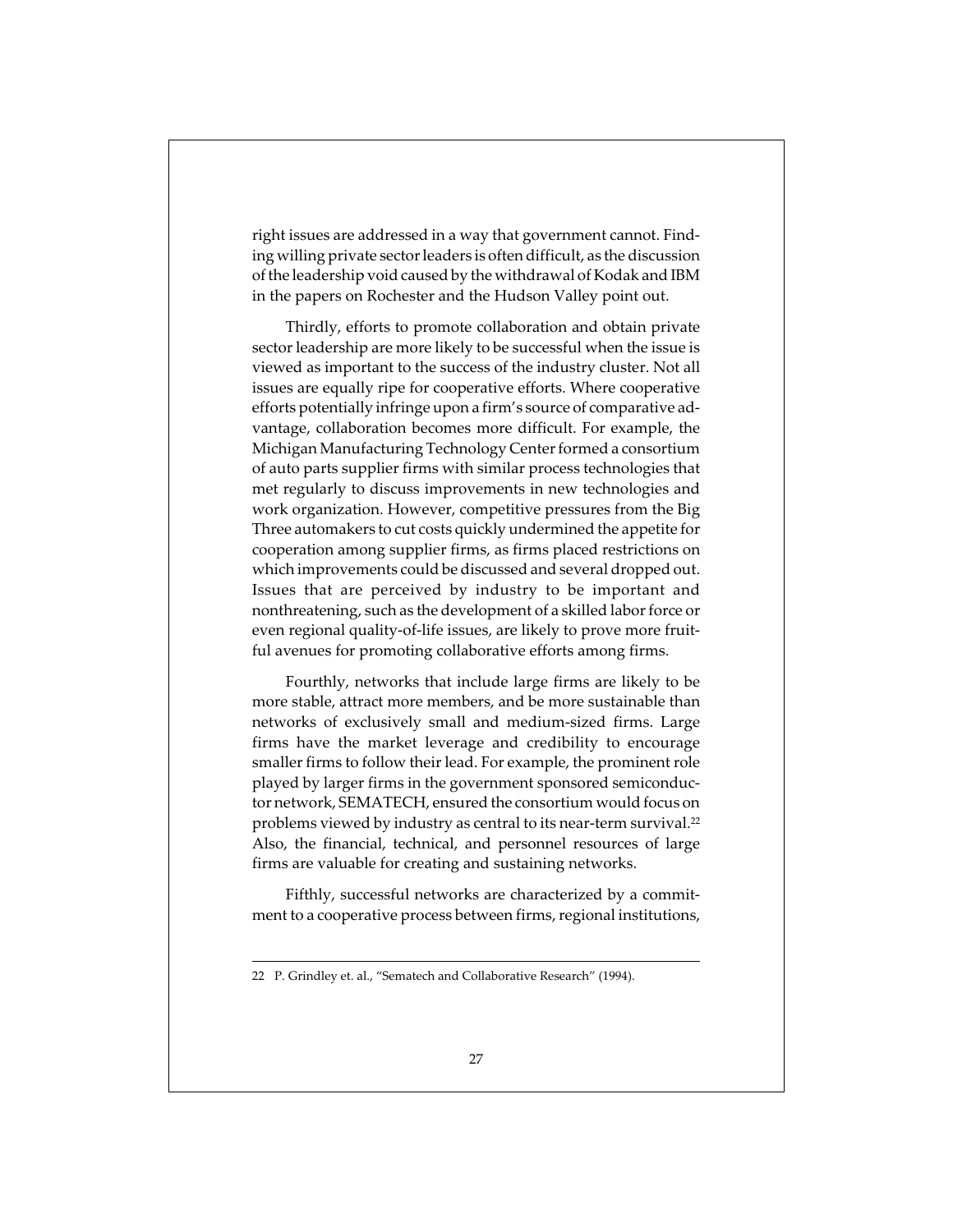and several public agencies rather than a specific program or agency. An excellent cluster-based strategy is to promote a discussion among firms, associations, and public institutions about the economic or technological challenges facing the regional cluster of firms. The goal of such efforts is to promote an awareness of the regional cluster's existence and willingness to work collaboratively to address the problems. For example, at a recent Tech Valley Summit in Albany, 300 technology CEOs discussed the challenges facing the development of a technology cluster in the region. The conference addressed issues such as the public and private resources available to high-tech firms as well as the challenges facing the region.

Sixthly, and finally, the benefits from networks come from increases in the frequency and intensity level of connections among firms. The discussions about the economic or technological challenges facing the regional cluster of firms often helps firms develop personal relationships with other cluster members which provide a valuable outside source for information and often translate into new joint business ventures. This form of peer-to-peer learning is typically the most valued and trusted source of information for firms. Regional discussions can also point out the limitations of individual actions and the need for cooperative solutions to the problem. Cluster firms will then collaborate with the public sector to develop and implement a solution in response to their specific needs.

For example, Arizona's emerging cluster of optics firms identified the three main challenges to their future as finding skilled labor, keeping abreast of changing technologies, and finding overseas markets for their products. No single firm had the resources to address all of these problems alone. Thus, they turned to state and local government to develop a new community college curriculum for optics technicians, to create new optics research centers at the University of Arizona, and establish a new public-private export promotion program.<sup>23</sup> Similarly, the Wisconsin

<sup>23</sup> Mary Jo Waits, "The Added Value of the Industry Cluster Approach" (2000).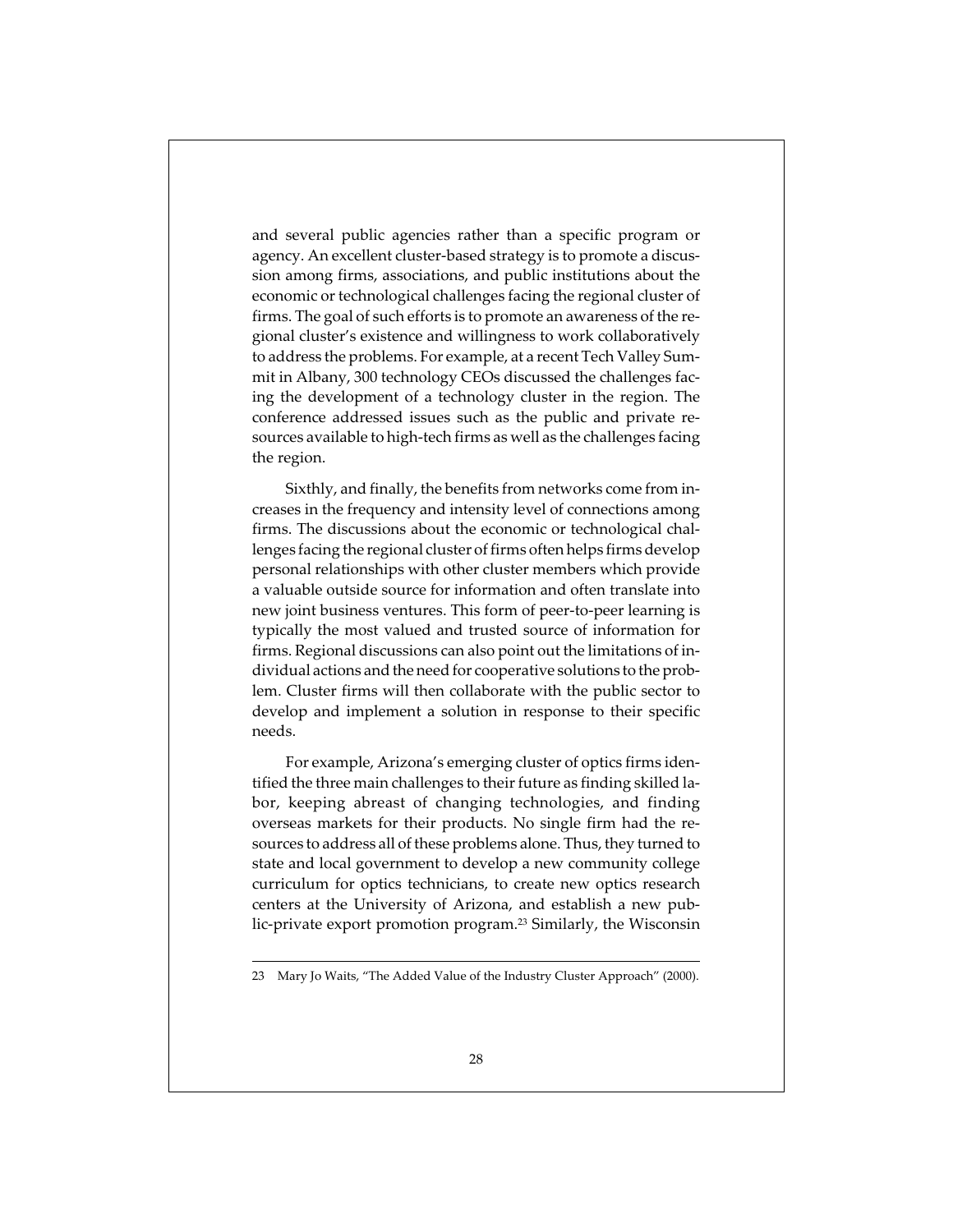Regional Training Partnership (WRTP), a consortium of unions and firms in the Milwaukee metalworking cluster, identified maintaining and developing a skilled workforce as the main challenge in preserving the region's competitive advantage. The WRTP is now working with state and local governments to improve school-to-work programs, incumbent worker training programs, and supplier upgrading assistance. These cooperative endeavors with the public sector point to how industry clusters can shape government assistance and maximize its effectiveness.

By building networks among firms, cluster policies can encourage firms to act collectively to address their common problems. For example, the Tech Valley initiative has actively sought to organize a loose network of high-tech firms in the Capital Region. This initiative has been successful in involving public and private sector leaders in a discussion of the region's strengths and weaknesses and what the private and public sector need to do to help the cluster develop. By promoting an awareness of the interdependence of firms on each other and the public sector in the Capital Region, cluster policies provide the framework for collective action. Many economic development professionals have noted that once companies have identified a public good that they want, they often organize effectively in an attempt to get it. For example, in the Rochester area, Kodak, Corning, and Xerox are energetically seeking state funding for a facility at which they can test prototypes of advanced products. By helping industry organize itself, cluster policies help industry help themselves as well as provide industry with the ability to promote the development of policies that better meet their needs.

#### *Using Clusters to Maximize the Impact of Government Assistance*

The third way that state and local economic development officials can use clusters is to organize government development assistance around clusters of firms rather than individual firms. Presently, most economic development programs focus on the needs of individual firms and industries. Many individuals involved in eco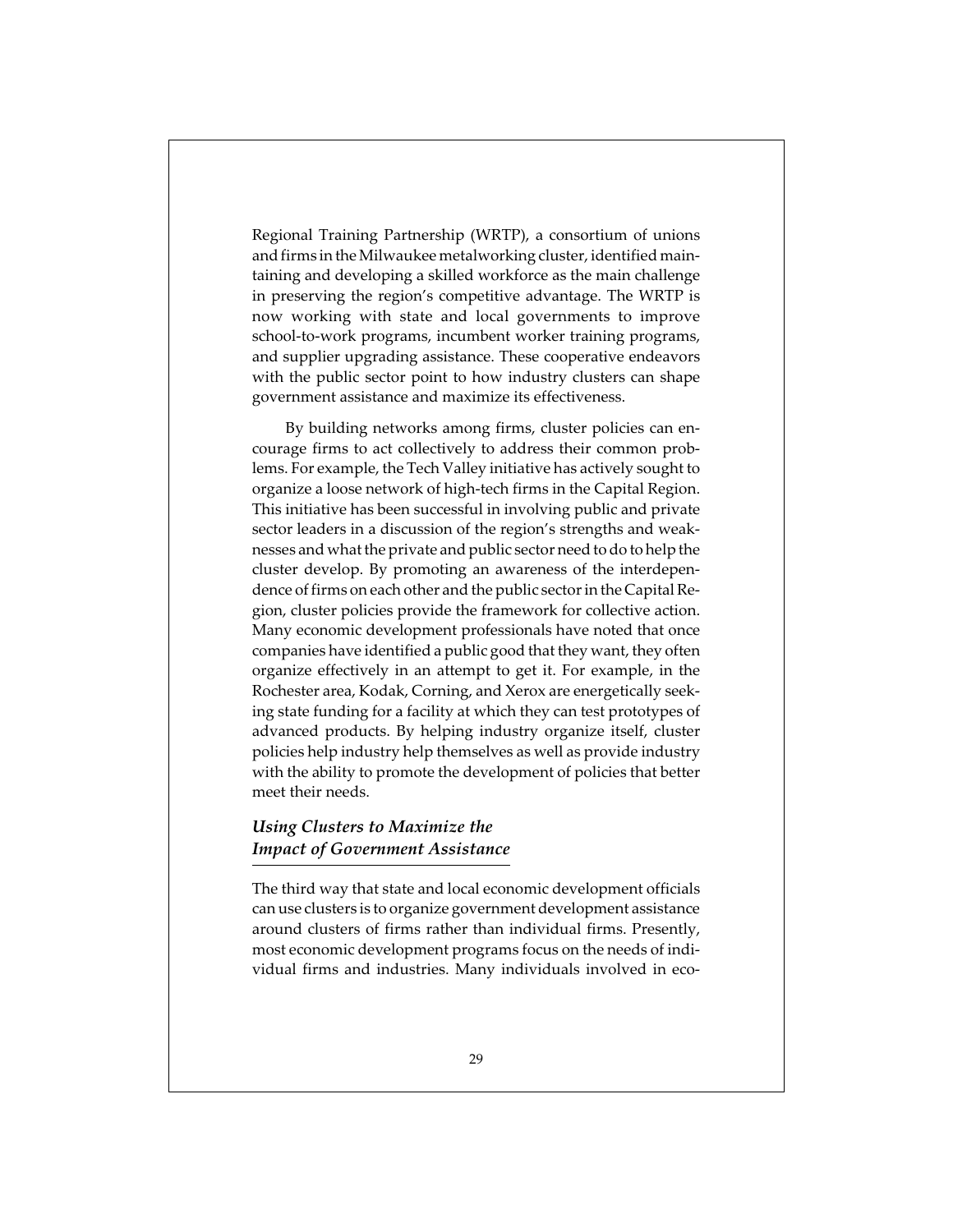nomic development policy have found that a cluster strategy offers a more efficient and effective way to use limited public resources to promote the comparative advantage of a region, deliver programs and services to industry, build on the strengths of the regional economy, and foster economic development.

One strategy is to create specialists within an agency to work with specific industries. For example, the Minnesota Department of Trade and Economic Development has industry specialists who work with the computer and electrical components, health care and medical products, printing and publishing, tourism, and wood products, plastics, and composites clusters. Similarly, staff in the Strategic Business Division of New York State's Empire State Development Corporation are assigned responsibility for building and maintaining communication with significant companies in their clusters. The creation of trade or industry specialists can promote continuing communications and relationships of trust between staff and industry cluster members. Agencies gain ongoing information about industry needs and barriers to cluster growth, rather than snapshot views of an industry cluster at a particular time from a cluster report. These positions may help increase the understanding of and facilitate the delivery of services to specific industries in the state.

Other states, such as Arizona and Oregon, have structured their state economic development initiatives using the industry cluster framework and coordinate their agencies' efforts to work with the industry clusters. These states encourage their education and training providers, research institutions, transportation and technology providers, and economic development agencies to work collaboratively instead of having three agencies with three different and uncoordinated programs focused on the same industry or cluster. Agencies in these states generally work with clusters of firms, rather than individual firms, to understand and address key concerns. Such efforts are typically coordinated with a team of industry leaders or across public agencies. An added benefit from this administrative coordination is a better, common understanding among public agencies of what other organizations are doing. In New York,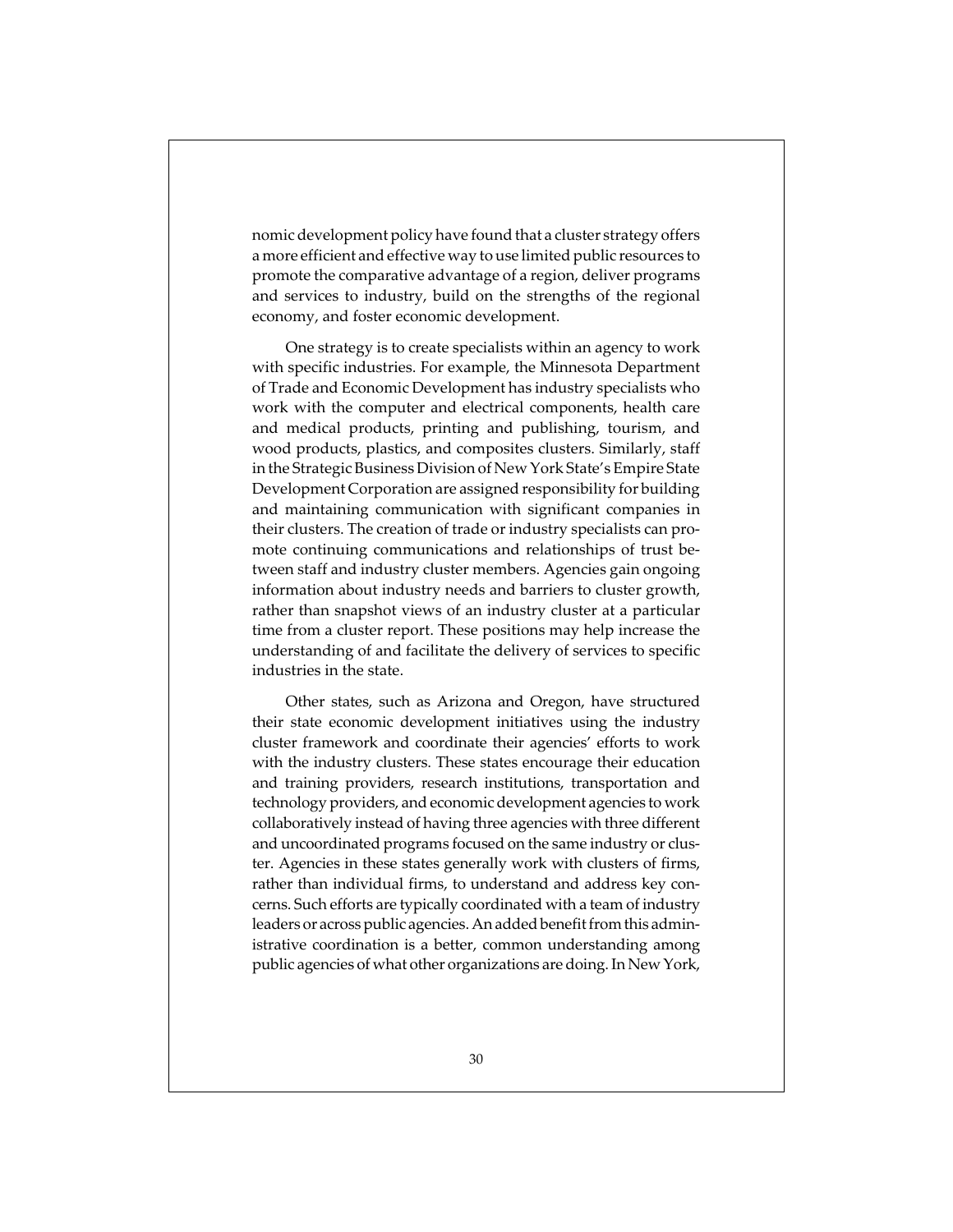a recent report, *Building Skilled Workforces for New York's Regional Economies*, found that few educators were aware of Empire State Development and the majority of community college workforce development directors were not aware of the Manufacturing Extension Partnership program to help small manufacturing enterprises.

A third option is involving networks or clusters of firms in designing the content and delivering the services. This approach is predicated on the view that cluster organizations or networks are better able to design and deliver assistance to firms than most government agencies. For example, a machining training program designed and run by the local industry association in Springfield, Massachusetts, has a 96 percent placement rate.<sup>24</sup> Similarly, an international study of technical and community colleges found that programs that targeted local clusters of firms were "better able to create a real life context for learning relevant to the lives of students; encourage informal learning that is not easily verbalized or codified; and support more effective informal labor market information systems."<sup>25</sup> These advantages apply to other programs. In Arizona, many firms were unaware or uninterested in the state export promotion program. After the state redesigned the export program in coordination with its optics and software clusters, it saw dramatic increases in the usage, success, and private support for the program.<sup>26</sup>

One variant of this is to create regional, cluster-specific, industry-led intermediaries with industry associations, technical assistance centers, or colleges and universities. These intermediaries could acts as a "wholesaler" of services to regional clusters. For example, Alfred Technology Resources, Inc. manages two business incubators, a venture capital fund, and an internship program for the ceramics and advanced materials cluster in New York's Southern Tier. Such one-stop shopping service delivery mechanisms are

<sup>24</sup> Robert Forrant and Erin Flynn, "Seizing Agglomeration's Potential" (1997).

<sup>25</sup> Stuart A. Rosenfeld, "Community College/Cluster Connections" (2000).

<sup>26</sup> Waits, 2000.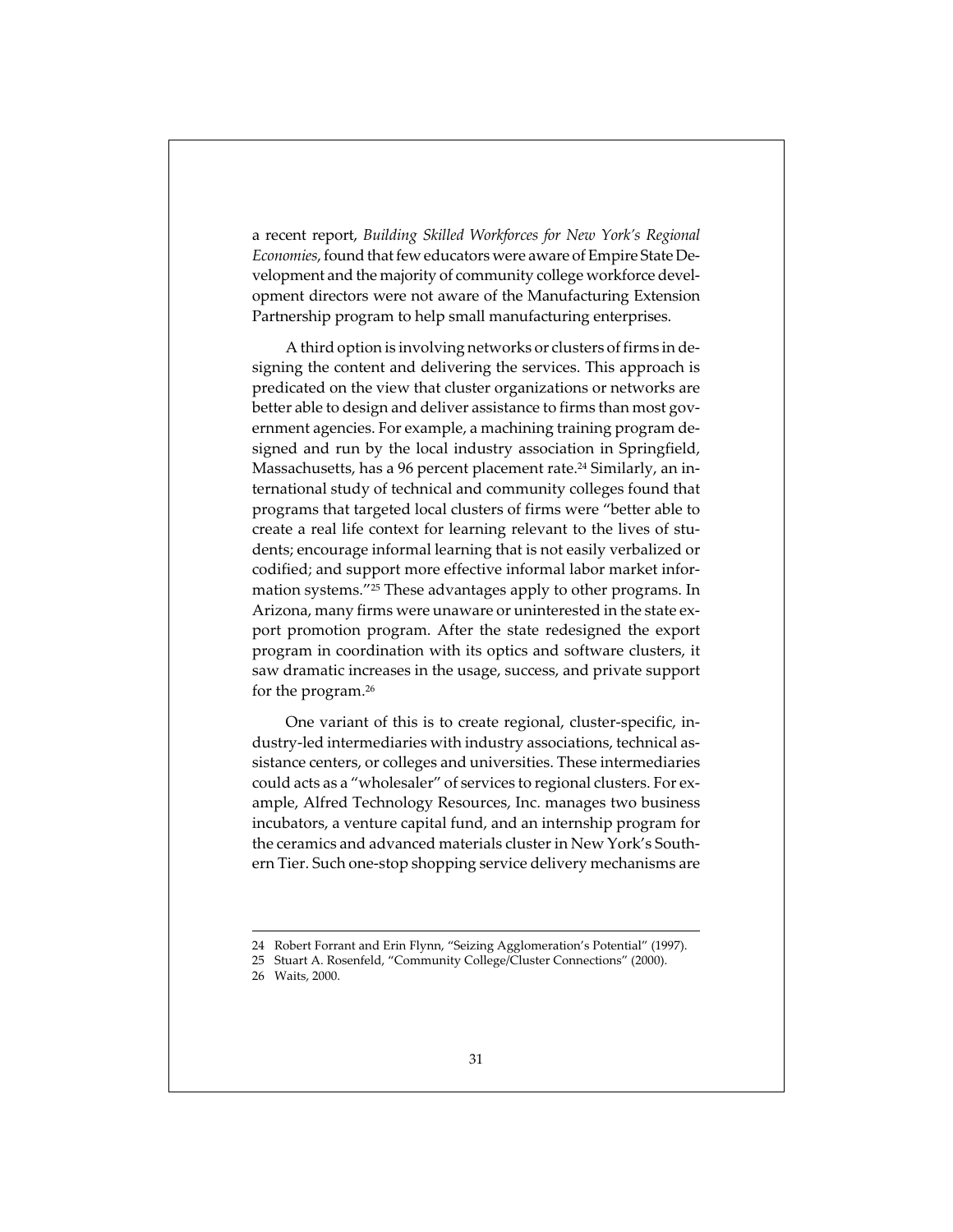likely to both increase the ease with which cluster firms can access the services and the overall quality of public assistance.

A final option for state policymakers is to use government services to help industry organize itself. Using regional industrial associations as the service delivery vehicle, as is done in Germany, encourages local firms to join the association. This associative behavior, in turn, strengthens the informal relationships among cluster participants. Few states in the U.S. have pursued this approach to date. However, it is possible that firms are more likely to cooperate than is often suspected. For example, a recent report by Regional Technology Strategies for Empire State Development found strong interest by corporations in forming consortia and pooling resources to improve the caliber of training they received.<sup>27</sup>

While state strategies targeting clusters of firms are still in their infancy, this strategy has numerous advantages over the conventional economic development strategy of providing one-on-one assistance. Clusters improve private industry input to the program, increase the accessibility and scale of the programs, and provide a critical mass of companies to justify providing resources and programs. Industry cluster strategies do not necessarily involve government creating special advantages for some industries at the expense of others. In Arizona, for example, if a cluster can organize itself and show its value to the economy, the state will work with it to bring in government, education, and other support groups to form a working cluster. The state does not provide the cluster groups with any money, nor does it limit the clusters with which it works to a set number.

#### **Conclusion: A Blueprint for Cluster Policy**

The goal of this paper is to present an analytical framework for policymakers to improve economic development policy by using

<sup>27</sup> Regional Technology Strategies, Inc. "Building Skilled Workforces for New York's Regional Economies" (July 2000), p. 35.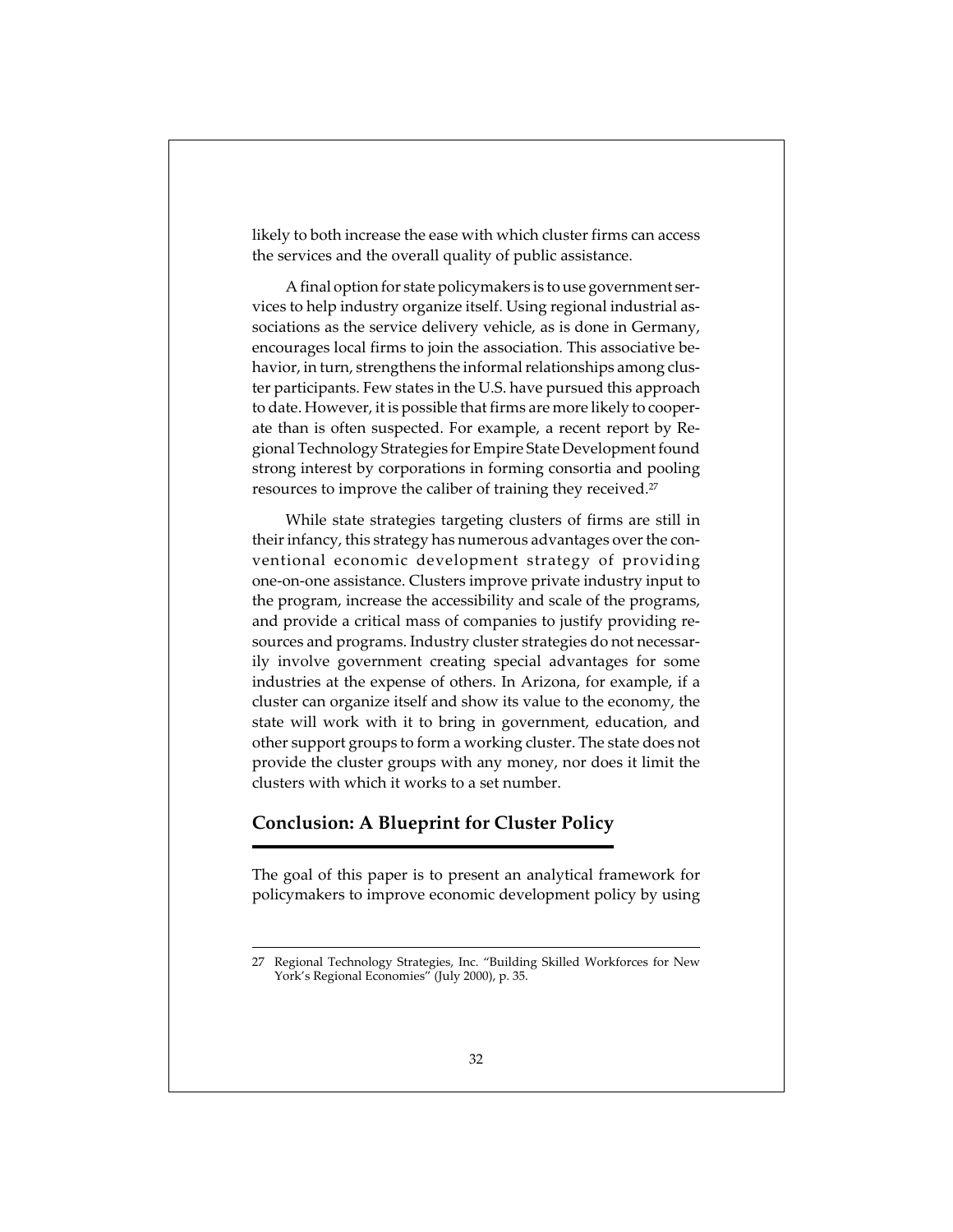clusters to understand their economy; to promote greater collaboration among firms; and to maximize the impact of government services to private industry. What follows is a brief summary of how cluster policies can be used in New York.

#### *Using Cluster Analysis to Understand Regional Economies*

By viewing regional economies in terms of groupings of related firms and supporting infrastructure, rather than individual companies, cluster analysis offers a comprehensive approach for understanding the sources of competitive advantage within the state or region and the potential of economic development strategies that build on the cluster's strengths. In New York, Empire State Development had already identified the key clusters or economic drivers of the state economy (1999). The next step is in-depth qualitative analysis is required to understand two basic questions. First, what are the sources of competitive advantage and barriers to economic growth for the cluster? Secondly, what are the appropriate avenues for public intervention? In-depth case studies would examine the extent of cluster behavior among firms as well as the importance of regional labor pools, supplier firms, and academic R&D institutions to the competitive advantage of the cluster. The culmination of this analysis would be a cluster map that demonstrates the sources of competitiveness and dynamism within the region and identifies appropriate roles for public and private actors. Similar qualitative analyses of the Hudson Valley information technology and distribution clusters by Empire State Development have proven effective in guiding public policy.<sup>28</sup>

#### *Using Clusters Councils to Promote Interfirm Collaboration*

State and local policymakers should play a catalytic role in organizing key firms, nonprofits, and public institutions to create cluster councils at the state and regional levels. While the public sector can play a catalytic role, private sector leadership is essential in

<sup>28</sup> J. R. Held, "Clusters as an Economic Development Tool" (1996).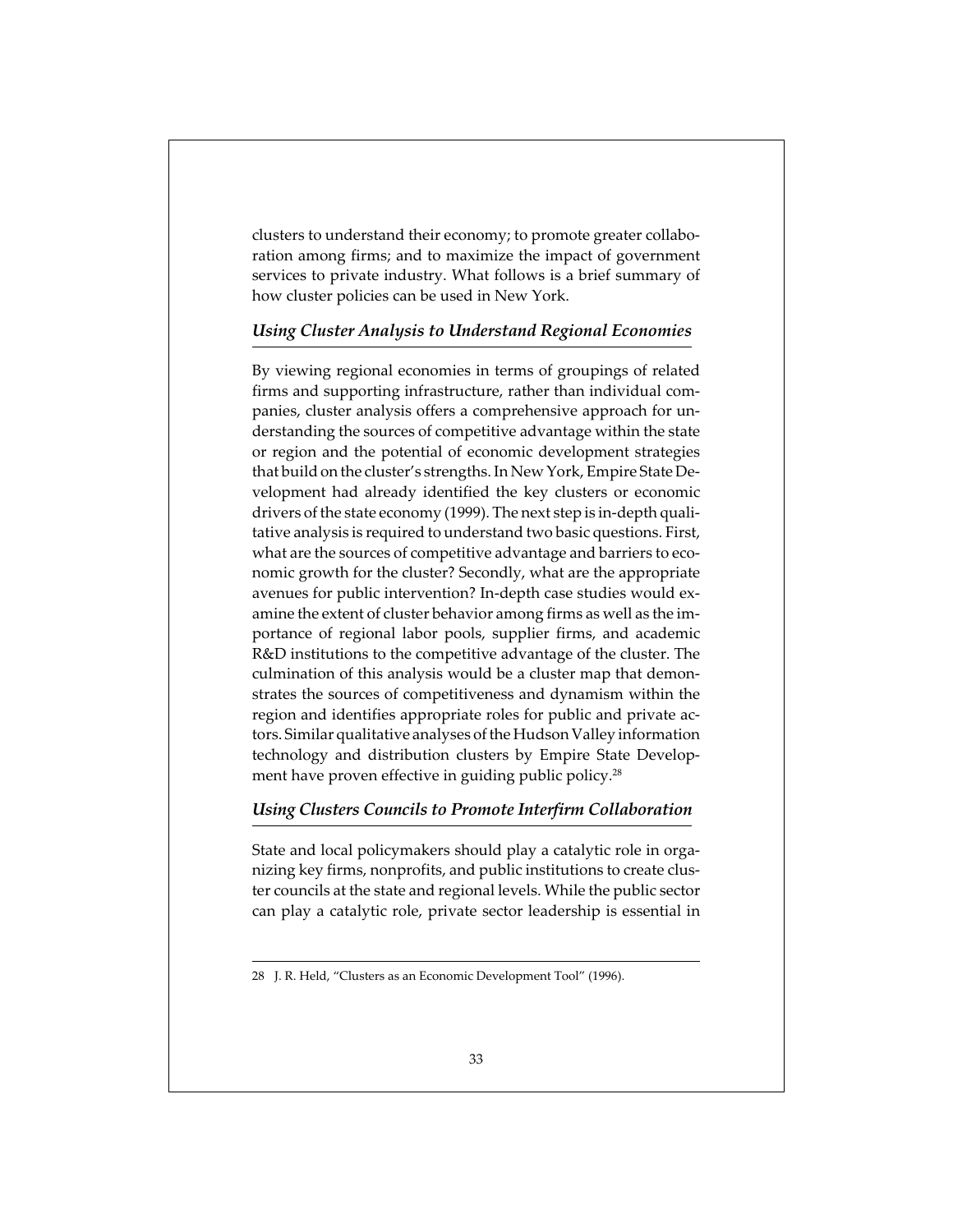providing the necessary credibility and direction. The purpose of cluster councils is not to promote any particular policy per se, but to encourage dialogue and cooperation among cluster participants to develop a collective vision of state and regional challenges to the cluster. These consultations help increase the presence of characteristics closely associated with cluster dynamism such as self-awareness and associative behavior among firms. Businesses are more receptive to collaborative endeavors than policymakers often believe. The Regional Technology Strategies report on workforce development in New York found considerable business support for training consortia. Moreover, Empire State Development found that in-depth interviews with leading firms helped "develop a regional identity among the business community and other constituencies, motivating these groups to be actively involved in implementation."<sup>29</sup>

#### *Becoming Cluster Driven*

The third way that state and local economic development officials can use clusters is to organize government development assistance around clusters of firms rather than individual firms to take advantage of economies of scale. Empire State Development has already taken the first step in improving their understanding and communication with clusters by creating organizational structures that focus staff on certain clusters. The next step would be to convene cluster participants, through the cluster councils mentioned above, in designing the content and delivering government services. Not only would this improve both the quality of assistance, it would provide an incentive for firms to participate in cluster councils. There is also growing support for such activities. Within SUNY, there is recognition that while there is a tremendous amount of activism at the campus level, SUNY as a system should and could be doing more to foster economic development in New York State. Similarly, there is strong interest by corporations in forming train-

29 Ibid.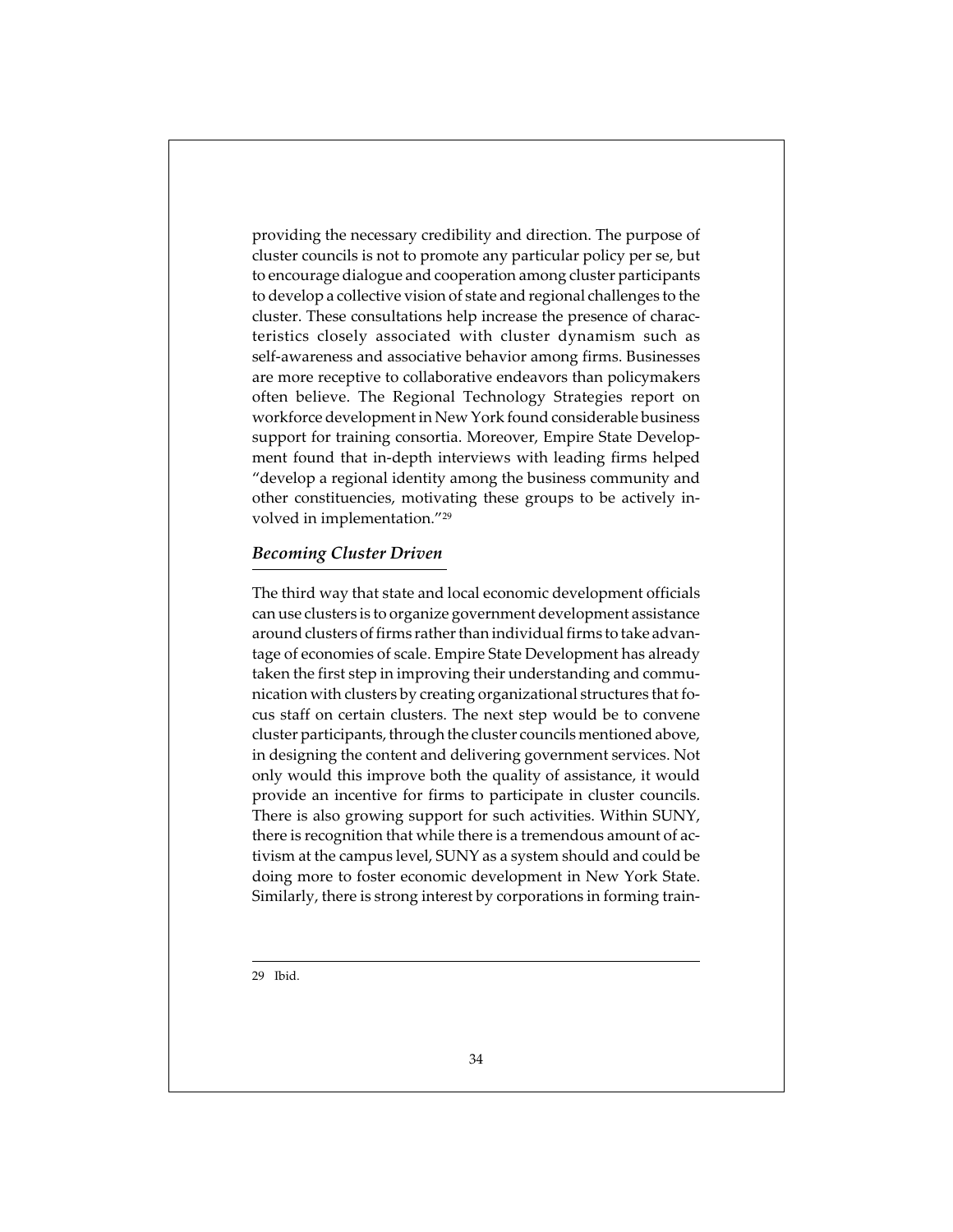ing consortium as well as of high-tech research partnerships between universities and the business sector.

#### *A Pilot Proposal*

It is the recommendation of this paper that the Rockefeller Institute undertake a series of in-depth qualitative institutional analysis of three regional clusters in New York. The purpose of these case studies would be identify successful examples of cluster policies at the regional level which other policymakers around the state can emulate as well as identify new opportunities for public action.

- **1.** Perform in-depth qualitative analysis to develop case studies and cluster maps that analyze each cluster's special characteristics in terms of structure, growth opportunities, and common issues on which cluster participants could collaborate.
- **2.** Examine the operation of existing regional consortium or clusters to assess their effectiveness; identify best practices from which other New York clusters can learn; and recommend new opportunities for promoting interfirm cooperation.
- **3.** Identify examples where public policy has been helpful to furthering clusters/consortia, what modifications were needed and how they came about, drawing from that lessons that might be more broadly applied in making certain public policies contribute to the economic dynamism of the cluster and well being of the communities' residents.

#### **References**

Austrian, Ziona. "Cluster Case Studies: The Marriage of Quantitative and Qualitative Information for Action," *Economic Development Quarterly* 14 (February 2000): 97-110.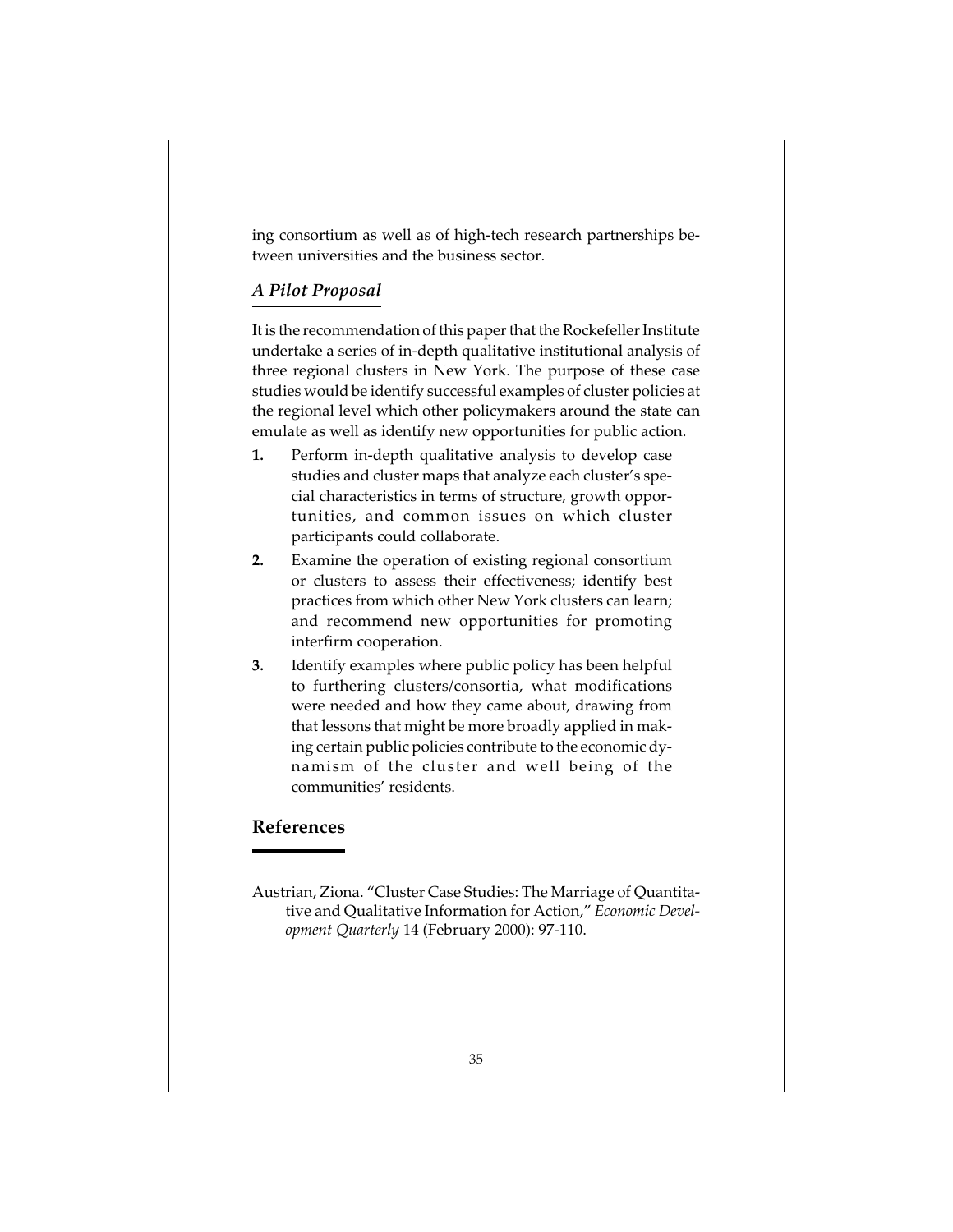- Bacheller, John. "Commentary on State Level Economic Development in New York: A Strategy to Enhance Effectiveness," *Economic Development Quarterly* 14 (February 2000): 5-10.
- Bergman E. M., E. J. Feser, and S. Sweeney. *Targeting North Carolina Manufacturing: Understanding the State's Economy Through Industrial Cluster Analysis*. Chapel Hill, NC: UNC Institute for Economic Development, 1996.
- Bosworth, Brian. "Economic Development as Inter-firm Cooperation: Networks, Sectors, and Clusters." Albany, NY: Nelson Rockefeller Institute of Government, June 1996.
- Christopherson, Susan, and Jennifer Clark. "Globalization in a Specialized Economy: The Rochester Case." Paper presented at the New York State Network for Economic Research Conference, Albany, NY, December 6, 2000.
- Davis, Ann. "Historical Development of Industry Clusters in the Hudson Valley." Paper presented at the New York State Network for Economic Research Conference, Albany, NY, December 6, 2000.
- Doeringer, P.B., and D.G. Terkla. "Business Strategy and Cross-Industry Clusters." *Economic Development Quarterly* 9 (1995): 225-37.
- Empire State Development. "New York State Industry Cluster Profiles." Albany: Division of Policy and Research, May 1999.
- Enright, M. J. "Regional clusters and economic development: A research agenda." In*Business Networks: Prospects for Regional Development*, edited by U. H. Staber et al., Berlin: Walter de Gruyter, 1996.
- Forrant, Robert and Erin Flynn. "Seizing Agglomeration's Potential: The Greater Springfield Massachusetts Metalworking Sector in Transition, 1986-1996." *Regional Studies*, 1997.
- Gardner, Kent. "Industry Cluster Analysis & Economic Development: Response." Discussant Response at the New York State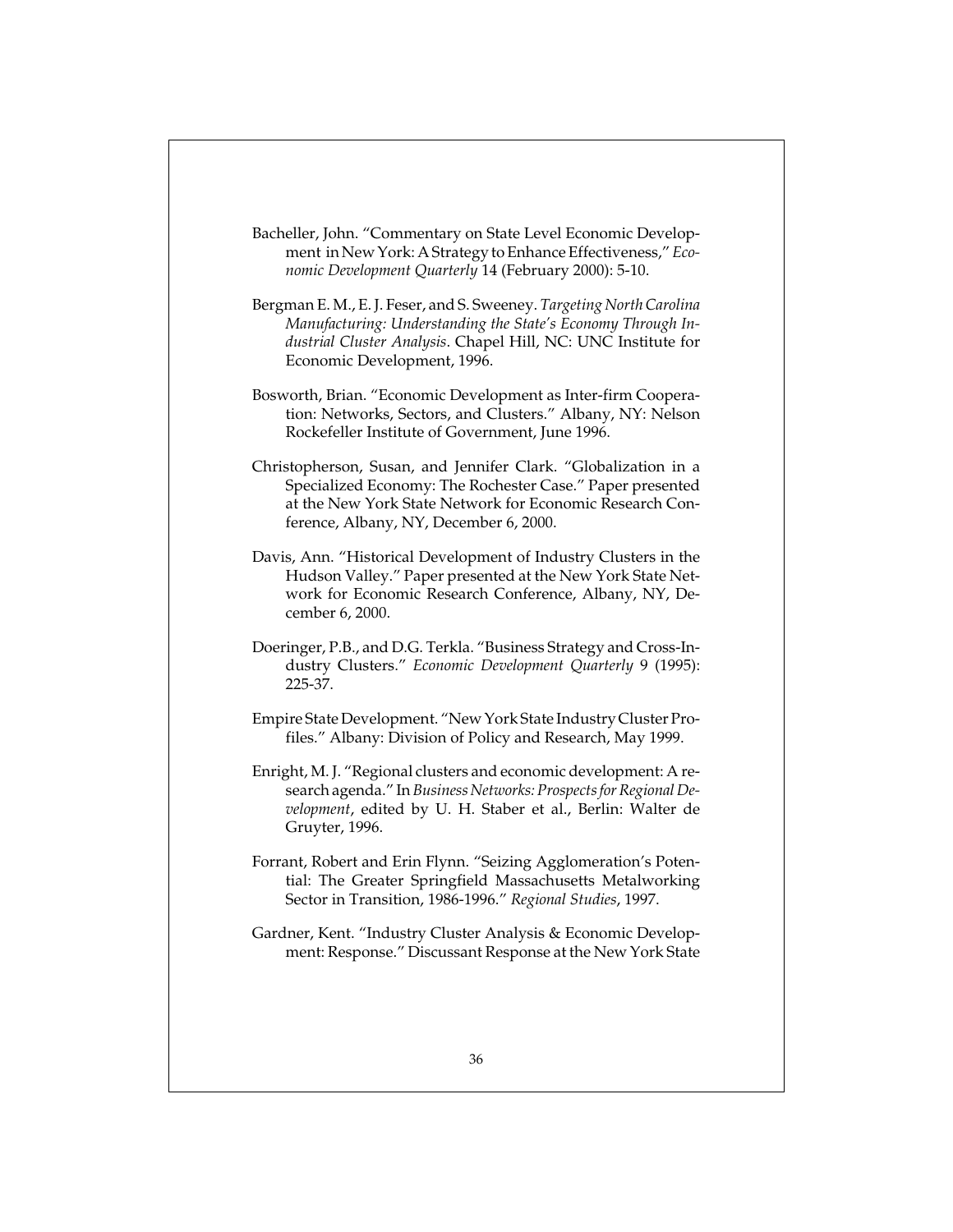Network for Economic Research Conference, Albany, NY, December 6, 2000.

- Grindley, P., D. Mowery, et al. "Sematech and Collaborative Research: Lessons in the Design of High Technology Consortia." *Journal of Policy Analysis and Management* 13, 4 (Fall 1994): 723-758.
- Held, James R. "Recent Trends in Information Technologies Employment in New York, Empire State Development Corporation." Paper presented at the New York State Network for Economic Research Conference, Albany, NY, December 6, 2000.
- Held, J. R. "Clusters as an Economic Development Tool: Beyond the Pitfalls."*Economic Development Quarterly* 10 (1996): 249-61.
	- \_\_\_\_\_\_\_\_. *New York State's Technology Driven Industries: Software and Related Services*. Albany, NY: Empire State Development Corporation, September 2000.

\_\_\_\_\_\_\_\_. *New York State's Technology Driven Industries: Electronics Manufacturing*. Albany, NY: Empire State Development Corporation, September 2000.

- Hill, E. W., and J. Brennan. "A Methodology for Identifying the Drivers of Industrial Clusters: The Foundation of Regional Competitive Advantage," *Economic Development Quarterly* 14 (February 2000): 65-96.
- Lippowitsch, Sheri. "New York's Technology Driven Industries: Biotechnology and Pharmaceuticals, Empire State Development Corporation." Paper presented at the New York State Network for Economic Research Conference, Albany, NY, December 6, 2000.

Marshall, Alfred. *Industry and Trade*. London: Macmillan, 1919.

Mount Auburn Associates. *Technology Transfer to Small Manufacturers: A Literature Review*. Washington, D.C.: Small Business Administration, August 1995.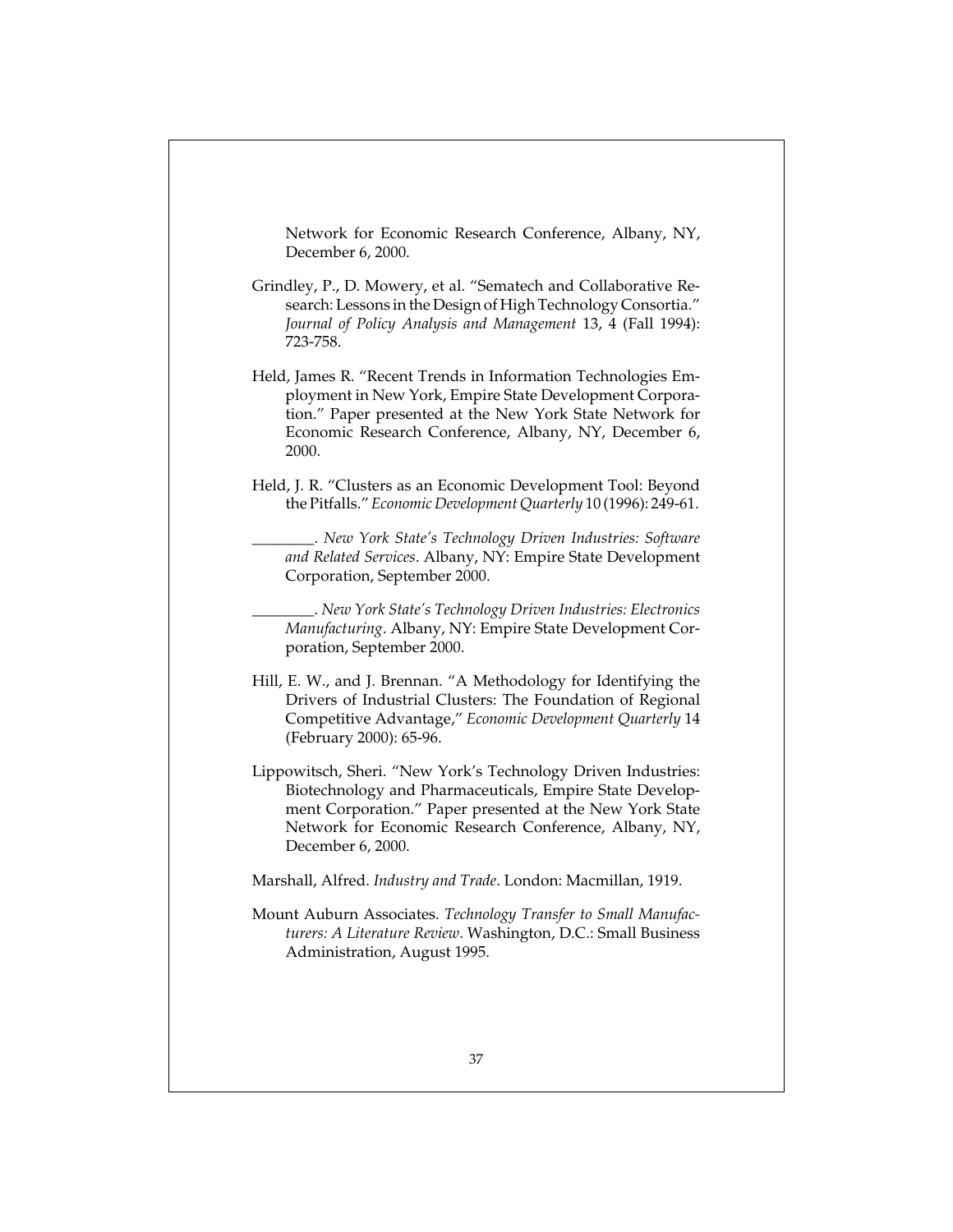Parrott, James, Alice Meaker, and Zofia Nowakowski. *The State of Working New York, 1999*. Albany, NY: Fiscal Policy Institute, September 1999. Porter, Michael. *The Competitive Advantage of Nations*. New York: Basic Books, 1990. \_\_\_\_\_\_\_\_\_\_. *Clusters and Competition: New Agendas for Companies, Governments, and Institutions*. Cambridge, MA: Harvard Business School, September 1997. Porter, M. E. "Competitive Advantage, Agglomeration Economies, And Regional Policy." *International Regional Science Review* 19 (1996): 85-90. Progressive Policy Institute, "The Metropolitan New Economy Index." Washington, D.C.: http://www.neweconomyindex.org/ metro/index.html, accessed May 25, 2001. Regional Technology Strategies, Inc. "Building Skilled Workforces for New York's Regional Economies." A Report to Empire State Development, July 2000. Roelandt, T. J. A., and P. den Hertog. "Cluster Analysis and Cluster-Based Policy Making: The State Of The Art." In *Cluster Analysis and Cluster-based Policy: New Perspectives and Rationale in Innovation Policy*, edited by T. Roelandt and P. den Hertog. Paris: Organisation for Economic Cooperation and Development, 1999: Chapter 1. Rosenfeld, Stuart A. "Industrial Strength Strategies: Regional Business Clusters and Public Policy." Aspen, CO: Aspen Institute, 1995. \_\_\_\_\_\_\_\_. "Overachievers, Business Clusters that Work: Prospects for Regional Development." Chapel Hill, NC: Regional Technology Strategies, 1996. . "Bringing Business Clusters into the Mainstream of Economic Development." *European Planning Studies* 5(1) (1997): 3-23.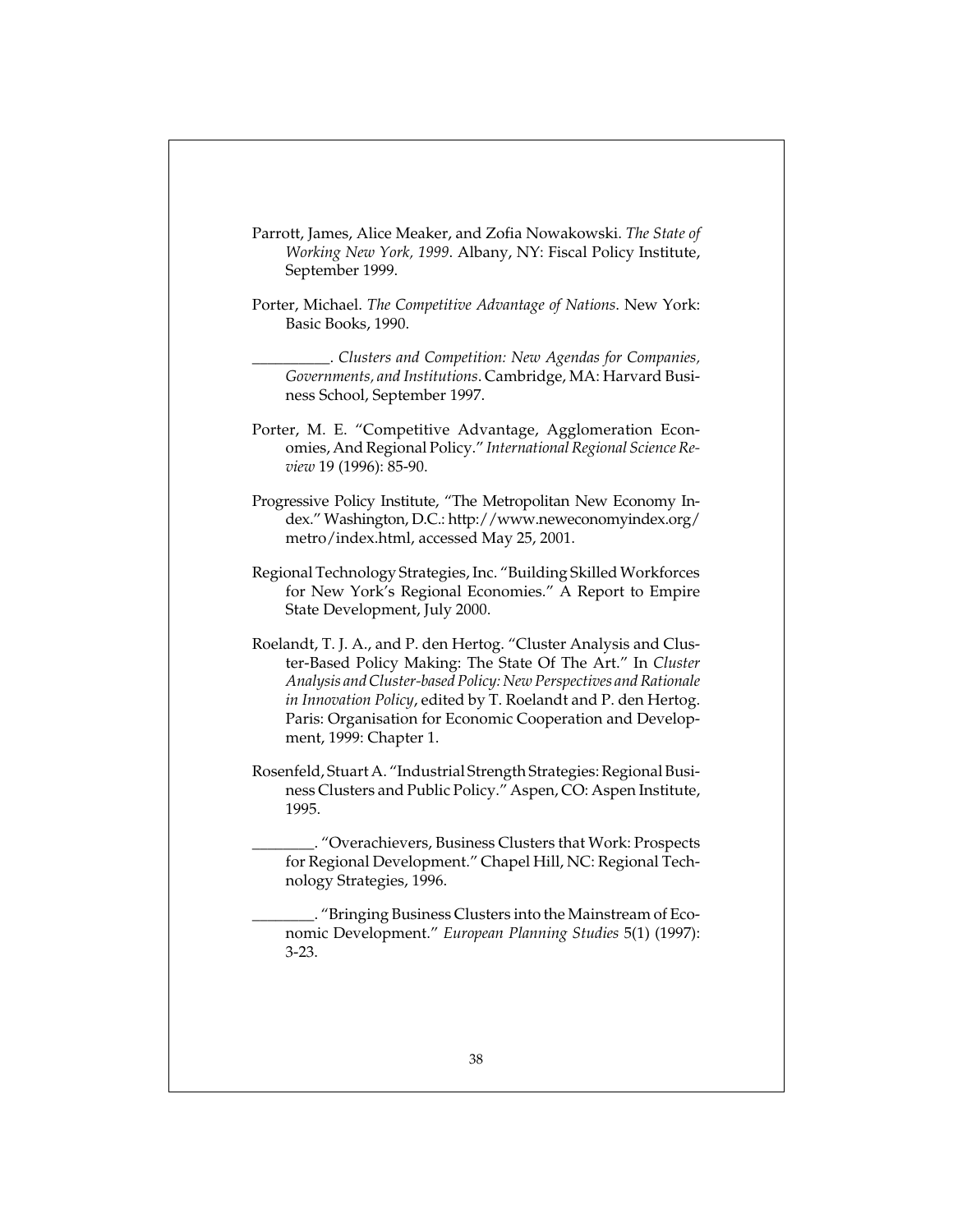\_\_\_\_\_\_\_\_. "Community College/Cluster Connections: Specialization and Competitiveness in the United States and Europe," *Economic Development Quarterly* 14, 1 (February 2000): 51-62.

- Saxenian, Annalee. *Regional Advantage: Culture and Competition in Silicon Valley and Route 128*. Cambridge, MA: Harvard University Press, 1996.
- Sternberg, E. "The Sectoral Cluster in Economic Development Policy: Lessons from Rochester and Buffalo, New York." *Economic Development Quarterly* 5 (1991): 342-56.
- Waits, Mary Jo. "The Added Value of the Industry Cluster Approach to Economic Analysis, Service Development, and Service Delivery." *Economic Development Quarterly* 14 (February 2000): 35-51.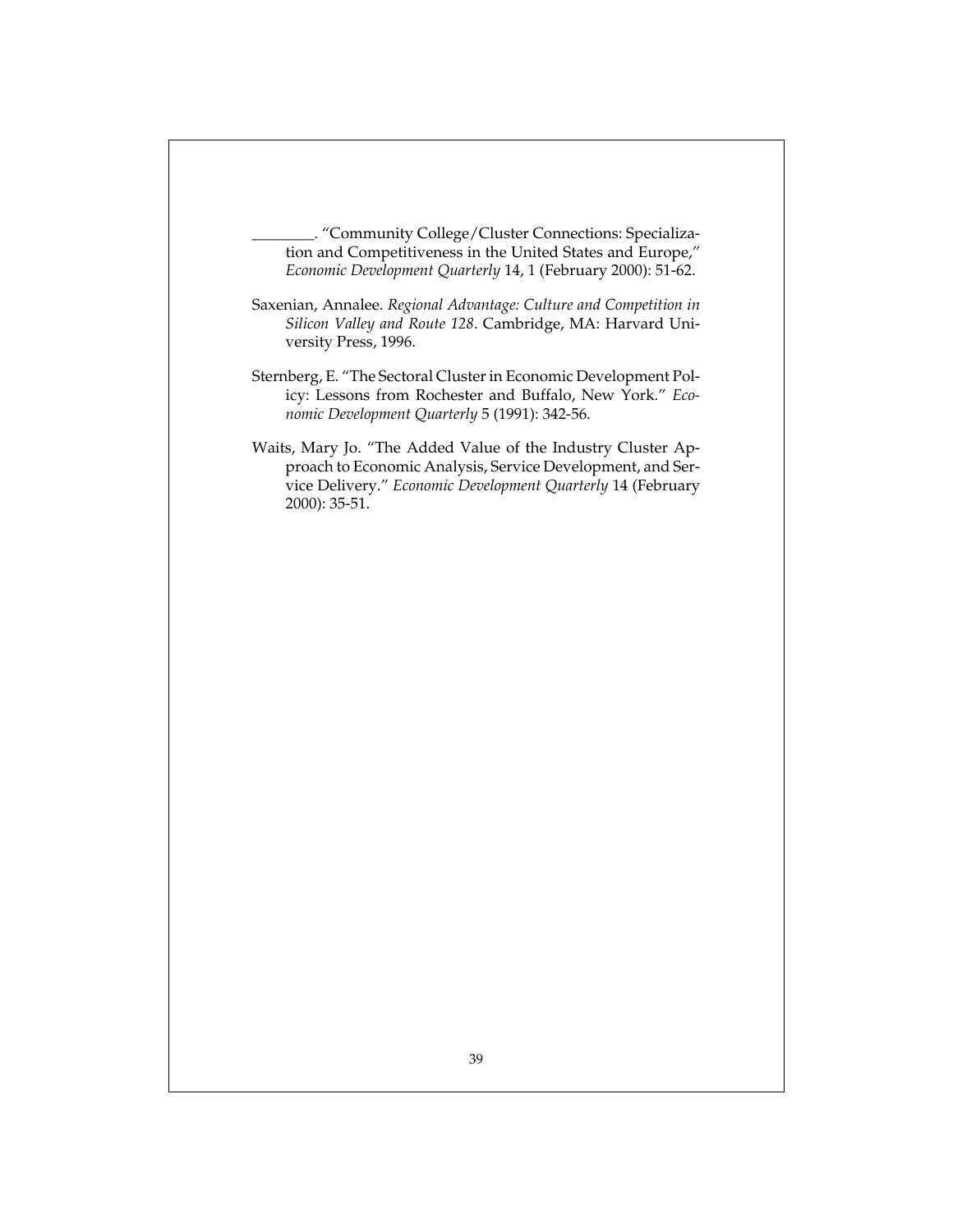